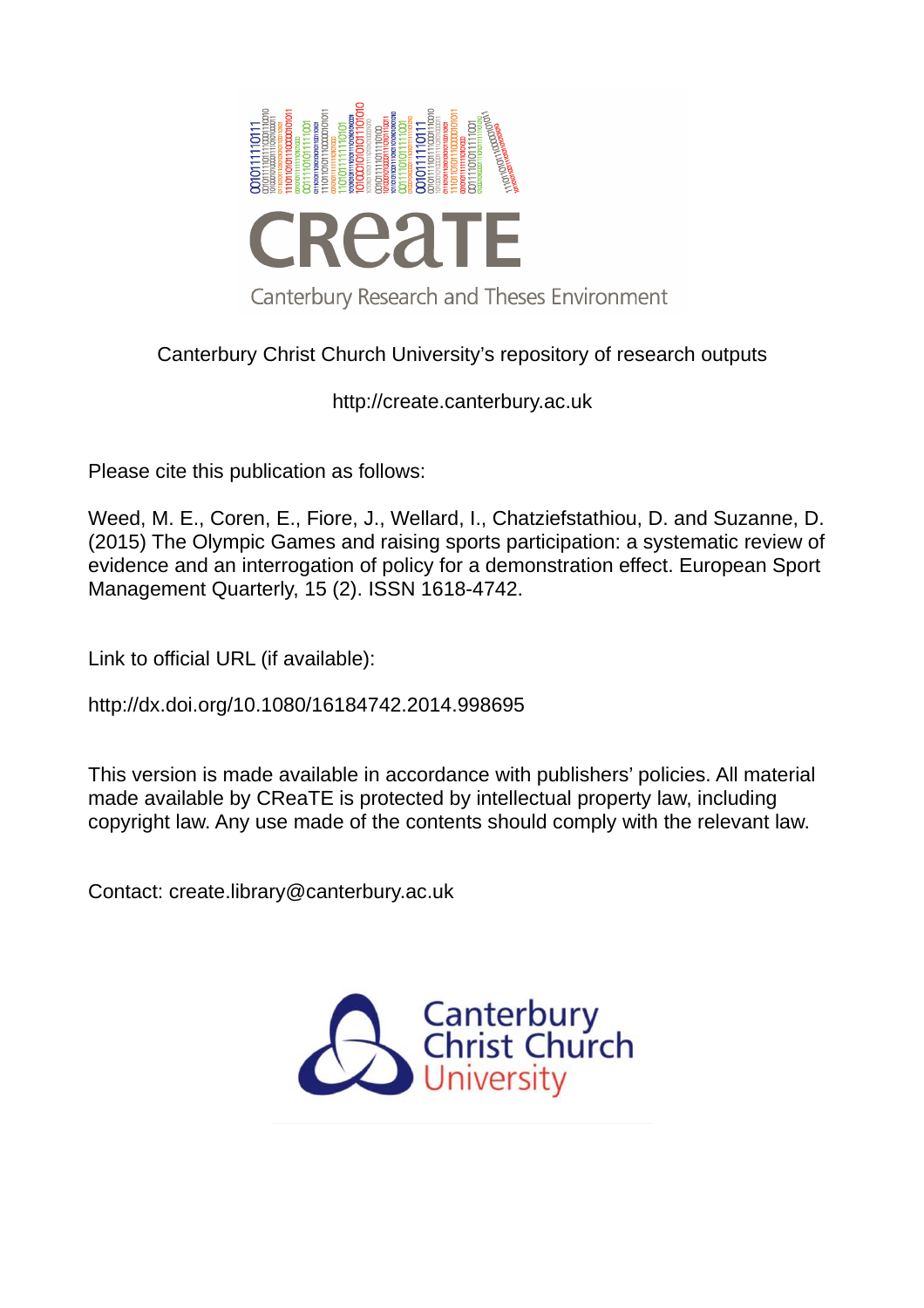The Olympic Games and Raising Sports Participation:

A Systematic Review of Evidence and an Interrogation of Policy for a Demonstration Effect

## AUTHORS

Mike Weed BSc PGDip PhD [mike.weed@canterbury.ac.uk](mailto:mike.weed@canterbury.ac.uk) *(corresponding author)* 01227 782743 Esther Coren BSocSc MSc Jo Fiore BSc Ian Wellard BA PGCE MA PhD Dikaia Chatziefstathiou BSc MSc PhD Louise Mansfield BSc PGCE MSc PhD Suzanne Dowse BA MA PhD

## ADDRESS FOR CORRESPONDENCE

Centre for Sport, Physical Education & Activity Research (SPEAR)

School of Human & Life Sciences

Canterbury Christ Church University

Canterbury

Kent

CT1 1QU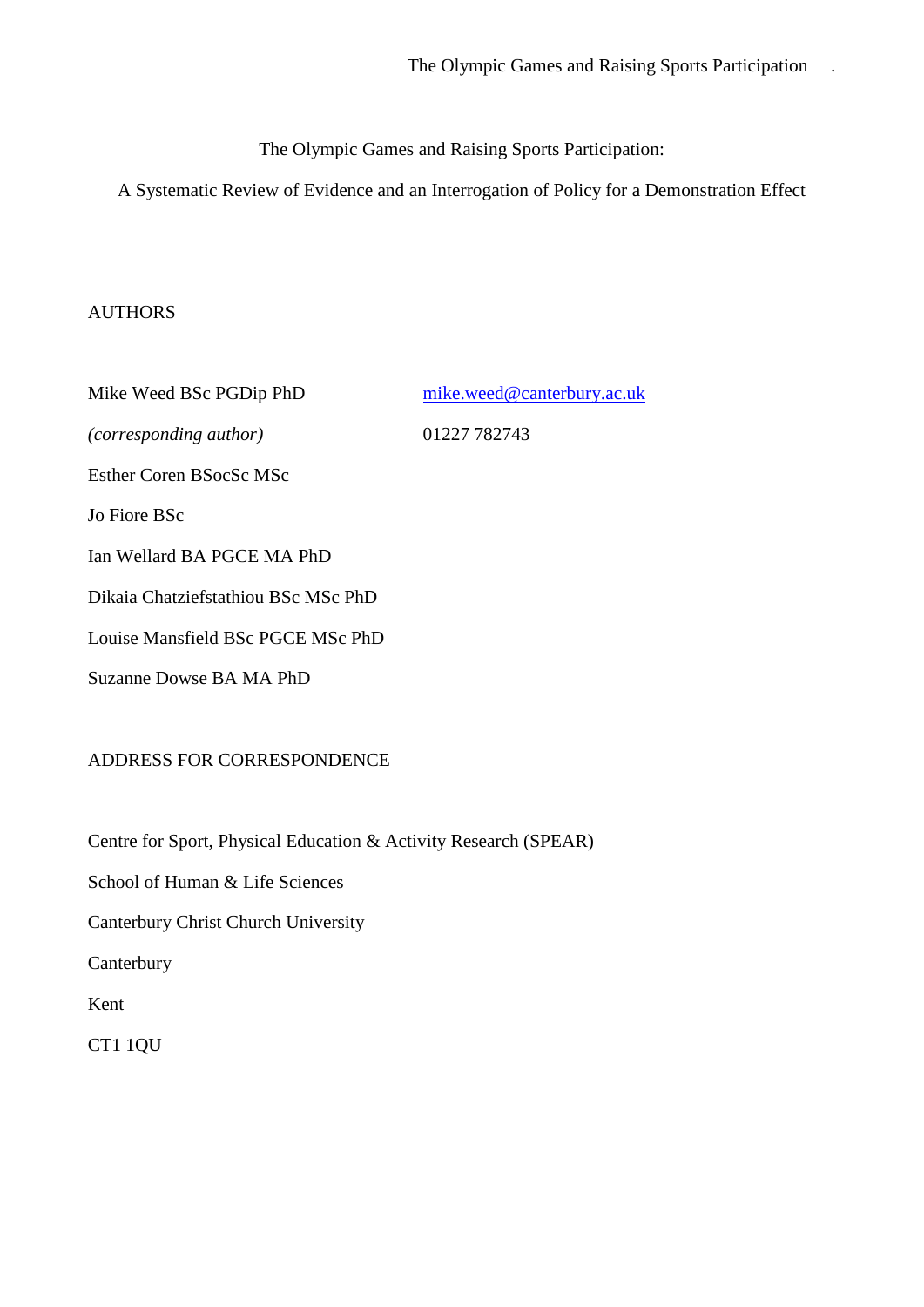## Running header: THE OLYMPIC GAMES AND RAISING SPORT PARTICIPATION

The Olympic Games and Raising Sport Participation:

A Systematic Review of Evidence and an Interrogation of Policy for a Demonstration Effect

Date Submitted: 31<sup>ST</sup> JANUARY 2013 Date Revision Submitted: 4TH OCTOBER 2013 Date Second Revision Submitted:  $3^{RD}$  JULY 2014 Date Third Revision Submitted: 18<sup>TH</sup> SEPTEMBER 2014 Accepted: 23RD SEPTEMBER 2014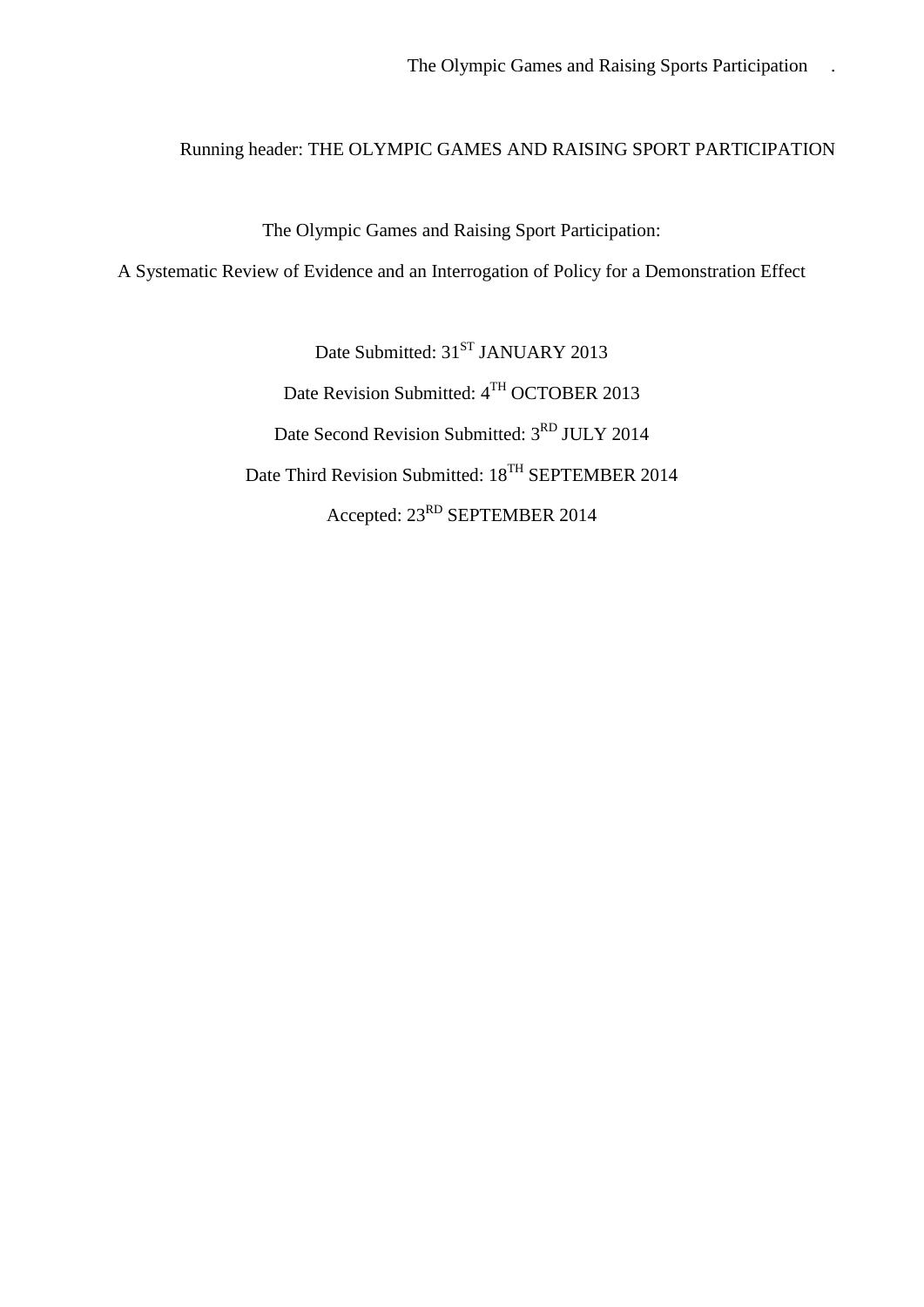#### Abstract

## RESEARCH QUESTIONS

Can a demonstration effect, whereby people are inspired by elite sport, sports people and events to actively participate themselves, be harnessed from an Olympic Games to influence sport participation? Did London 2012 sport participation legacy policy draw on evidence about a demonstration effect, and was a legacy delivered?

## RESEARCH METHODS

A worldwide systematic review of English language evidence returned 1,778 sources iteratively reduced by the author panel, on advice from an international review panel, to 21 included sources that were quality appraised and synthesised narratively. The evidence was used to examine the influence of a demonstration effect on sport participation engagement and to interrogate sport participation legacy policy for London 2012.

#### RESULTS AND FINDINGS

There is no evidence for an inherent demonstration effect, but a potential demonstration effect, properly leveraged, may deliver increases in sport participation frequency and re-engage lapsed participants. Despite setting out to use London 2012 to raise sport participation, successive UK governments' policy failures to harness the potential influence of a demonstration effect on demand resulted in failure to deliver increased participation.

## IMPLICATIONS

If the primary justification for hosting an Olympic Games is the potential impact on sport participation, the Games are a bad investment. However, the Games can have specific impacts on sport participation frequency and re-engagement, and if these are desirable for host societies, are properly leveraged by hosts, and are one among a number of reasons for hosting the Games, then the Games may be a justifiable investment in sport participation terms.

#### Keywords

Olympic and Paralympic Games, Inspiring Participation, Sport Participation Investment, Sport Policy, Evidence-Based Policy.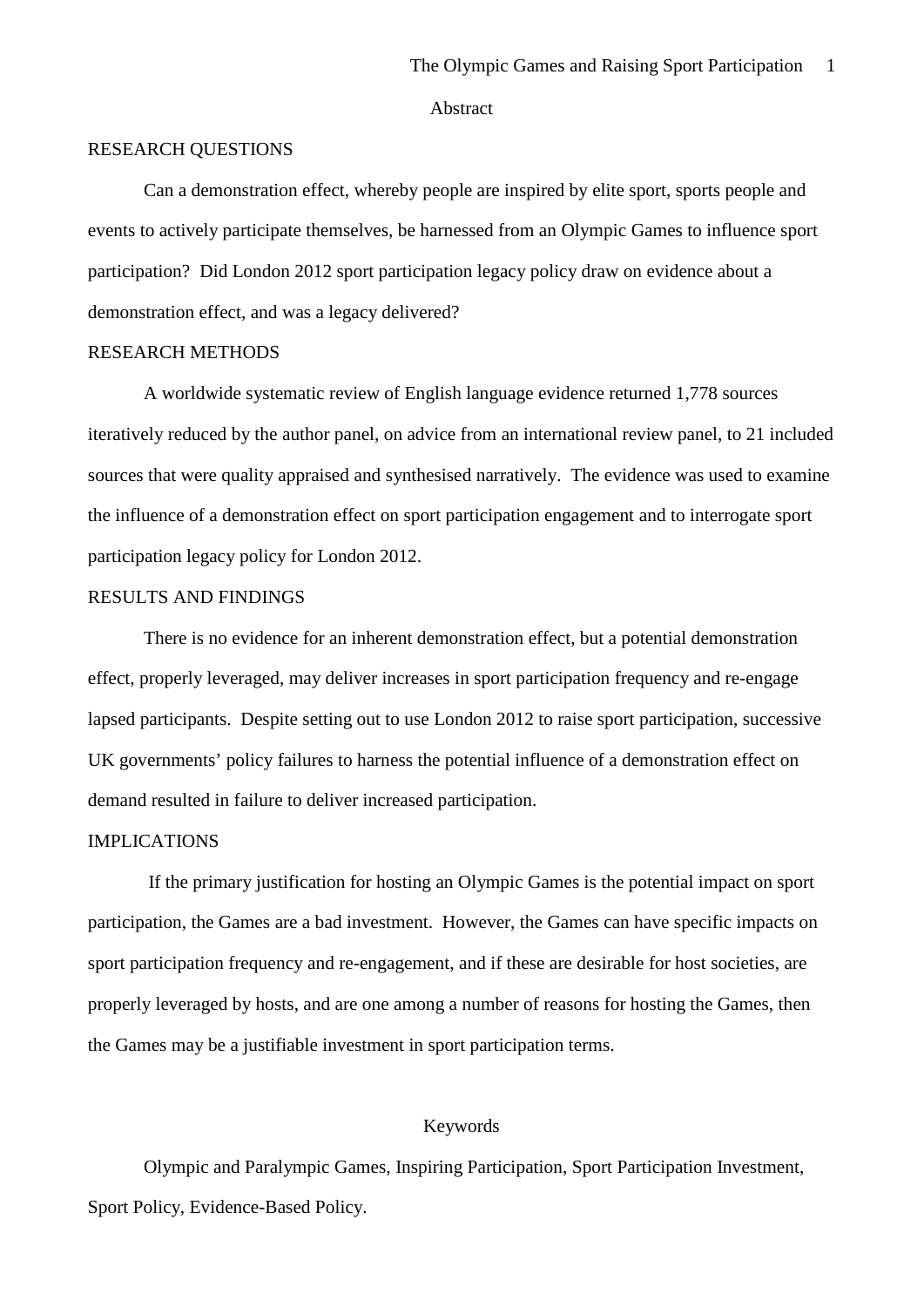Introduction

In 2008 at the commencement of London's Olympiad (four years preceding the London 2012 Olympic and Paralympic Games), Lord Sebastian Coe, former double Olympic gold medallist and the Chair of the London Organising Committee for the Olympic Games (LOCOG), stated that:

 …in the run-up to the 2012 Olympics there will be no better opportunity in my lifetime to drive sport legacy. In terms of boosting participation in sport in this country the red carpet has been rolled out with a gilt edge attached. (Coe, 2008a, p. 3)

Coe's belief was also held by Tessa Jowell, at the time the UK government minister responsible for the Olympic Games (DCMS, 2008), Boris Johnson, the Mayor of London (The Guardian, 2008), and innumerable other politicians and public servants seeking to demonstrate that the investment that UK taxpayers were making in the 2012 Olympic and Paralympic Games could be justified across a number of policy sectors. However, some critiques (e.g., Coalter, 2007; Murphy & Bauman, 2007) suggested that this 'belief' might more accurately be described as a 'political position' derived from a political need to demonstrate positive outcomes from the Games. This critical view was reinforced by the widely quoted assertion that no previous Games had raised participation in sport (Conn, 2008; House of Commons Select Committee, 2007).

The assertion that no previous Games had raised participation was not quite true on two fronts. Firstly, it was true only that there had been no evidence collected or collated that any previous Games had raised participation (the absence of evidence does not necessarily imply that participation has not been raised), although there was to a certain extent an "illusion" of a research base. Two Health Impact Assessments, in London (London Health Commission and London Development Agency, 2004) and the North East of England (North East Public Health Observatory, 2006), of the health-related potential of the 2012 Games was presented in such a way as to suggest that there was some relevant evidence. However, each of these reports was largely based on the opinions of health experts at round tables and workshops rather than any empirical evidence base. Consequently their conclusions were prefaced by statements such as "hosting the Games is thought to…" (London Health Commission and London Development Agency, 2004, p. 103) or the Games "could result in increased interest in sports" (p. 8) and "could have a health benefit for the North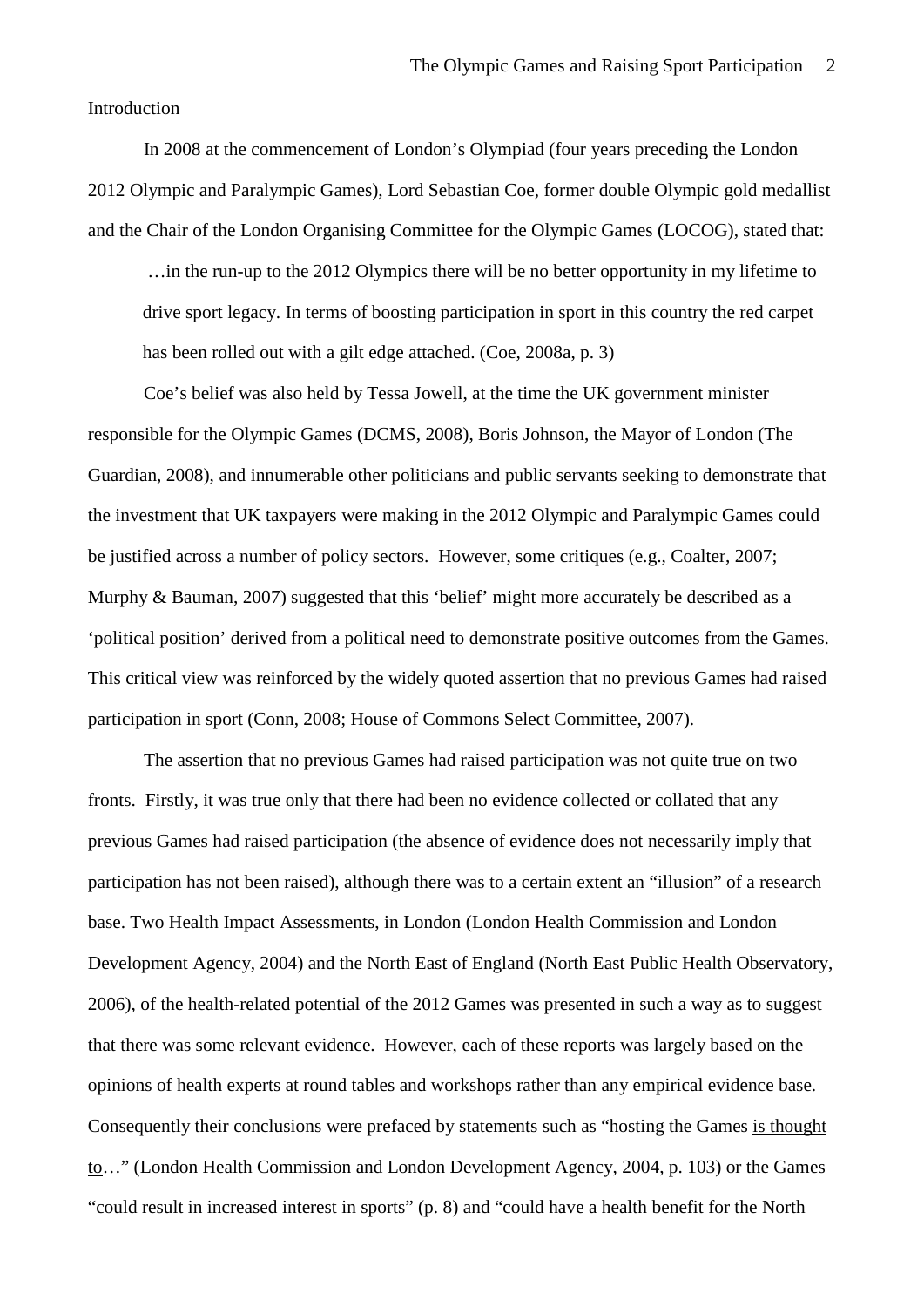East" (North East Public Health Observatory, 2006, p. ii). Similarly, Coalter's (2007) contribution to the joint Institute for Public Policy Research and Demos publication, "After the Gold Rush" was a discussion of intents, potential models and possibilities as, again, there was no evidence base. In fairness, Coalter (2007) recognised this and concluded that potential positive outcomes for sport participation are likely to be the result of "complex and not well understood interactions" (p. 108). This reinforced Murphy and Bauman's (2007) conclusions that the "health potential of major sporting and physical activity events is often cited, but evidence for public health benefit is lacking" (p. 193).

Secondly, no previous Games had employed strategies towards raising sport participation. While the trend in conducting assessments or evaluations of sport events in general, and the Olympic and Paralympic Games in particular, was and continues to be to move beyond a straightforward focus on impacts to consider opportunities that can be "leveraged" (Chalip, 2004; Chalip & Leyns, 2002), sport participation had not been specifically leveraged by any previous Games. A leveraging approach has a strategic and tactical focus: the objective is to identify the strategies and tactics that can be implemented prior to and during an event in order to generate particular outcomes. Consequently, leveraging implies a much more pro-active approach to capitalising on opportunities (thus focussing on processes) rather than impacts research which simply measures outcomes. While there had been some attempts to retrospectively measure the impacts of Olympic Games and some other sport events on sport participation levels (e.g., Sport England, 2004; Veal, 2003), there had been no attempts to leverage such participation as much of the leveraging focus had been on generating economic outcomes (Weed, 2006; 2009). It appears to have partly been the lack of attempts to leverage sport participation that contributed to the lack of evidence mentioned in the previous paragraph, as it makes no sense to try to measure an outcome that no effort is being made to generate.

<span id="page-5-2"></span><span id="page-5-1"></span><span id="page-5-0"></span>However, despite there having been no collection, collation and analysis of available evidence, the UK government and LOCOG still constructed a primary narrative for the legacy of the London 2012 Games that focused on delivering sport participation outcomes (Coe, 2005; DCMS, 2008). As such, London 2012 became the first Olympic and Paralympic Games to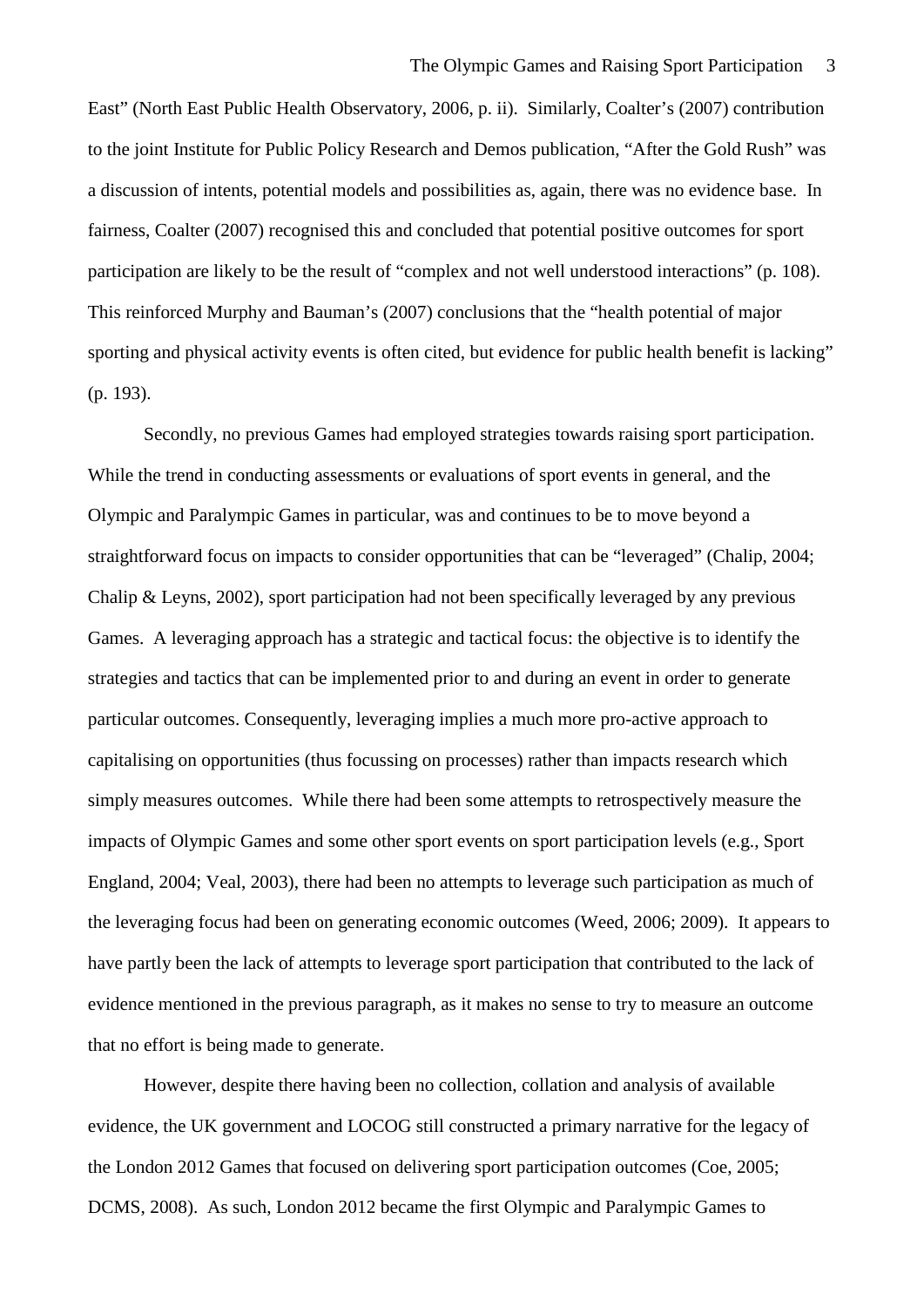explicitly and pro-actively set out to use the Games to deliver increases in sport participation levels (Weed, 2012), but did so based on a belief rooted in intuition and anecdote that critics argued was driven, at least in part, by the need to develop a political position that allowed positive outcomes to be claimed from the Games (Coalter, 2007; Conn, 2008; Weed, 2012). Furthermore, the process by which it was believed that such participation could be generated, a "demonstration effect" whereby people are inspired by elite sport, sports people<sup>[1](#page-5-0)</sup> or sport events to actively participate themselves,<sup>[2](#page-5-1)</sup> was still a contested phenomenon. It is therefore the aim of this paper to unpack the demonstration effect, examining the processes by which it may work and the outcomes it may generate. Firstly, the literature review discusses the impact of belief in a demonstration effect upon sport participation policy around the world, before examining the processes by which people engage in participation in sport and physical activity to provide a context to understand what parts of such processes a demonstration effect might influence. Secondly, following a discussion of systematic review methods, the results section presents specific evidence relating to the nature and influence of a demonstration effect from a worldwide systematic review of English language evidence from previous Olympic Games, sport events and franchises.<sup>[3](#page-5-2)</sup> Thirdly, the discussion section explores the extent to which the four year London 2012 Olympiad, as the first to explicitly and proactively attempt to raise sport participation levels, provides a clear and concise test of what previous evidence suggests about the influence of a demonstration effect. Finally, conclusions are offered about the best evidence relating to the influence of a demonstration effect to inform future sport participation policies associated with the Olympic and Paralympic Games.

## Literature Review

#### Policy Belief in a Demonstration Effect

<u>.</u>

Political and policy-making thinking in relation to the potential sport legacies of the Olympic Games and other major events appears to be largely derived from an intuitive belief,

<sup>&</sup>lt;sup>1</sup> For the purposes of this paper "sports people" is used to mean athletes.

 $2$  This is a deliberately vague operationalisation of the term "demonstration effect" at this stage, as one of the functions of the paper is to provide a more precise conceptualization of what a demonstration effect might comprise.

 $3$  The term "franchises" refers to sport team franchises, such as those existing within, for example, North American Major League Baseball or American Football, but also major European teams with potential influence beyond traditional geographic borders, such as, for example, Manchester United Football Club. Within the search protocol, the terms "franchise" and "team" were used to cover these teams (see Table 1).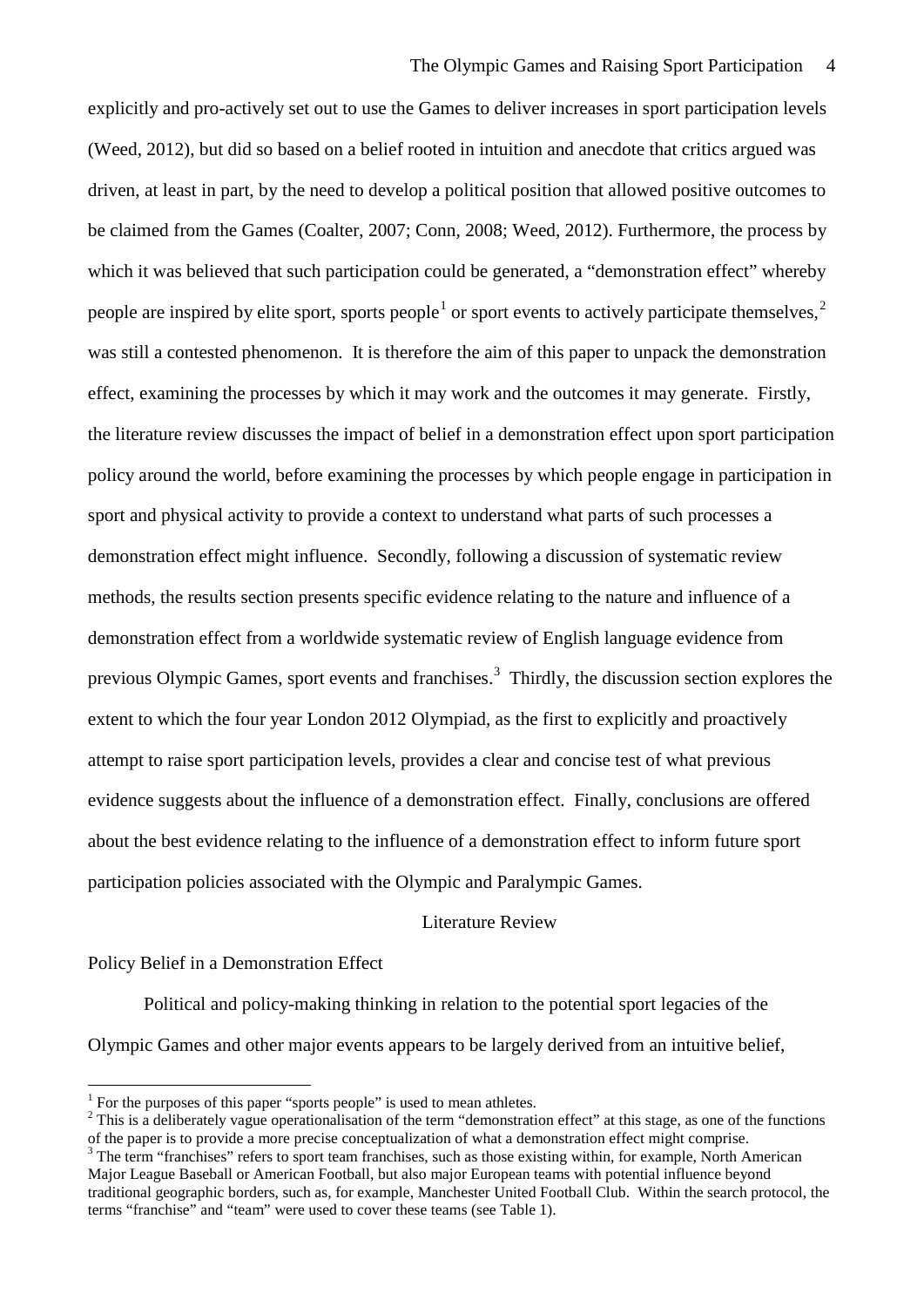anecdotally supported by sport administrators, that watching or experiencing elite sport performances or events inspires people to actively participate in sport themselves (Hindson, Gidlow, & Peebles, 1994; Hogan & Norton, 2000). Illustrative of the view of many of those in leadership positions in both sport and in politics was the comment of former UK Minister for Sport and Chairn of the British Olympic Association during London 2012's Olympiad, Colin Moynihan, that "London 2012 will motivate a whole generation of young people as they seek to emulate their Team GB heroes both on and off the sporting field" (LOCOG, 2007, para. 15).

There is evidence that a belief in the demonstration effect has underpinned sport development (and sport funding) policy in a number of countries for decades. Hogan and Norton (2000), examining sport policy and funding in the context of the Sydney 2000 Olympic and Paralympic Games, noted that the direction of central government funding strategies and the belief in the effect of successive Australian Sport Ministers, the Confederation of Australian Sport and the co-ordinator of sport science at the Australian Institute of Sport, provided evidence that the dominant view in Australian sport was that: "These champions and potential champions provide an important inspiration for others to 'have a go'. As well, greater participation will lead to a healthier Australian Community" (Australian Senator and Minister for Sport, Graham Richardson, cited in McKay, 1991, p. 81).

This political belief in a demonstration effect is not limited to Australia. In New Zealand, the Chief Executive of the Hillary Commission for Sport claimed that the performance of New Zealand's athletes have clear flow through to national esteem and increased sports participation" (cited in Hindson et al., 1994, p. 17). In the USA, the report of the Surgeon General also made specific reference to the Olympic Games, stating:

Although participants in the modern Olympic Games no longer compete with the Gods, today's athletes inspire others to be physically active and to realise their potential – an inspiration as important for modern peoples as it was for the ancient Greeks. (US Surgeon General, 1996, p. 12)

Gratton and Taylor (2000), Green and Houlihan (2005) and Houlihan and White (2002) have all discussed the 'demonstration effect'. Houlihan and White (2002, p. 67) noted that it has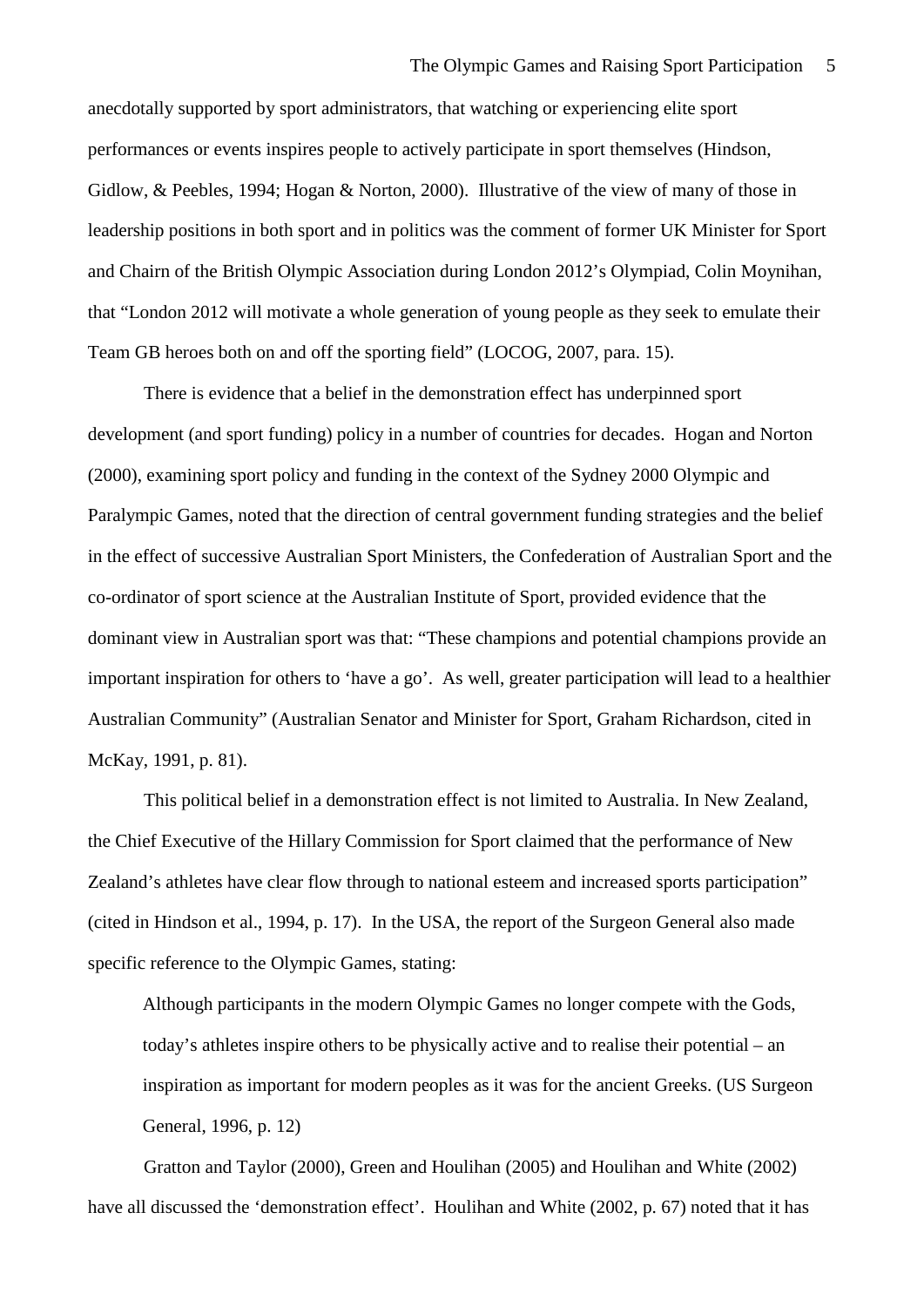been the "conventional rationalisation" of an emphasis on elite sport development over a number of years in the UK, but suggested that justifying elite funding on these grounds is 'dubious'. Notwithstanding this view, Lord Coe's belief in the potential of the London 2012 Olympic and Paralympic Games to raise sport participation was undoubtedly underpinned by the demonstration effect:

I've always felt the primary purpose of a medal is that it signifies a big British moment - and big British moments in sport have to have a conversion rate. For the Chris Hoys [Olympic cycling Gold medallist at the Beijing Games] of this world, and our rowers and swimmers, the real challenge for our governing bodies and for sport more broadly is, how many people can you get into the sport off the back of that great moment? (Coe, 2008b, para. 18)

Gratton and Taylor's (2000, p. 113) view was in line with Coe's, as they suggested that: "…there is a 'demonstration effect' which will almost certainly beneficially affect the number of people participating in sport, their frequency of participation and/or possibly the number of years they participate."

However, none of these perspectives are underpinned by empirical evidence but, as noted earlier, by intuition and in some cases anecdote and, in Coe's case, appears to be driven by a political desire to demonstrate positive outcomes. Gratton and Taylor (2000) hint at this lack of evidence as they went on to qualify their view, and noted that the processes by which a demonstration effect may work are not clear, particularly the respective influence of performances (success) versus the mere existence of events, and whether the effect is linked to specific individuals or teams that are meaningful to those in whom participation is thought to be triggered. Processes of Engagement with Sport and Physical Activity

This section provides a brief review of the processes by which people are understood to engage with participation in sport and physical activity to provide a context to understand what parts of such processes a demonstration effect might influence. Foster, Hillsdon, Cavill, Allender, and Cowburn's (2005) report, "Understanding Participation in Sport", for Sport England identified four main theories of behaviour change from their systematic review of quantitative (15 studies) and qualitative (24 studies) research examining attitudes to sport and physical activity and reasons for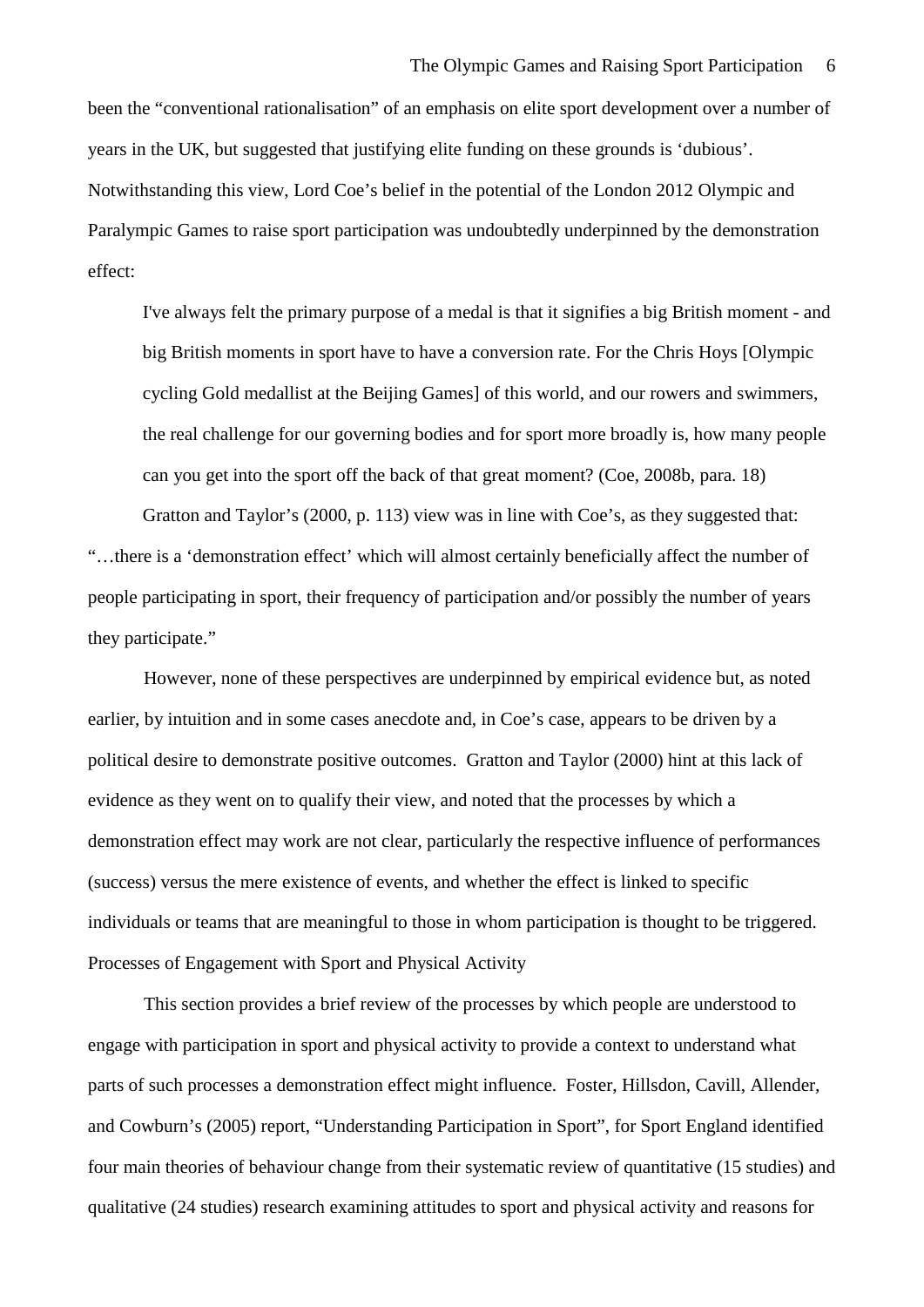participation conducted in the UK since 1990. These theories were: the theory of reasoned action (Fishbein & Ajzen, 1975), the theory of planned behaviour (Ajzen, 1985), social cognitive theory (Bandura, 1986) and the transtheoretical model (Prochaska, DiClemente, & Norcross, 1992). The first two of these, the theory of reasoned action and the theory of planned behaviour, focus on behavioural intentions, social factors and (in the latter case) perceived behavioural control, whilst social cognitive theory focuses on the interacting reciprocal relationships between behavioural, personal and environmental factors. There are some similarities and many differences between these three models, but one aspect they have in common is that they each refer to 'participation' in sport and exercise rather than 'engagement', and participation is seen as an either/or variable – that is, people are either participating or they are not. In this respect, therefore, participation is regarded as an outcome.

The fourth of the models identified by Foster et al. (2005) was the transtheoretical model (TTM), which focuses on engagement rather than participation, and regards such engagement as a process (specifically a series of stages) rather than an outcome. As Foster et al. (2005) noted, this model had received widespread support among practitioners at the time of their report, and its currency in the sport sector in the UK has been further enhanced since by the publication of Foster et al.'s (2005) review. In addition to the TTM, two other similar models examining engagement with sport as a process exist. However, Foster et al.'s (2005) review, which focussed on UK studies, did not pick these up as they have largely emerged in a North American context and, in one case, have only more recently been applied to sport participation. These models, the Exercise Adoption Model (EAM) (Brooks, Lindenfeld, & Chovanec, 1996) and the Psychological Continuum Model (PCM) (Beaton & Funk, 2009; Funk & James, 2001) also outline a staged process of engagement with sport and exercise, and are illustrated alongside the TTM in Figure 1.

#### FIGURE 1 ABOUT HERE

None of these three models were originally developed in an active sport and exercise participation context. The TTM was initially developed in relation to the treatment of smoking addiction (Prochaska, 1979) and later widely applied to sport and exercise (Marshall & Biddle, 2001); the EAM has its theoretical basis in the diffusion of innovations literature in marketing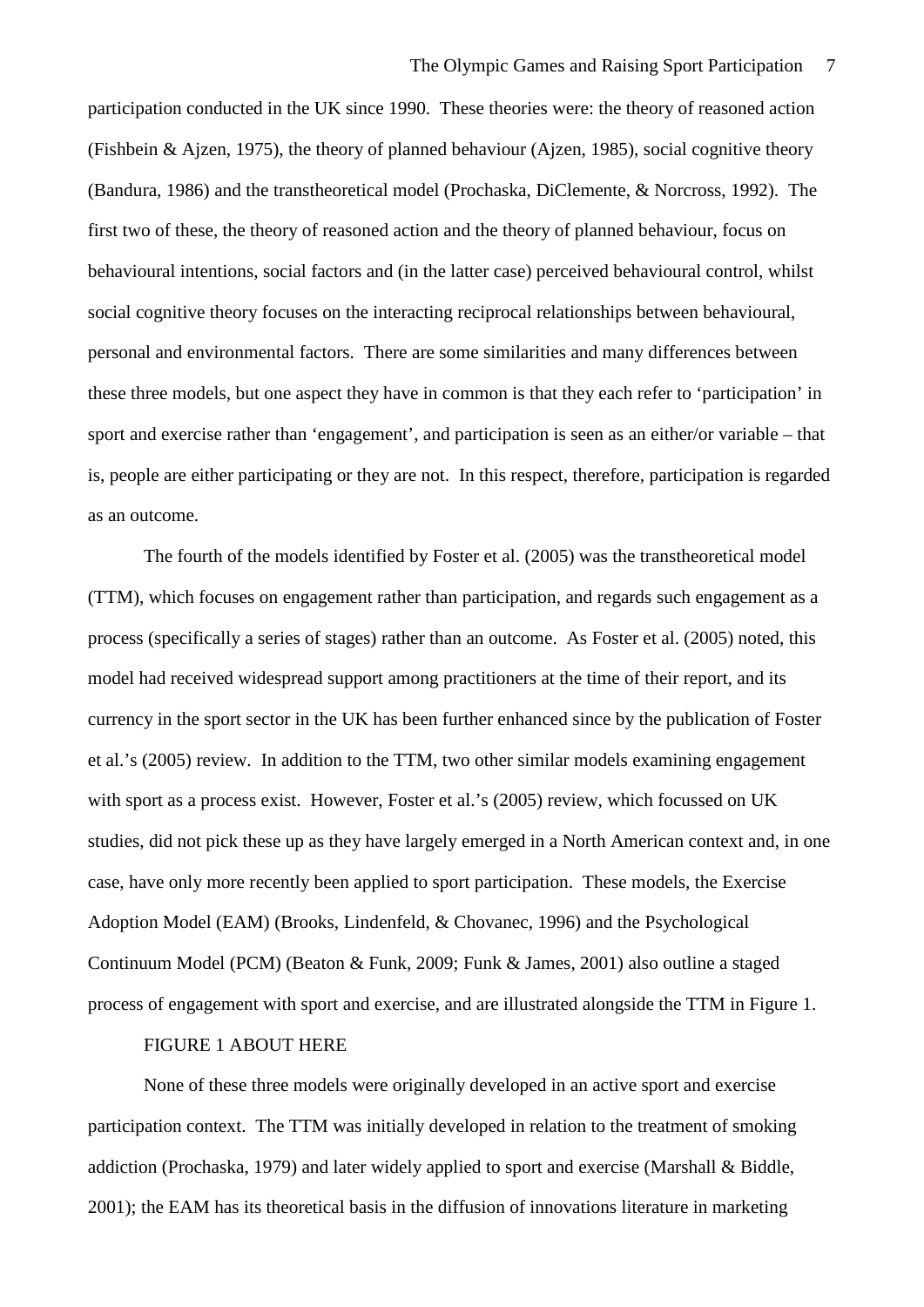(Robertson, 1971; Rogers & Shoemaker, 1971); and the PCM was developed in relation to sport spectators (Funk & James, 2001), but has been more recently applied to sport and physical activity participation (Beaton & Funk, 2009). In terms of providing a background against which to examine the influence of the demonstration effect on sport participation the fine details of these models are not particularly important; however, there are two features worthy of note. Firstly, they each describe initial stages or processes that relate to changes in attitude, intention and awareness rather than actual behaviour change; and, secondly, when illustrated alongside each other (Figure 1), clear similarities can be observed between them.

However, perhaps reflecting its more prominent position in Foster et al.'s (2005) review and its longer history in relation to sport and exercise, it is the TTM that has been most widely adopted and researched in the sport and exercise literature. This is evidenced by both Marshall and Biddle's (2001) meta-analytical review, which identified 71 studies that empirically examined at least one core construct of the TTM applied to exercise and physical activity, and Spencer, Adams, Malone, Roy, and Yost's (2006) systematic review, which examined 150 studies that applied the TTM to exercise. This body of evidence shows that different strategies are required to affect the process of engagement at each stage of the model, and that a number of these strategies draw on similar constructs to the 'participation as outcome' models discussed above.

Foster et al. (2005, p. 22) suggested in their review that although the TTM argues that matching strategies and interventions to stages will facilitate further engagement (and mismatching will hamper it), "the research evidence supporting a stage-based approach over a non-stage based one is equivocal." However, Spencer et al.'s (2006) review, which examined almost four times as many studies as Foster et al. (2005), identified: "…a growing body of evidence suggesting that stage-matched interventions lead to forward stage progression and/or increased exercise behaviour" (Spencer et al., 2006, p. 436). This suggests that evidence for this central tenet of the model is much more than equivocal. As such, interventions, initiatives and programmes seeking to progress people through the model are particularly successful if targeted to model stages, and this applies equally at the early (attitude, awareness and intention) stages of the model as it does at the latter behavioural stages (Spencer et al., 2006).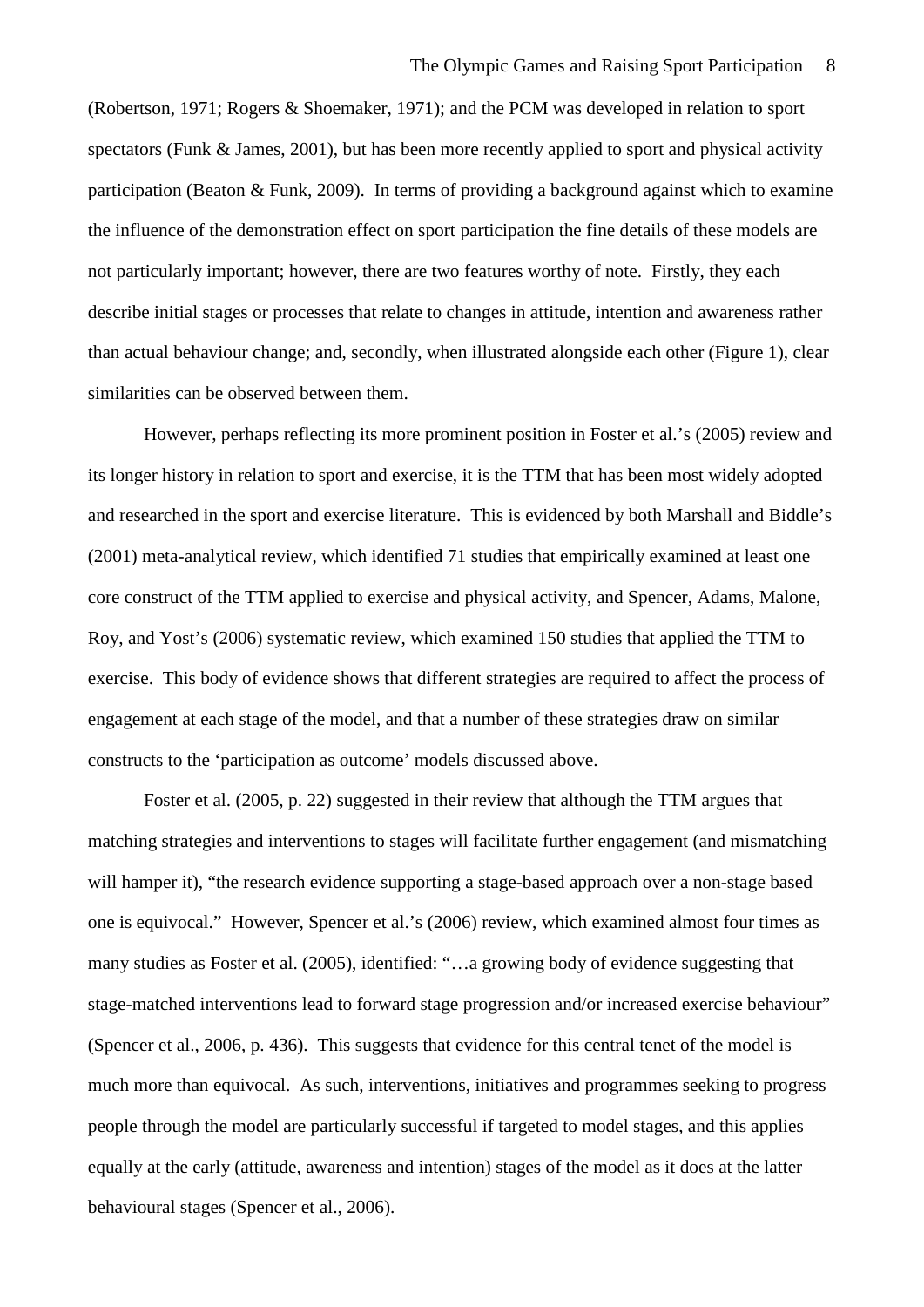A further point of note in relation to movement between the early stages of the TTM comes from Marshall and Biddle's (2001, p. 239) meta-analysis. They found that the move between the pre-contemplation and contemplation stages was accompanied by a significant and robust increase in the perceived benefits of engagement, and also by a significant but smaller reduction in the perceived disadvantages of such engagement. In fact, the effect size for the perception of the benefits of engagement was twice that for the perception of disadvantages, thus suggesting that interventions at this stage might be most effective if the benefits of engagement are emphasised, rather than the consequences (i.e., potential health problems) of continuing not to engage.

More generally, Marshall and Biddle (2001, p. 229) also noted that: "Original formulations of the model proposed that individuals moved through the stages in a linear fashion, but it is now recognised that stage progression is more likely to follow a cyclical pattern". Furthermore, although in relation to the original application of the TTM to the treatment of addictive behaviours, Prochaska et al. (1992) demonstrated that the model is spiral in nature, rather than cyclical, and that those whose behaviour change is not sustained do not disengage completely. Prochaska and DiClemente's (1984) study of smoking cessation, for example, showed that of those who did not sustain cessation on the first attempt, only 15% regressed back to the pre-contemplation stage. This led Prochaska et al. (1992, p. 1105) to conclude: "The spiral model suggests that most relapsers do not revolve endlessly in circles and that they do not regress all the way back to where they began." Thus, there is a "ratchet effect" within the TTM, and that once people have progressed from precontemplation to contemplation, a return to the pre-contemplation stage is unlikely. This is illustrated by the dotted line in the TTM in Figure 1.

<span id="page-11-0"></span>Key questions for an examination of the influence of the demonstration effect on sport participation arising from this very brief overview of processes of engagement with sport and physical activity are: (a) the extent to which the demonstration effect influences engagement at each stage of the process; and, (b) whether it may potentially hamper engagement if it is 'mismatched' to a particular stage. Unpacking these potential influences of the demonstration effect is the key aim of the analysis of evidence from previous Olympic Games, sport events and franchises returned in the systematic review that follows.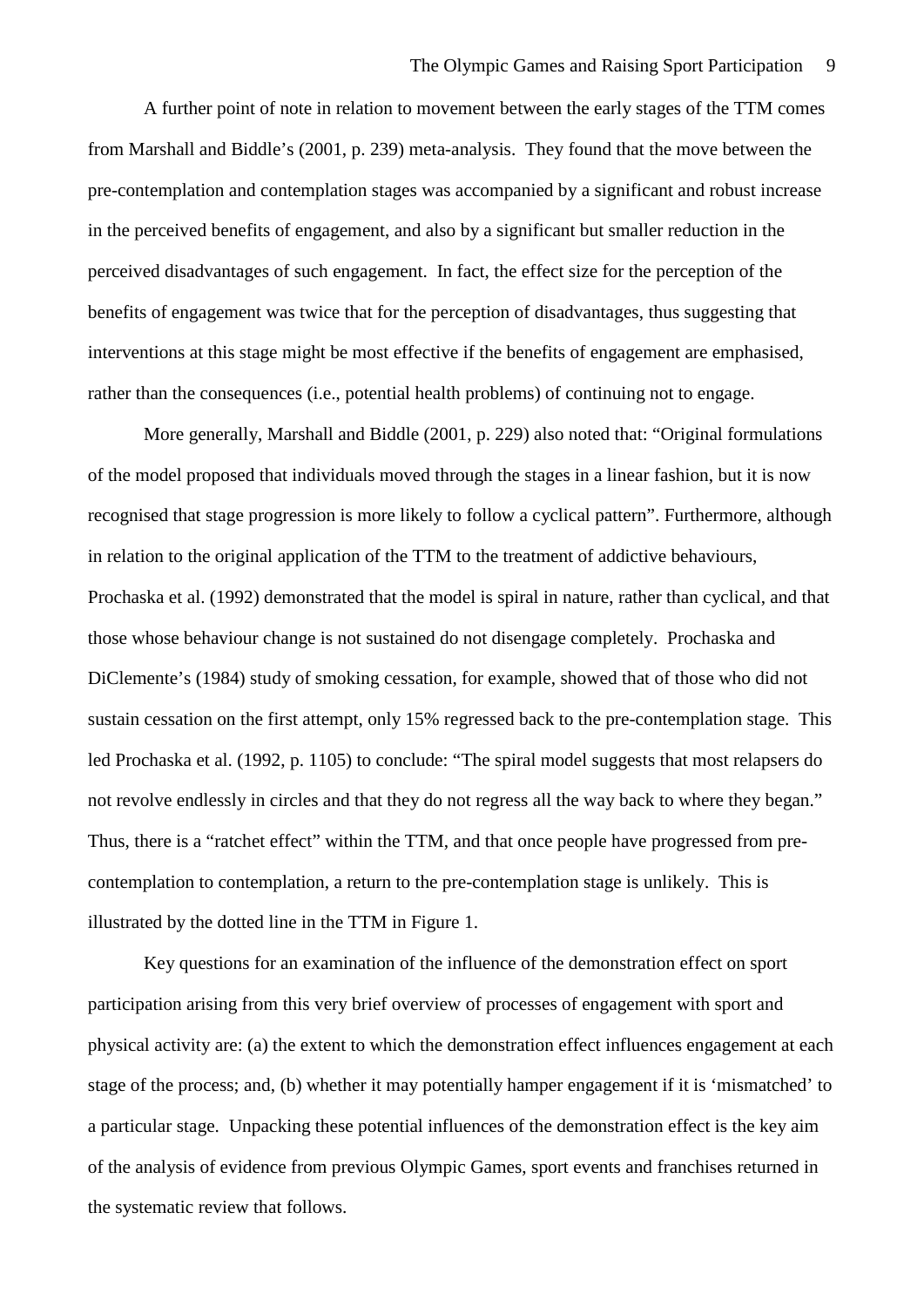#### Method

The analysis of evidence relating to the nature of the demonstration effect on sport participation is derived from a wider systematic review of the evidence base from previous Olympic Games, sport events and franchises for the potential to develop sport participation, physical activity and health legacies from the Olympic and Paralympic Games. This wider review explored five areas: sport participation outcomes; processes leading to sport participation outcomes; processes leading to other behavioural outcomes (e.g., physical activity, volunteering, spectating); the way in which processes and outcomes have been evaluated; and the influence of the media. A related paper discusses the evidence for one aspect of the third of these areas, physical activity and health legacies (AUTHORS, 2012), but for the examination of the demonstration effect on sport participation that is the subject of this paper, it is clearly the first two areas that are relevant, and the questions that guided the review in these two areas are given below in full:

1) What evidence exists that previous Olympic Games, sport events or sport franchises have impacted upon sport participation?

2) By what processes has sport participation been leveraged from previous Olympic Games, sport events or sport franchises?

A 'local' systematic review panel of five senior staff and two junior researchers was established, supplemented by an international advisory panel of four experts drawn from Europe, North America and Australasia.<sup>[4](#page-11-0)</sup> Following experimental searches to refine the search strategy (Petticrew & Roberts, 2006), the formal protocol for the electronic search was developed, which was limited to sources in the English language (see Table 1) and date parameters from 1990 to the start of the London 2012 Olympiad in 2008, inclusive.

## TABLE 1 ABOUT HERE

<u>.</u>

Once duplicates across the databases were removed, the electronic search returned 1,778 sources, and this was reduced to 296 sources following sifting by the members of the local panel and the removal of obviously irrelevant material on the basis of article titles. The 296 sources

<sup>&</sup>lt;sup>4</sup> The local panel comprises the authors, and was drawn from staff employed at the authors' institution at the time of the review. The international advisory panel comprises experts in sport policy, participation and event legacies from around the world to ensure global coverage of English language sources.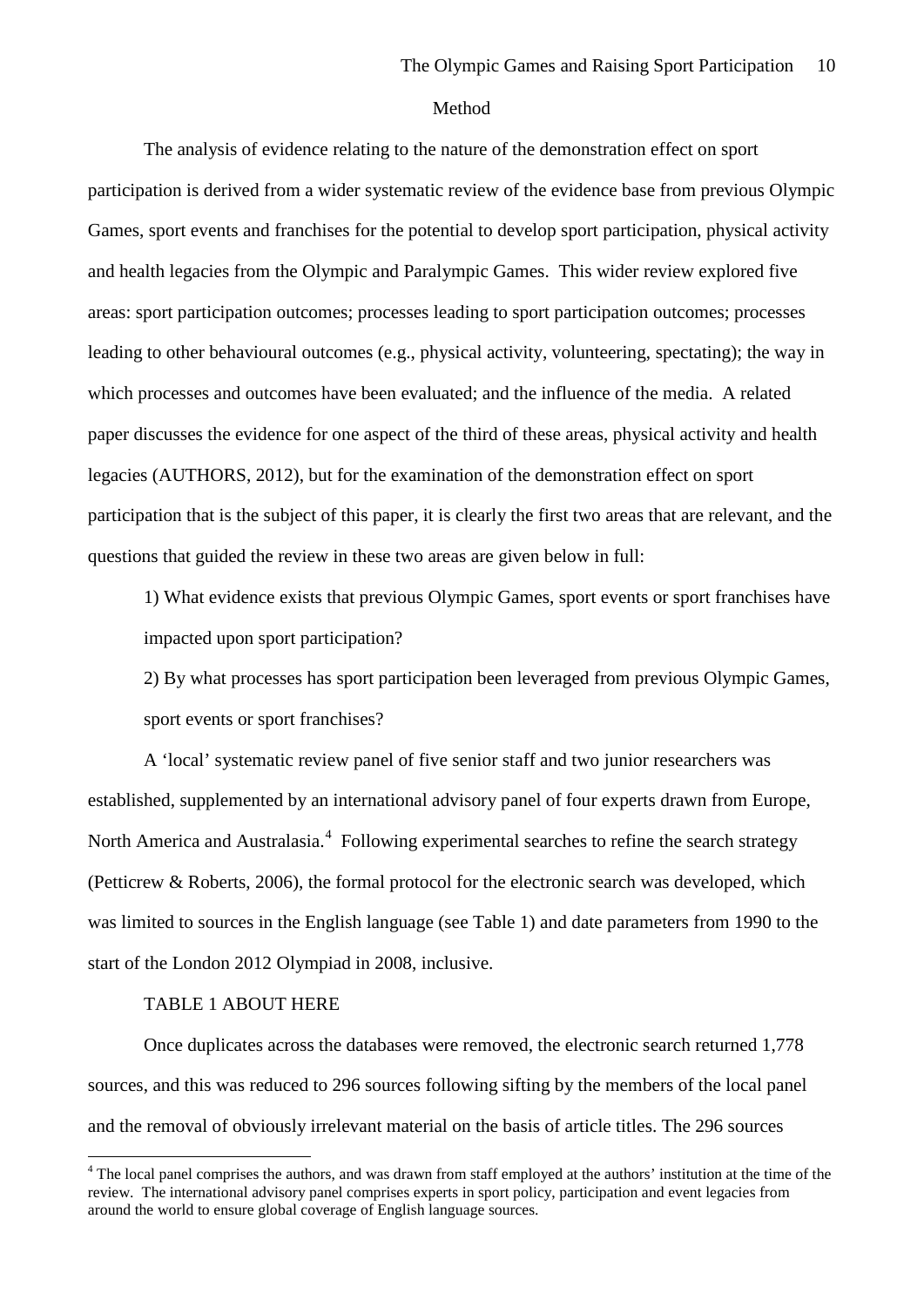remaining were initially reviewed by the local and international panels on the basis of titles and abstracts to assess whether it appeared that any significant papers or bodies of literature were missing. Both panels considered that the 296 sources represented a good coverage of the research literature. However a number of suggestions for further sources of evidence were made, particularly sources of grey literature (literature which has not been formally published), bibliographies, peer-reviewed journals that were not indexed in the databases, and specific suggestions for individual papers.

In addition to the above suggestions, the local panel had also identified at its early meetings potential sources of 'grey literature', including associations, research institutions and centres, and un-indexed libraries, bibliographies and archives (e.g., the International Olympic Committee Archives and Library in Lausanne, which one member of the local panel visited). Searches of and contacts with these sources of grey literature were ongoing throughout the period of the search, with full text sources being retrieved where possible.

Following consultations with the panels on the comprehensiveness of the 296 sources identified through the electronic searches, the abstracts of these sources were independently assessed by three local panel members to identify which were the most significant for full-text retrieval on the basis of relevance to one or more of the questions for the wider review. The consolidation of the views of the three panel members resulted in a list of 112 sources identified for full-text retrieval, of which eight were irretrievable. The remaining 104 sources were retrieved and the reference list of each of these sources was 'mined' for further significant sources. This reference mining, together with the grey literature search outlined above, added a further 19 sources for full text retrieval, which resulted in a set of 123 full-text sources. These sources were reviewed for relevance by two local panel members and a further 69 were excluded. The final number of sources included in the wider review was therefore 54, of which 33 were not related to the two review questions germane to the demonstration effect, leaving a cohort of 21 studies to be examined in this paper. This process is summarised in Figure 2.

FIGURE 2 ABOUT HERE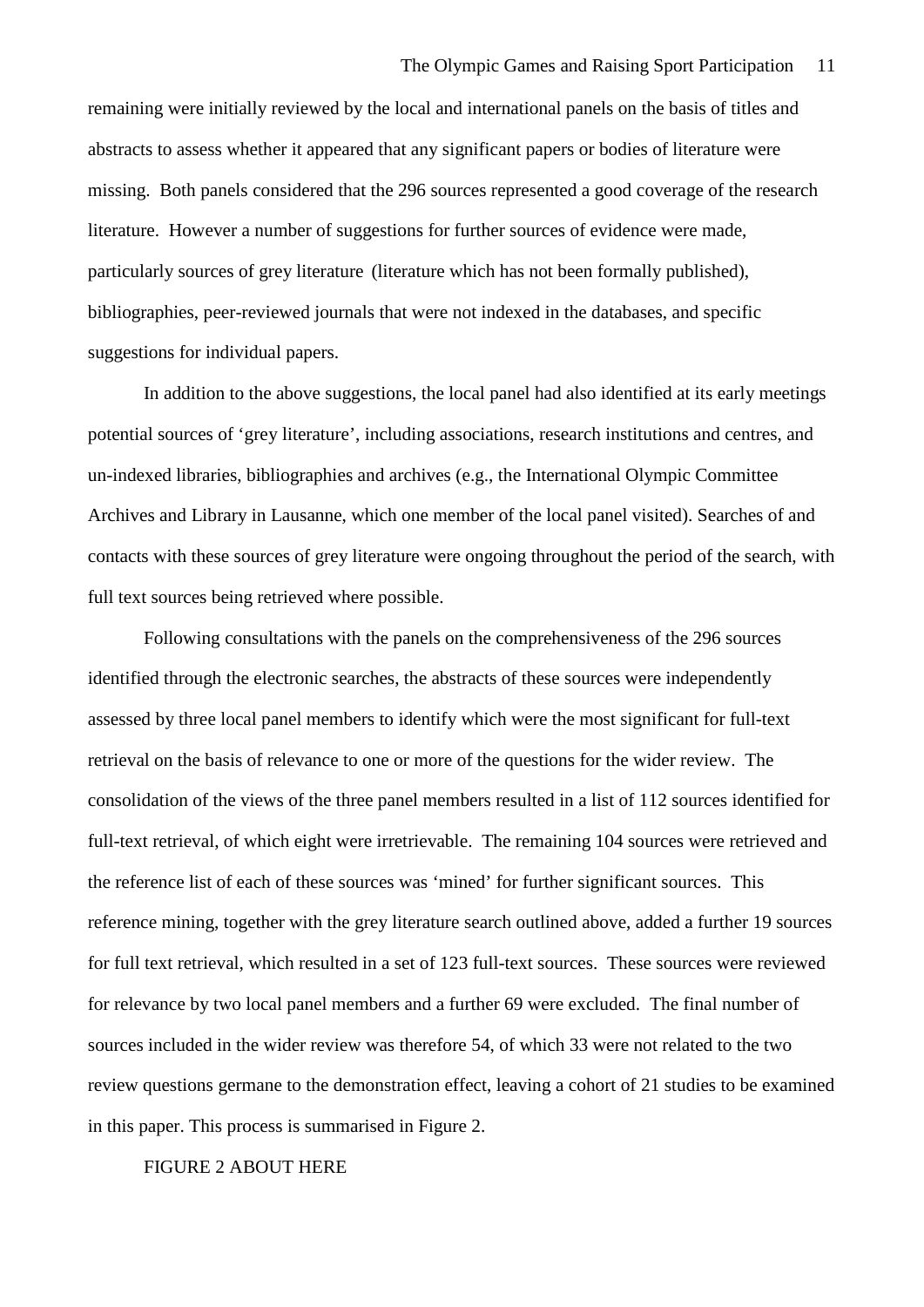The final 21 included studies were each independently appraised for quality and the weight they should be given in the synthesis by two local panel members (all five senior researchers on the panel contributed to this process). Disagreements were reviewed and resolved by all five local panel members. The questions under consideration are under-researched and the evidence was known to be sparse as discussed in the earlier part of the paper. It was therefore decided to take a rudimentary approach to the quality appraisal, appraising only the following fields rather than the comprehensive approach to appraising quality of the conduct of studies normally recommended (e.g., Coren & Fisher, 2006). The fields assessed were: relevance to question, location, whether the report was based on structured, transparent and replicable enquiry, whether the design was appropriate to the question, the nature of the evidence included, and some ethical questions. The pro forma used for this process for all included studies is provided in Appendix A. Table 2 lists the 21 studies, together with a summary quality appraisal and information on the type of publication.

#### TABLE 2 ABOUT HERE

The 21 studies comprise eight refereed journal articles, seven reports funded or authored by central or regional government or agencies, five independently authored (i.e., not funded by or linked to any interested parties) books, papers or reports, and one non-refereed journal article. As is often the case with systematic reviews in physical activity and health (e.g., Greaves et al., 2011), some of the included sources are themselves reviews, and the inclusion of such reviews is an efficient way to access a wider range of evidence (Mulrow, 1994) as long as care is taken, particularly if formal meta-analysis is conducted, to ensure that evidence is not 'double-counted' through multiple inclusions. As formal meta-analysis was not possible in this case, care was simply taken to ensure that the provenance of evidence was clear, and that original sources cited in reviews were obtained in cases where the exact nature of the evidence was not clear from the review document. This also helped to ensure that those sources that had been authored or funded by interested parties, such as government departments or agencies, had not introduced elements of interpretative narrative bias to their discussions, as either the original evidence sources were obtained if the evidence as presented was not clear (this was part of the reference mining process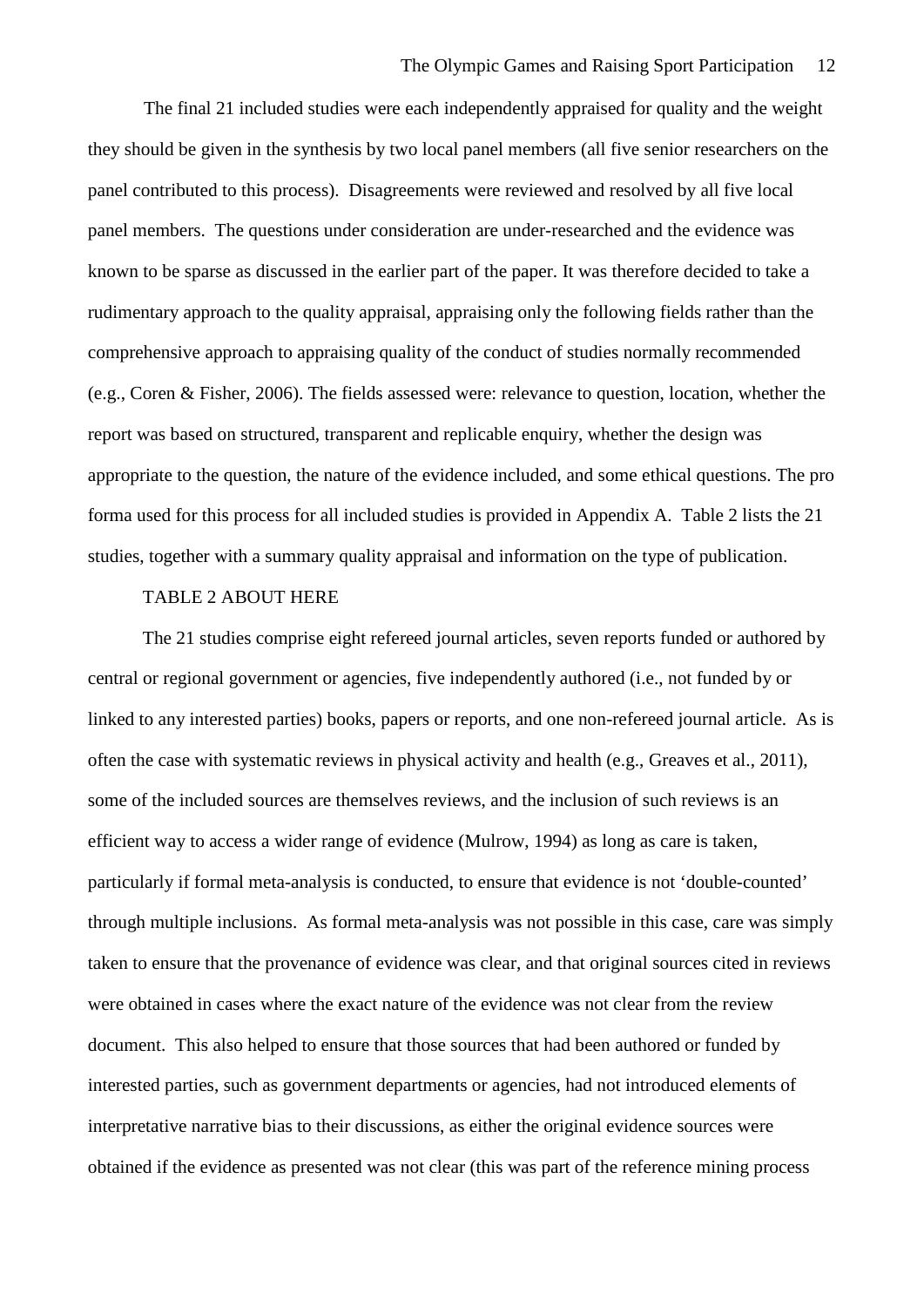noted above), or the provenance and clarity of the evidence was sufficiently transparent that interpretative narrative bias was not possible.

#### Results

The 21 studies considered in this paper are largely qualitative or discursive (at least in terms of the vast majority of their content), and as such the analysis is qualitative, namely a semiinductive thematic analysis (Braun & Clarke, 2006). Given the overarching aim of this paper to unpack the demonstration effect on sport participation, the papers were analysed inductively within two pre-determined *higher order* themes derived from the two research questions, namely: (a) the outcomes influenced by a demonstration effect; and, (b) the processes influenced by a demonstration effect. For each of these two pre-determined higher order themes in turn, the studies were initially read collectively to identify emergent sub-themes across studies. Three sub themes derived from the 21 studies were identified under the outcomes theme: increasing participation, participation frequency and activity switching; and two sub-themes under the processes theme: local versus general relevance and event hosting versus performance success. These sub-themes were subsequently used as the framework to analyse the evidence within each higher order theme. In using the sub-themes to conduct the analysis, attention has been paid to the weight that might be given to particular bodies of evidence and perspectives on both quality and relevance grounds. The product of this analysis is a critical *narrative synthesis* (Pope & Mays, 2006) which, whilst 'telling the story' of the research returned in thematic and substantive terms, also highlights potential weaknesses in the returned research throughout the narrative. The first part of this narrative synthesis focuses on outcomes, specifically on whether there are outcomes from previous Olympic Games, sport events and franchises attributable to the influence of a demonstration effect and what those outcomes are. The second part of the synthesis focuses on processes and, drawing on the insights from the transtheoretical model (TTM) presented earlier, examines how a demonstration effect might influence processes of engagement with sport participation.

#### OUTCOMES: Increasing Participation

London East Research Institute (LERI, 2007, p. 47) summarised the potential to increase participation as follows: "Sports participation increases are often assumed very readily by host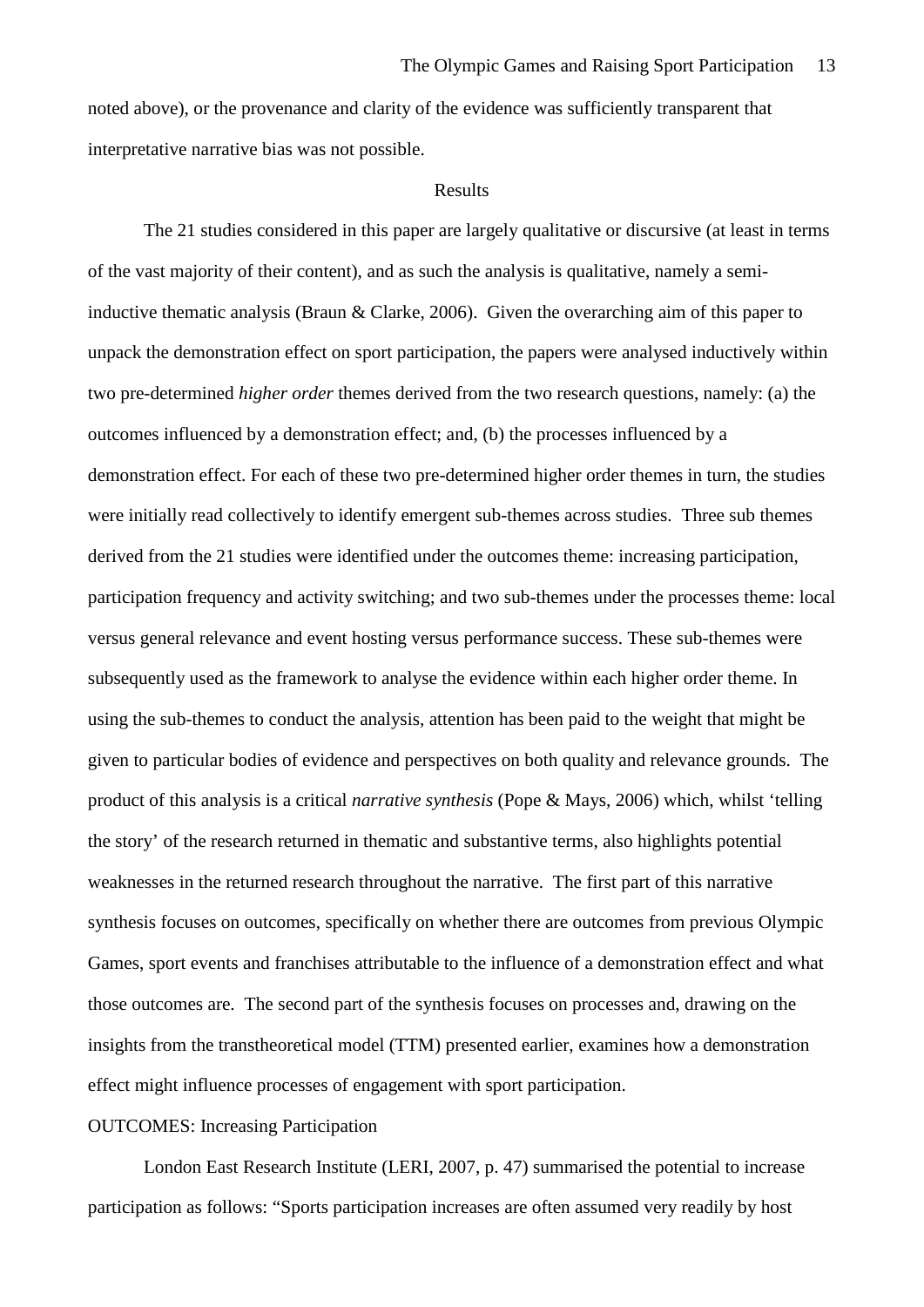cities. Both Barcelona and Sydney provide [quantitative] evidence for some positive short term impacts. However there is doubt about the sustainability of Olympic effects and Sydney evidence is ambiguous". LERI (2007) also cited Cashman (2006) in support of the view that there has been a paucity of studies on post-Games participation in sport and, in particular, to question whether an Olympic 'bounce' is short or long-term. Such studies, where they do exist, mostly retrospectively utilise quantitative secondary data (largely population level surveys) that measure sport participation, but do not ask more qualitative questions about the factors that have influenced such participation. In Barcelona, host city of the 1992 Games, LERI (2007) cited Truno's (1995) analysis which compares two 'similar' quantitative studies published by the municipality in 1985 and 1995. These studies showed that attitudes towards sport had grown more positive, and that the proportion of the population participating in sport at least once a week had grown from 36% in 1983 to 47% in 1989 to 51% in 1995. This suggests some evidence for an effect, but the strength of the evidence is ameliorated by the 'similarity' rather than the direct comparability of the studies, and the fact that there are many other influences on sporting life in Barcelona, not least the FC Barcelona football team, which may have impacted upon sport participation and attitudes in this period. However, if this evidence is taken at face-value, it suggests that the influence of a demonstration effect may be as much in the pre-Games "pregnancy" period (Weed, 2008), where participation rose from 36% to 47% percent from 1983 to 1989, as in the post-Games legacy period, where the rise from 1989 to 1995 was only from 47% to 51%.

Evidence of a different nature (spending on sport goods) relating to the Atlanta Games is also presented by LERI (2007) from the National Sporting Goods Association (2005). This survey, of the USA population as a whole, shows that although the overall figure for spending on athletic equipment and sport clothing remains relatively static, there are clear increases in spending on athletic equipment between 1990 and 1995. Again, although these data suggests a similar "pregnancy" demonstration effect to the Barcelona data, they are weakened by two factors: firstly, that increased spending on sport goods does not necessarily translate to increased participation and, secondly, that the figures may be as much attributable to movements in the US economy and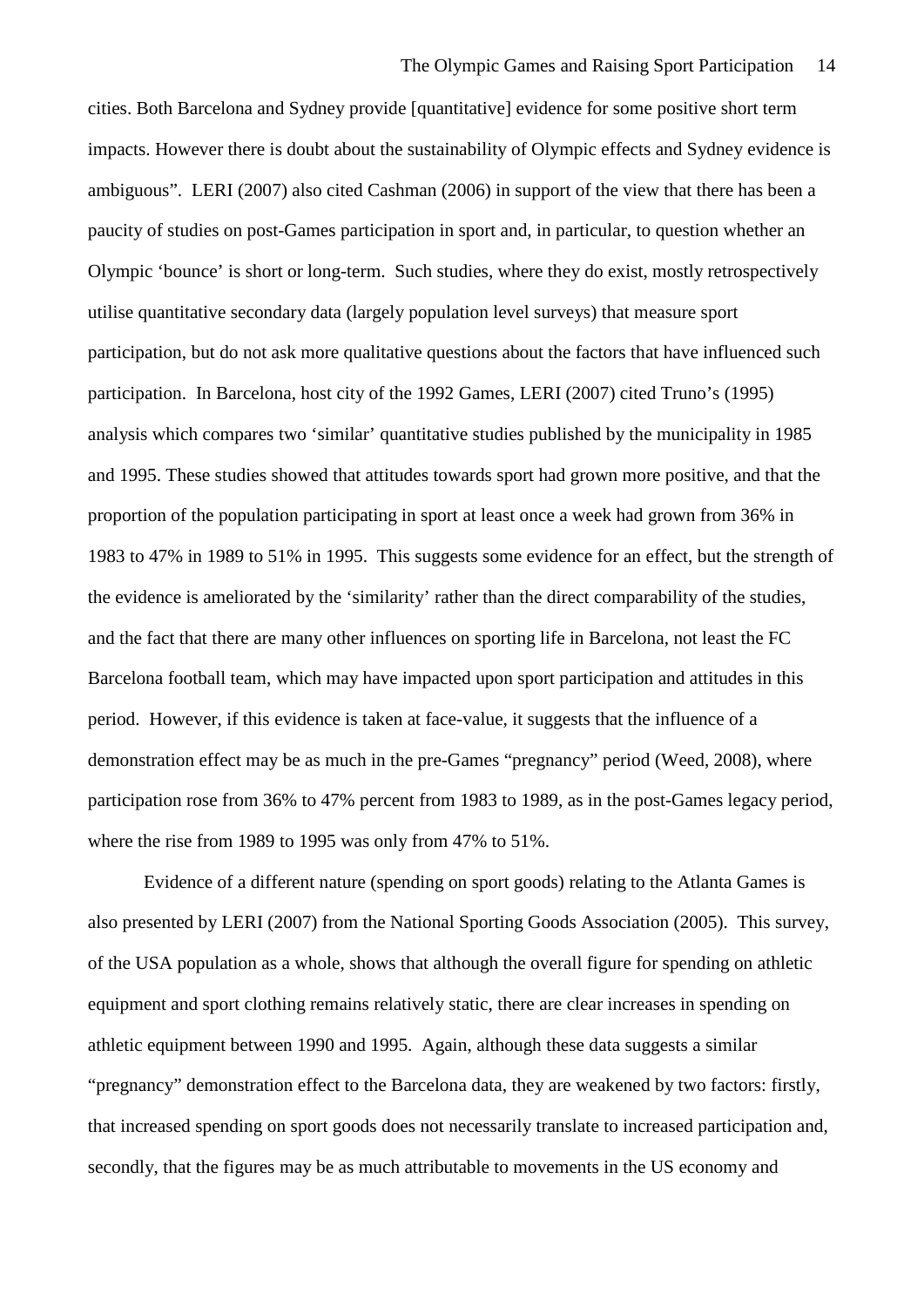increasing levels of affluence and general consumer leisure expenditure, as to the 1996 Atlanta Games.

There is mixed evidence from the Sydney Games in 2000. LERI (2007) noted that Haynes (2001) suggested anecdotal reports from the media of large post-Games increases in interest and participation in Olympic sports, but that Cashman (2006) showed that, in relation to recreational swimming at least, attendances in Sydney were static or slightly falling in the two to three years following the Games. For participation across Australia as a whole, Veal's (2003) quantitative study showed post-Games increases in participation in seven Olympic sports, declines in nine others, and a general increase in recreational and non Olympic activities. Murphy and Bauman (2007), in their systematic review of public health initiatives, suggested that there was no evidence from Sydney that the euphoria of the Games turned into increased activity afterwards, despite a great deal of 'rhetoric'.

Research in the UK following the Manchester Commonwealth Games of 2002 is examined by EdComs (2007). One report (Faber Maunsell, 2004) collated quantitative data that showed increased participation of 7% in adults in the UK and 19% among 6-15 year olds in the North West. However, EdComs (2007) questioned the extent to which this is an inherent demonstration effect, or is attributable to media coverage, Games attendance, facility development, schools initiatives or other factors (which may or may not be part of a strategic leveraging programme). Faber Maunsell (2004) recognised this, noting that: "Some stakeholders…argued that the Games themselves only resulted in a small and short-term increase in participation in sport and that more proactive methods to encourage participation are required to have greater and longer term impact".

Therefore, while evidence for an *inherent* (or unleveraged) demonstration effect is equivocal, there is some weak quantitative evidence that suggests potential for growth in the pre-Games "pregnancy" period and for a short-term 'spike' in participation around the times of major Games (VANOC, 2007). However, both Coalter (2007) and Foster et al. (2005) suggested that theories about increasing participation are not fully understood nor sufficiently proven to make such a claim – there can be no simplistic assumption of a demonstration effect (EdComs, 2007). As such, even this weak evidence suggests that hosting the Games will not, in and of itself, lead to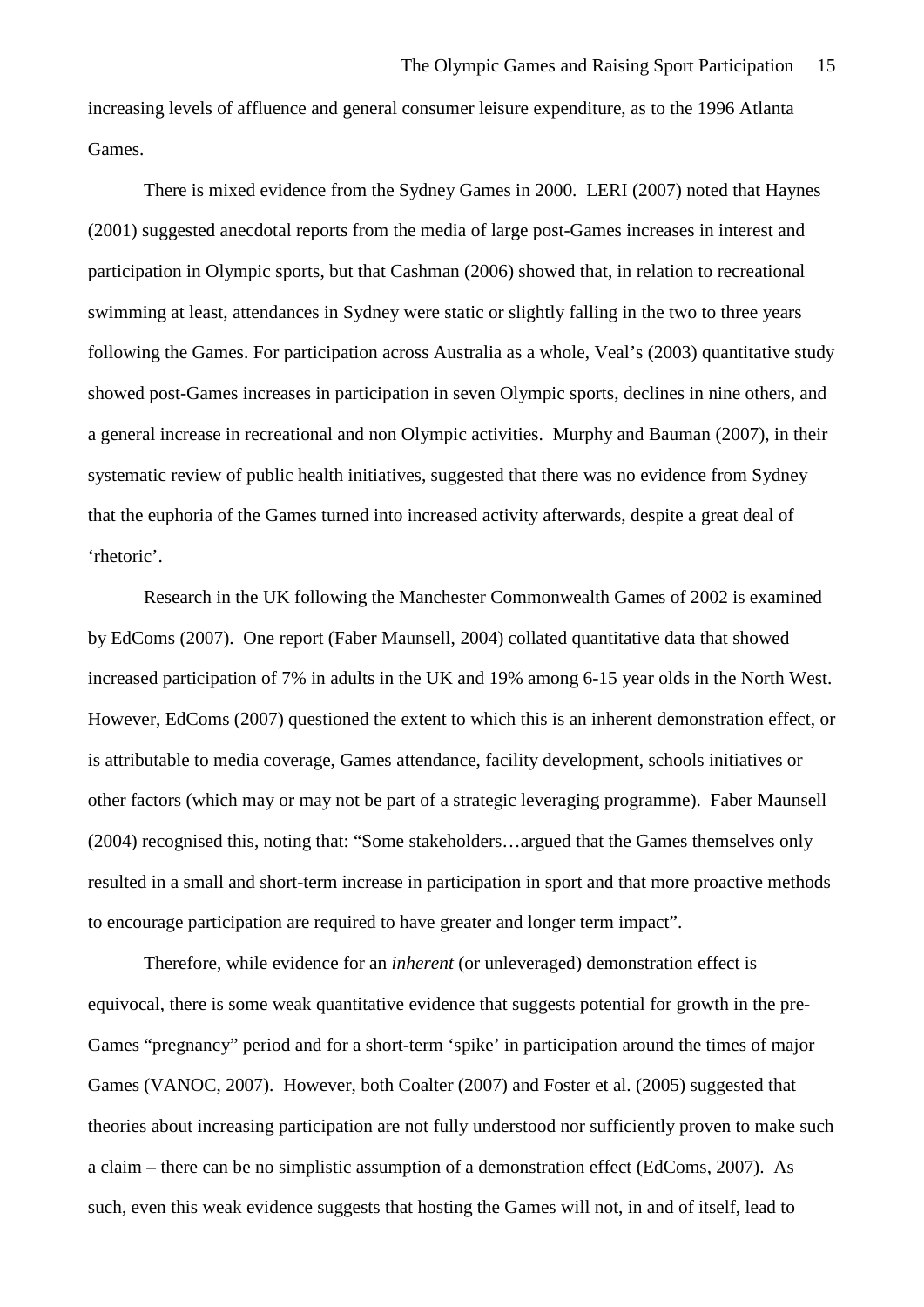participation increases through a demonstration effect. There is wide agreement (Coalter, 2007; EdComs, 2007; Hindson et al., 1994; LERI, 2007) that the demonstration effect is a potential effect that must be leveraged, particularly in the pre-Games pregnancy period.

The problem, of course, with the types of quantitative data reported above is that they largely draw on population surveys that are intended to measure general levels of participation. In most cases, the analysis of these data has been conducted retrospectively, rather than incorporating the measurement of the influence of a demonstration effect into the methodology. This has two results: firstly, these quantitative surveys cannot attribute participation increases to the influence of a demonstration effect from the Olympic Games and, secondly, they are not sensitive enough to pick up the nuances of participation changes. This latter issue means that increases in attendance, for example, cannot differentiate between increases in numbers of participants and increases in participation frequency, whilst increases in, for example, sport goods spending, cannot differentiate between new participants in sport, or those who are switching from one sporting activity to another. It is to these issues that the next two sections now turn.

#### OUTCOMES: Participation Frequency

There is concern throughout the sources returned that the participation increases that may be shown by the weak quantitative evidence that does exist may indicate increases in participation frequency rather than increases in numbers of participants (EdComs, 2007; LERI, 2007, Murphy & Bauman, 2007) and, in fact, this is one of the weaknesses in the evidence. Sport and Recreation Victoria (2006) reported, for example, that 59% of the participants in 'Warming up for the Games', a programme designed to increase participation in the run up to the 2006 Melbourne Commonwealth Games, were sport club members, thus strongly suggesting that the programme was encouraging those already participating to participate more. Similarly, EdComs (2007) noted that quantitative data showed increases in participation frequency (i.e., a positive response to the question: "do you play more sport?") among schoolchildren and young people in Manchester following the 2002 Commonwealth Games.

That a demonstration effect might encourage increases in participation frequency is entirely consistent with more general long-standing research in both social psychology and social policy.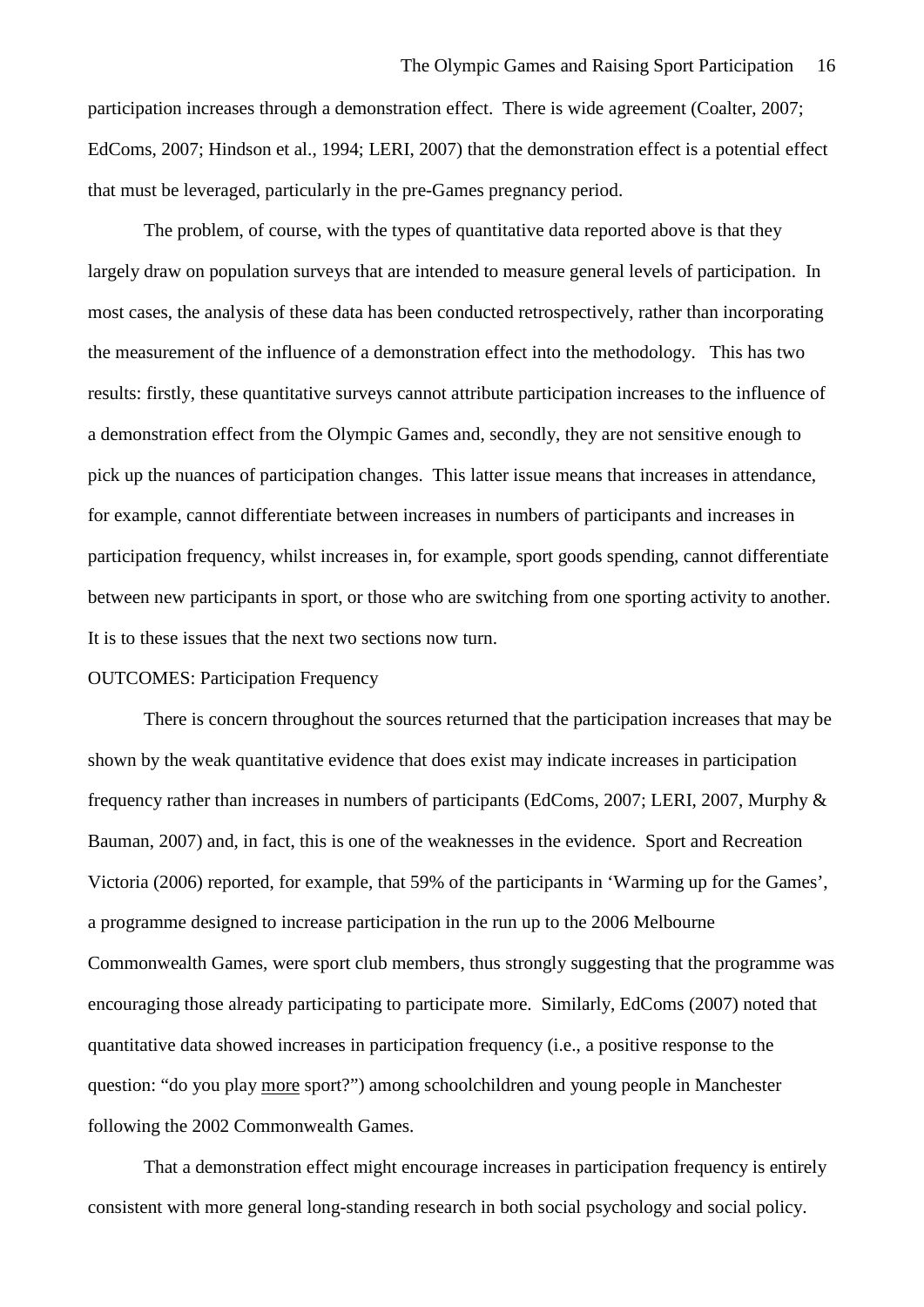For example, Hagger, Chatzisarantis, and Biddle (2002), in a meta analysis of 72 previous studies in sport and exercise psychology, showed that the influence of past behaviour on current and planned behaviour is twice that of any other variable studied. Therefore, people who have previously participated in sport are more likely to participate further, which is consistent with the "rachet effect" assumed within the transtheoretical model noted earlier (Prochaska et al, 1992). Brown and Massey (2001) and Newby (2003) also cited wider evidence from the social policy arena that those who gain most from new facility provision (such as that left as a legacy from major sport events, as described by, inter alia: Brown & Massey, 2001; EdComs, 2007; Schmid, 1996; Utah Department of Health, undated), are the groups identified by Ravenscroft (1993) as "leisure gainers" (predominantly professional white middle class males) who are already engaged with recreation (Collins, Henry, Houlihan, & Buller, 1999; Coalter, 1993). Again, this shows an increase in participation among those who are already participating. Within the context of the transtheoretical model (TTM) (Prochaska & DiClementa, 1984), this suggests that the demonstration effect is influencing the behaviours of those already engaged at the middle and higher behavioural stages of the TTM.

There is also evidence of a certain level of obfuscation by policy makers in this respect. Both Hamlyn and Hudson (2005) and LERI (2007) cited market research commissioned by Sport England (2004), carried out one month after the end of the Athens 2004 Olympic Games, that suggested that: "More than a quarter of the population in England (26%) have been inspired by British medal-winning performances at the Olympic Games in Athens" (p. 66). While this appears to suggest a demonstration effect in inspiring people to take up sport and physical activity, the figure of 26% refers to those "who are now involved in more sport" (11%) and those "interested in doing more sport" (15%), "as a result of Team GB's success." As with the quantitative data from Manchester quoted above (EdComs, 2007), these Athens data indicate that there was an increase in frequency of participation, rather than an increase in number of participants. This appears to be a common misrepresentation in evaluations of this kind, and one that Sport England did little to correct as this information was distributed in a press release with the headline "Athens success inspires one in four to take up sport" (Sport England, 2004).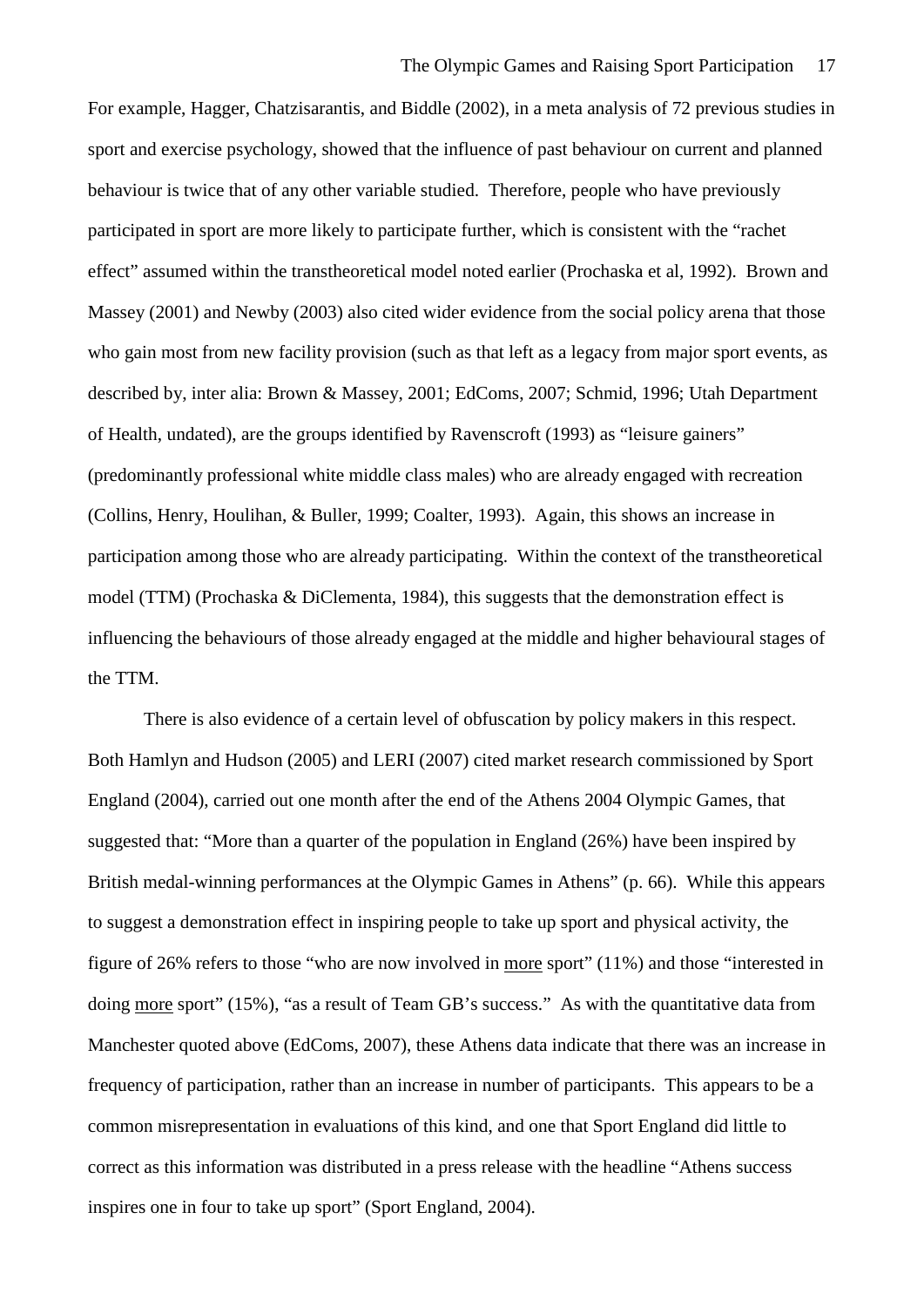#### OUTCOMES: Activity Switching

While increases in participation frequency via the influence of a demonstration effect are not perhaps as positive an outcome as increases in the number of participants, they do still represent a positive outcome in that people are becoming more active or engaged with sport by moving through the later behavioural stages of engagement in the transtheoretical model. However, there is a further potential outcome of the influence of the demonstration effect that has no overall positive outcome: the phenomenon of "activity switching".

Brown and Massey (2001), EdComs (2007), Hindson et al., (1994), LERI (2007), and VANOC (2007) all suggested that reported increases in participation in particular activities are likely, at least in part, to be among those who are already active in other activities and are "switching" their participation. As such, while the influence of the demonstration effect remains at the later behavioural stages of the transtheoretical model, it does not move people through stages of engagement, rather it causes a switch in activity at the same stage of engagement.

Reported increases in participation in curling following the success of the Scottish women's team in the 2002 Olympic Winter Games are suggested by EdComs (2007, p. 43) to result from activity switching:

…those who say they have been influenced by success may have been physically active in other sports. This does seem to have been the case in the curling example and, if true on a wider scale, means that success simply encourages interchange between sports rather than increased participation in sport overall.

Furthermore, this effect remains consistent with the perspectives on the role of past behaviour (Hagger et al., 2002) and the typical "leisure gainers" (Ravenscroft, 1993) noted above. It may also explain Veal's (2003) quantitative findings following the Sydney Games of increases in participation in seven Olympic sports, but declines in nine others. This activity switching effect is perhaps particularly likely if the influence of the demonstration effect is linked to the presence of new or unusual sports in a forthcoming event programme which may lead to the sport being more widely available to be played. Schmid (1996, p. 22) commented on this effect in relation to the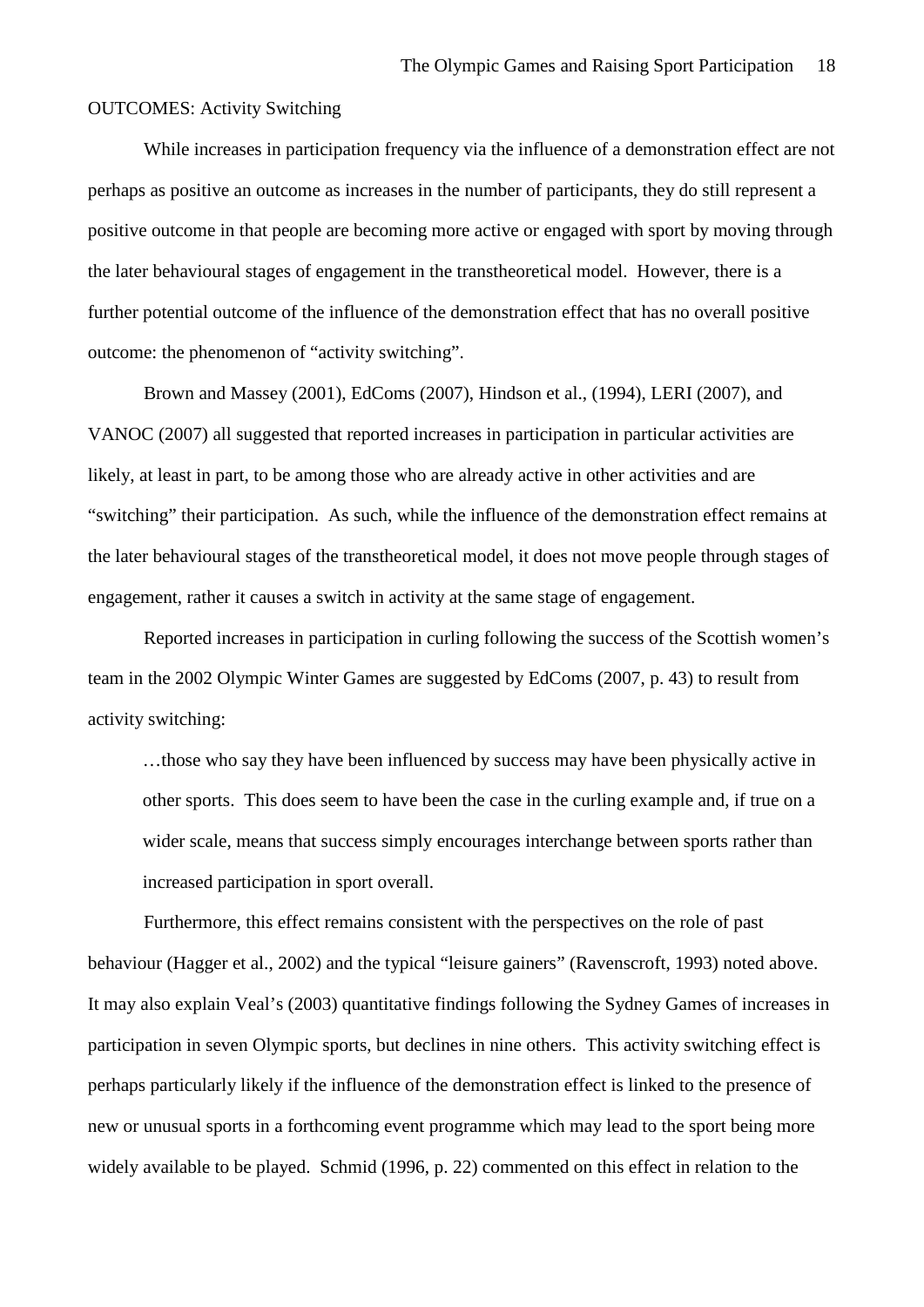Atlanta 1996 Olympic Games, citing the Assistant Director of the Columbus Parks and Recreation Department as stating:

Because women's fast-pitch [softball] is part of the Olympics for the first time, our schools have started playing fast-pitch in Georgia, which they didn't do until last year….With high schools playing, now you have a feeder system. I think one of the biggest accomplishments is that it's going to develop the sport to a new level.

Similarly, Brown and Massey (2001, p. 11) noted that this process may take place with the Commonwealth Games, which may provide some sports with "a unique opportunity to gain an audience for their sport, which may otherwise receive little exposure," although such an effect is unlikely in relation to more established sports or activities. However, the evidence for this effect is largely anecdotal and it would seem very likely to lead to activity switching than to the stimulation of newly active participants. It is also related to institutional decisions about which sports to provide or prioritise in particular contexts, such as schools.

### OUTCOMES: Summary

The above discussions suggest, therefore, that there is quantitative empirical evidence, albeit weak, for a demonstration effect on sport participation outcomes. However, the demonstration effect is more likely to be a potential effect that needs to be leveraged by other supporting activities, rather than an inherent effect. Furthermore, the general weight of both quantitative and qualitative evidence, supported by wider perspectives from long-standing research in social psychology and social policy, appears to be that the demonstration effect is more likely to result in increases in participation frequency or in activity switching, rather than in attracting new participants. As such, its influence appears to be more widespread in the middle and higher behavioural stages of the transtheoretical model (TTM), rather than at the earlier attitudinal stages. The processes underpinning this are explored in the following sections.

### PROCESSES: Local versus General Relevance

Most of the discussions of outcomes focus on the impact of the local hosting of an event on local participation. Of course, "local" is a relative term, and so may be applied to the effect of, for example, the Sydney 2000 Games on participation in Sydney (as examined by Cashman, 2006), or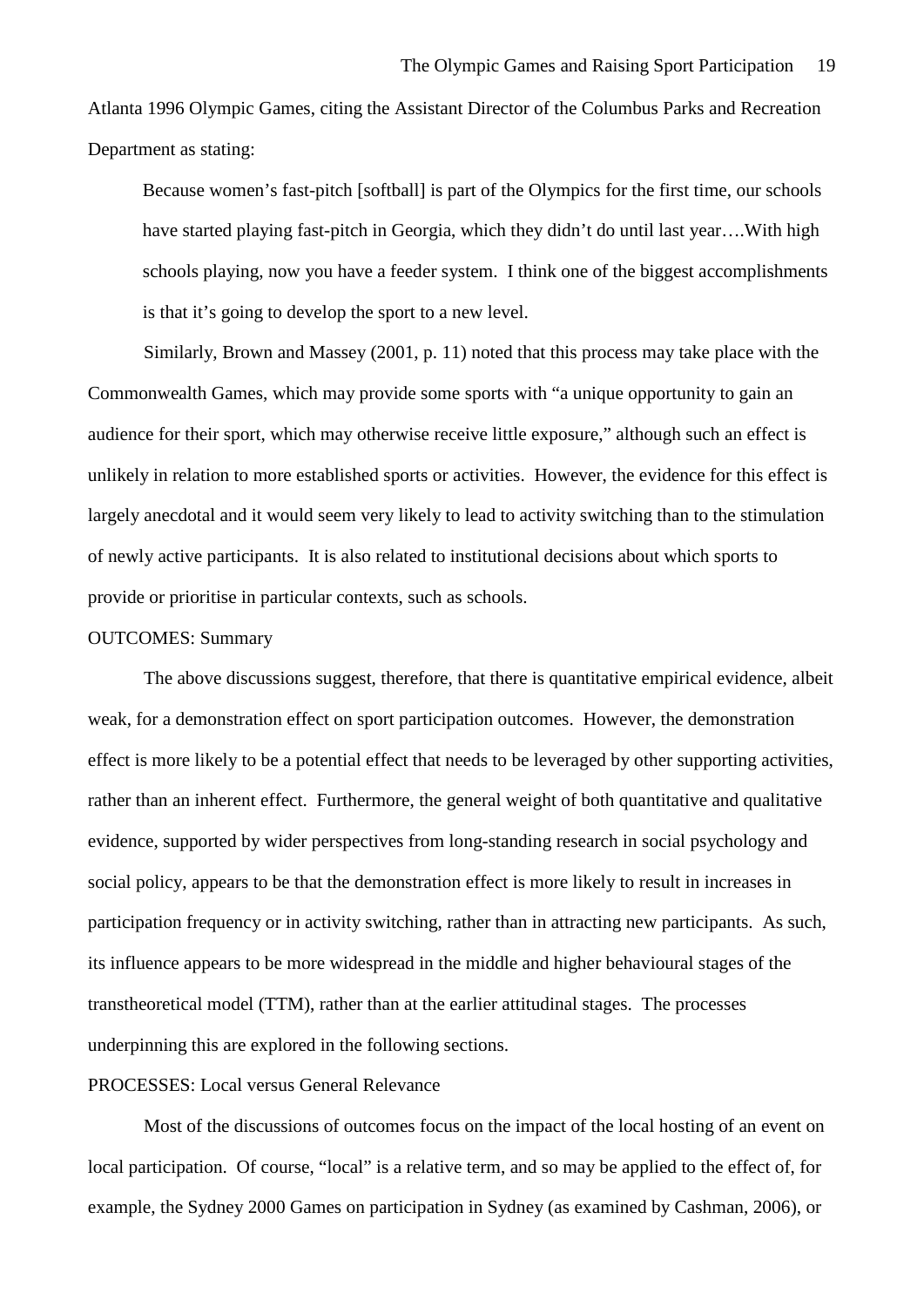on participation throughout Australia (as examined by Veal, 2003). An important question, though, is does some local relevance have to be present for a demonstration effect to take place? Can an event held on the other side of the world raise sport participation, or can success by non-local athletes inspire or increase engagement with sport?

In one of the few studies that examines the effect of distant events, Hindson et al. (1994) examined the impact of the 1992 Olympic Games in Barcelona on sport participation in New Zealand. Of 35 sport clubs surveyed, 43% (15 clubs) reported a positive effect on club membership. Although less than half, this is still a substantial figure, particularly as very few of the clubs had overtly used the Olympic Games in their marketing. However, Hindson et al. (1994) also suggested that non-Olympic elite events may more effectively increase participation because of the potential for more extensive TV coverage of New Zealand athletes, thus suggesting a relationship with local relevance.

The previous sections have suggested that the demonstration effect is a potential effect that needs to be leveraged, and there is evidence that locally relevant leveraging can have an important influence. Empirical evidence in EdComs (2007) from Canada, Manchester, Melbourne and New Zealand showed that leveraging programmes that are relevant to local communities can have an impact. VANOC (2007) noted that in relation to children, schools and youth groups, meeting athletes and visiting facilities were beneficial. Similarly, Hindson et al. (1994) noted that in cases where clubs have participating elite athletes as members, there were reports of more tangible effects of an elite event on the clubs. However, this may indicate an increased frequency effect, rather than an increase in numbers of participants, and may suggest that such initiatives should be "stage matched" (Spencer et al., 2006) to those who have already reached the middle and higher behavioural stages of the transtheoretical model.

There is much debate in the included sources about the impact of local success in the Olympic Games or other elite sporting events on local participation in sport (EdComs, 2007; Hindson et al., 1994; LERI, 2007; VANOC, 2007). EdComs (2007), found some indicators of this trend but found it difficult to separate from other influences on development of activity – including watching the activity on TV, the influence of friends, wider initiatives to encourage participation,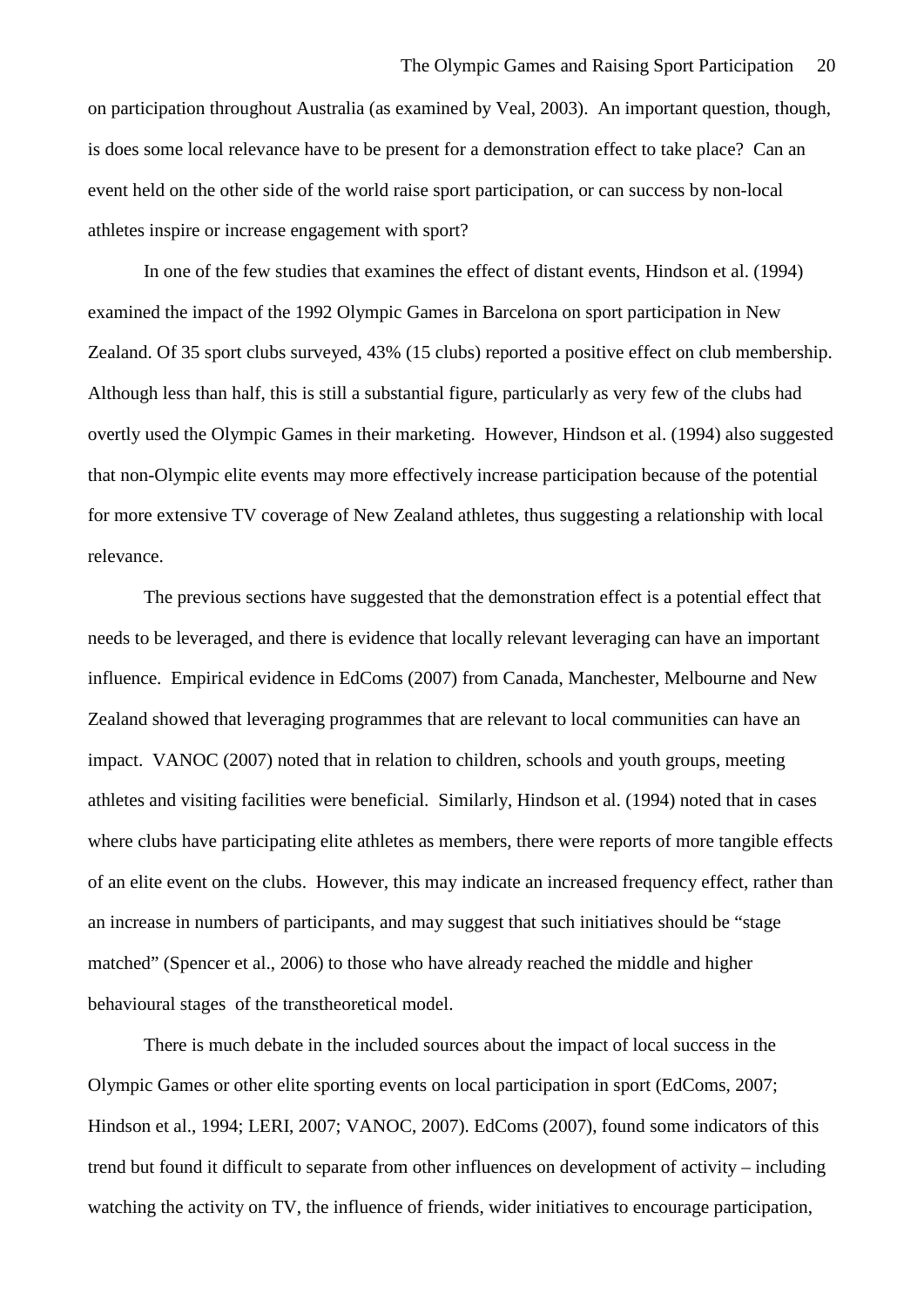desire to take more exercise and others. Undoubtedly there are complex interactions of factors that influence engagement, which may act differently at the different stages of engagement highlighted within the transtheoretical model (see Figure 1). Furthermore, investment may also be a major contributory factor. Hindson et al. (1994) suggested that seeking a demonstration effect through elite participants may result in the role models being too remote to influence behaviour directly, lending further support to the suggestion that the influence of elite sports people as role models may apply more explicitly when there is a direct local connection. This gap has also been identified in China (Wang & Theodoraki, 2007), with local athletes being seen as providing a spur to make national events locally relevant.

Smith and Fox (2007) conducted a qualitative evaluation of all aspects of the Legacy Programme of the Manchester 2002 Commonwealth Games funded by the Single Regeneration Budget, and their central point was that the Legacy Programme was event-themed rather than specifically and explicitly led by the Games, noting that "The Commonwealth Games was used as a uniting theme, rather than a speculative stimulus" (Smith & Fox, 2007, p. 1139). This approach sought to develop local relevance rather than depending on the speculative stimulus of effects that are assumed to be inherent: "Using an event to unite a series of neighbourhood-level initiatives helps to avoid an approach reliant on 'trickle-down' effects'' (Smith & Fox, 2007, p. 1140).

There therefore appears to be support for the need for local relevance for a demonstration effect to take place. However, "local" relevance need not only be geographically local, it can also be seen as being local to people's experience. In this respect, an important point, made by both EdComs (2007) and Hindson et al. (1994), is that the use of elite role models and elite success to try to develop a demonstration effect may deter others who may fear that sport as represented by elite athletes is beyond them. Hindson et al. (1994) recognised potentially dual processes at play here. On the one hand, elite sports people can be inspirational as role models, but on the other, they may deter participation among non-participants because of the perceived competence gap and remoteness from their experience. This, of course, is entirely consistent with the perspectives provided by the transtheoretical model (TTM), which states the importance of matching initiatives and strategies to the stage of engagement of the target group (Spencer et al., 2006). RAND Europe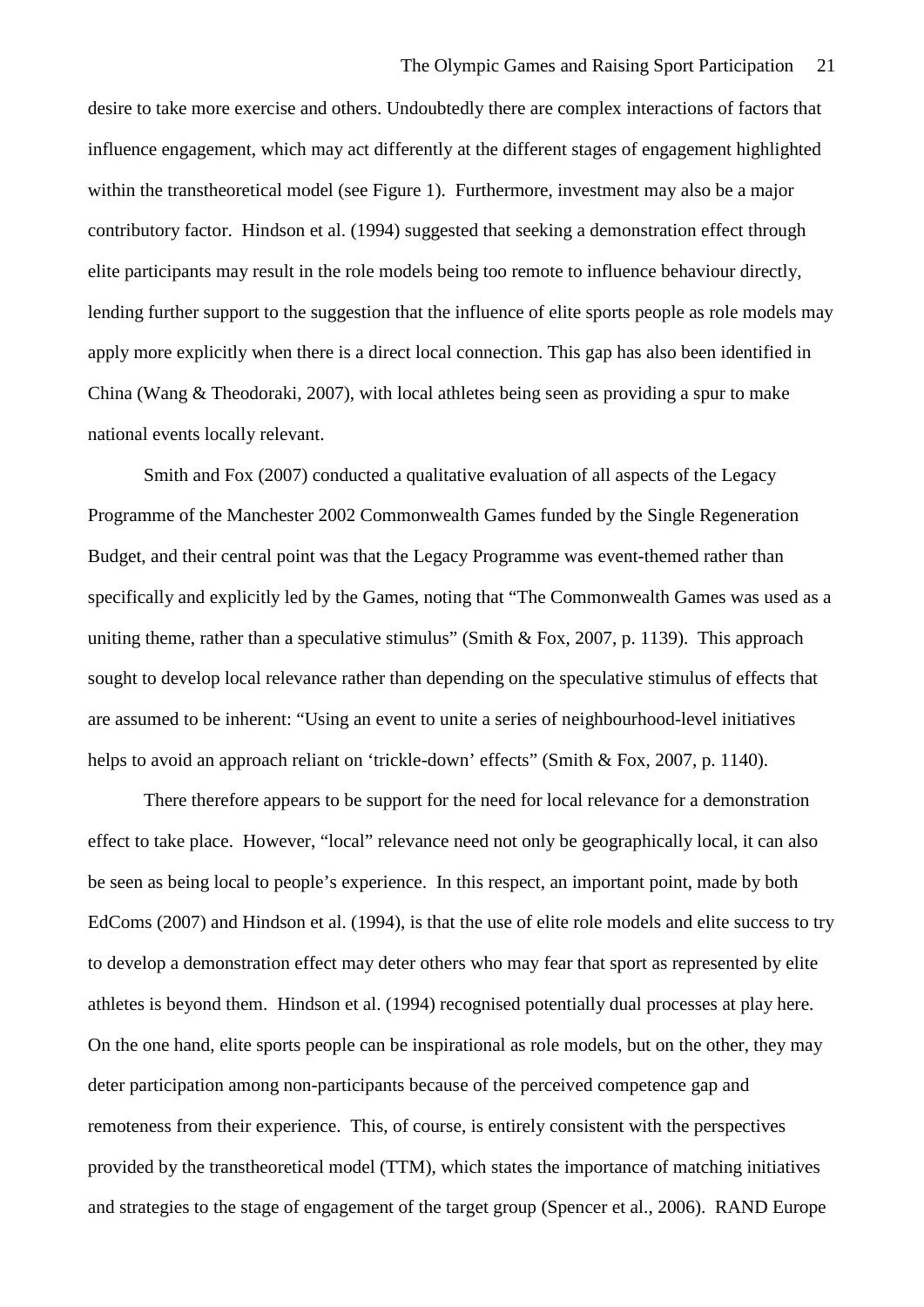(2007, p. 9) supported this, noting that "campaigns with a focus on physical exercise inspired by Olympic Games require careful targeting", and the potential "aversion" effects suggested here are a clear example of the mismatching of strategies to transtheoretical model stages and the consequent hampering of further engagement (Foster et al., 2005). This seems to reinforce the conclusions of earlier discussions that the demonstration effect is more likely to be influential and appropriate at more advanced stages of engagement outlined in the transtheoretical model, and therefore is more likely to result in increased participation frequency or activity switching.

#### PROCESSES: Hosting Events versus Performance Success

While the above discussions seem to establish the importance of some form of local or experiential relevance, there remains a debate about the extent to which demonstration effects might flow from events or from success. For example, can local success in distant events stimulate participation through demonstration effects?

The quantitative evidence from Sport England (2004) quoted earlier about the way in which GB team success at the Athens 2004 Games inspired people in England to get "involved in more sport" suggests that the demonstration effect may deliver at least short-term participation frequency increases from a distant event among those already involved in sport. However, this does imply that the influence of a demonstration effect may be specific to the later behavioural stages of the transtheoretical model at which positive attitudes to sport already exist (Marshall & Biddle, 2001). This is also supported to a certain extent by the influence, albeit limited, of the Barcelona Games in 1992 on participation in New Zealand (Hinsdon et al., 1994). In addition, EdComs (2007) highlighted quantitative evidence from the Sporting Motivations Survey (TNS, 2004), in which 6% of respondents claimed that UK sporting success had resulted in them doing more sport (again, an increased frequency effect). Both EdComs (2007) and Hamlyn and Hudson (2005) cited Olympic success in curling as leading, in Scotland, to "the sales of related equipment escalat[ing] substantially" (Hamlyn & Hudson, 2005, p. 882) and in "ice rink managers report[ing] increases of 6% in visitors for curling and club membership nationally rose by 3%" (MORI, 2004, cited in EdComs, 2007, p. 43). However, only 4% of the new curlers cited GB team success as the main reason for their participation (EdComs, 2007, p. 43) and, as noted earlier, EdComs (2007) suggested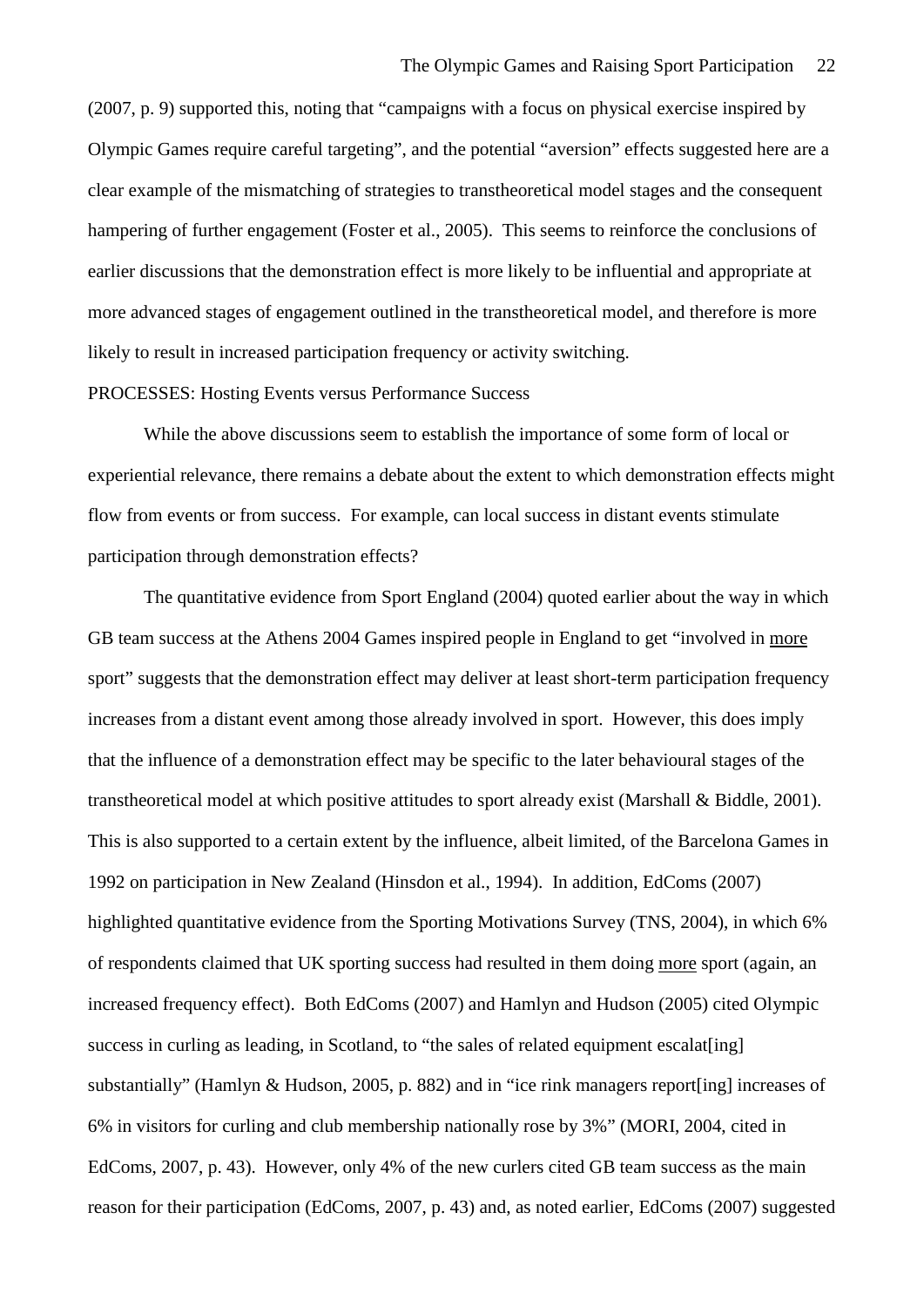activity switching in this case. Finally, Brown and Massey (2001) noted that the Rugby Football Union (RFU) attributed England's success in being runners up in the 1991 Rugby World Cup (the report was written before England won the 2003 World Cup in Australia) to have been the catalyst for the creation of junior sections in approximately 50% of RFU registered rugby clubs.

As might be expected, if there is evidence of elite success at a distance leading to a demonstration effect, then there is also likely to be evidence of an effect when success is more local. EdComs (2007) noted that there is evidence that cricket participation in England has increased since England's Ashes victory in 2005. The England and Wales Cricket Board (ECB, 2007) reports a 51% increase in club membership between 2005 and 2007 and a 40% increase in membership of affiliated clubs in the period between the 2003 and 2007 cricket world cups. Although, once more, whether this is an increased frequency effect, activity switching or new participants cannot be extracted from the ECB figures. Certainly population data in the UK did not show an increase in participation in cricket during this period (Sport England, 2007), which suggests the effect may have been an increased frequency effect whereby informal participants formalised their participation through joining affiliated cricket clubs, thus moving from the mid to the later behavioural stages of the transtheoretical model. Furthermore, EdComs (2007, p. 43) noted that:

In the case of the Ashes there were no specific data about the reasons for the increasing participation but the ECB claims a twenty-fold increase in investment in community cricket between 1997 and 2007 – for this investment to be worthwhile an increase in participation ought to be apparent irrespective of the performance of the national team. It could be argued that these are indirect influences, since people may be more amenable to recommendations or community initiatives if they have recently seen success at a national level.

In the run up to the Sydney 2000 Olympic Games, Hogan and Norton (2000) examined quantitative evidence for a demonstration effect linked to elite success at both home and abroad in Australia in the 20 years between 1976 and 1996. This study is particularly significant because it compares investment in elite sport in Australia, which has targeted investment towards elite sport over a more sustained period of time than any other social democracy in the world, with elite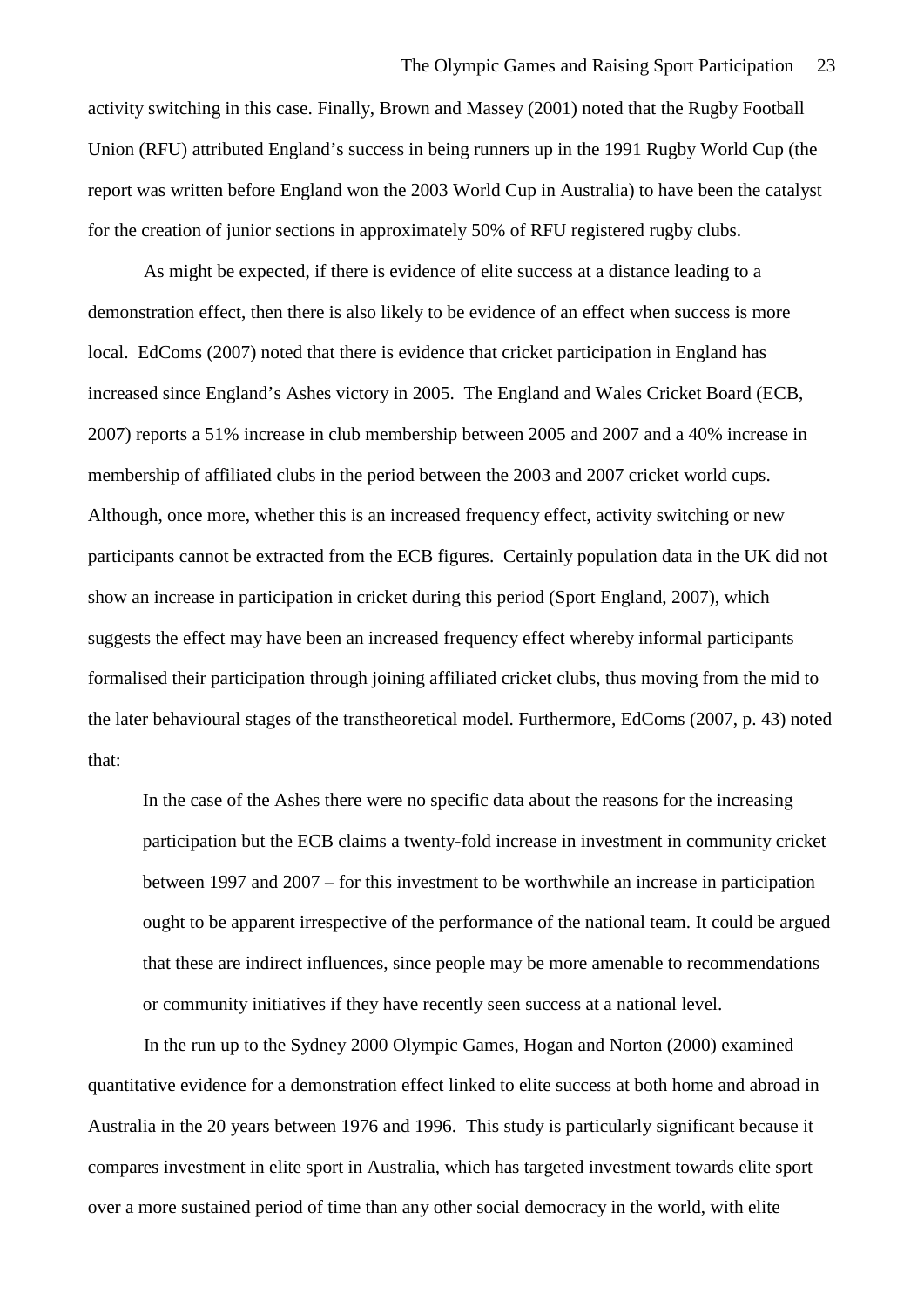performance at the Olympic Games and the level of the Australian sedentary population. Over a 20 year period expenditure on elite sport rose from virtually zero in 1976 to AUS\$150million in 1995. This was matched by a steady increase in Australia's position in the Olympic medal table from 32<sup>nd</sup> in 1976 to  $7<sup>th</sup>$  in 1996 ( $5<sup>th</sup>$  if population size is accounted for). However, over a similar time-period, the amount of Australians reporting they were completely sedentary rose from an average of 29.1% of the population in 1984, to 40.6% in 1999. Hogan and Norton (2000, p. 216) concluded that these data suggest that:

The expectation that successful sporting heroes as role models inspire others to participate in sport and physical activity may have run its race. Perhaps it was never a legitimate starter….Directing approximately one billion dollars to the elite apex of the sports pyramid in expectation that mass participation will result is irresponsible…we should not accept as a matter of fact that our elite sports success translates into motivation to become active among the rest of the population.

However, this finding is not as contradictory to the evidence presented so far as it might first seem. Because Hogan and Norton (2000) were comparing elite success with sedentaryness (i.e., non-participation in sport, exercise or physical activity), their findings suggest that a demonstration effect does not entice new participants into sport. That is, it does not engage those at the precontemplation stage of the transtheoretical model, where the need is to develop positive attitudes towards the idea of sport participation as a precursor to behaviour change (Marshall & Biddle, 2001). As Hogan and Norton's (2000) comparison is with figures for non-participation, such figures cannot be confused by a potential increased frequency or activity switching effect, which acts on people at the later behavioural stages of the transtheoretical model. Therefore, Hogan and Norton's (2000) findings suggest that over a considerable period of time there is no demonstration effect in increasing the number of new participants in sport or physical activity. This thus adds further weight to the earlier suggestions that the demonstration effect largely results in increased participation frequency or activity switching.

Further support for the lack of influence of a demonstration effect in generating new participants is provided from the point variously made throughout the studies (Coalter, 2007;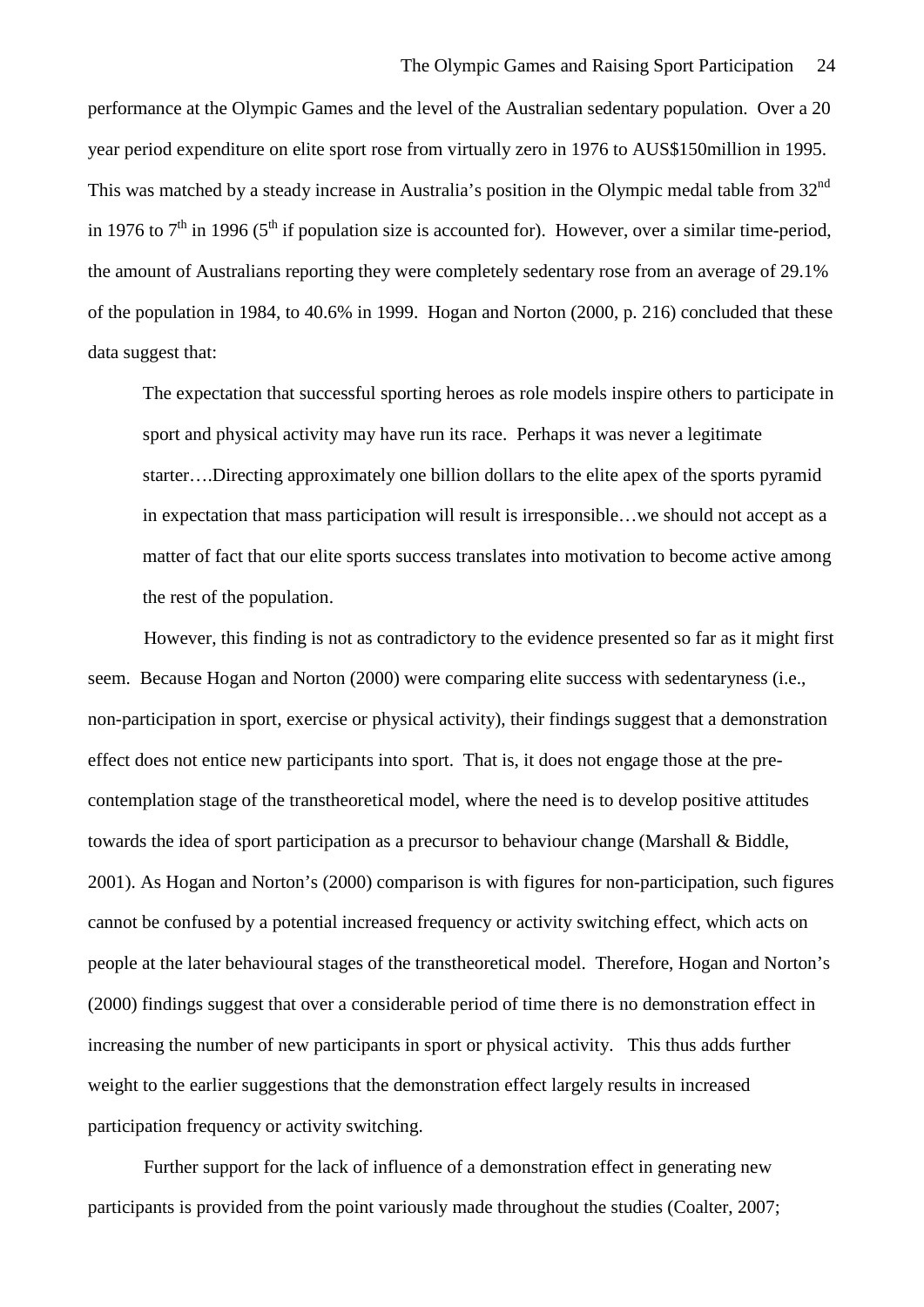EdComs, 2007; Hindson et al., 1994; Murphy & Bauman, 2007) that elite sport may not be the best way to encourage mass participation (see also discussions in the previous section). Coalter (2007) noted that patterns of engagement are complex and the relationship of these processes to role models is ill-defined. It may partly depend on a range of factors including how role models are seen, how accessible or 'normal' their profile is, and also on individual or community self-efficacy. Qualitative empirical evidence in Hindson et al. (1994) also suggested that for elite sporting role models to be effective, target groups must already be psychologically engaged with sport and the idea of sport participation. That is, they must have advanced beyond the initial attitudinal stages of the transtheoretical model (Marshall & Biddle, 2001). For non-participants (i.e., those at the precontemplation stage of the transtheoretical model) such psychological engagement has not yet occurred. It appears that this engagement takes place with the move from the pre-contemplation to the contemplation stage as Marshall and Biddle's (2001) meta-analysis of transtheoretical model stages and processes showed that this move is accompanied by a significant and robust increase in the perceived benefits of engagement.

One final point, however, is that there may be one group of non-participants for whom a demonstration effect may be effective: former participants in sport whose participation has lapsed. Such former participants will have already moved from pre-contemplation to contemplation and, even though their participation has lapsed, the spiral nature of the transtheoretical model and the assumed ratchet effect (Marshall & Biddle, 2001; Prochaska et al., 1992; Prochaska & DiClemente, 1984) means that it is unlikely that they will have disengaged from sport and the idea of sport participation. In fact, Spencer et al. (2006) found that there was "some evidence" to support the conclusion that those whose participation had lapsed at some point behaved differently to those whose participation had never lapsed. Specifically, that lapsed participants were likely to have a very low level sporadic participation pattern, with such a pattern including a number of abortive attempts at getting re-started. This implies continued partial engagement at the contemplation level, although actual participation is very low and irregular. This previous participation and continued partial engagement suggests that, although lapsed participants may often be listed in statistics as non-participants, it might be inferred that there is some potential to re-engage lapsed participants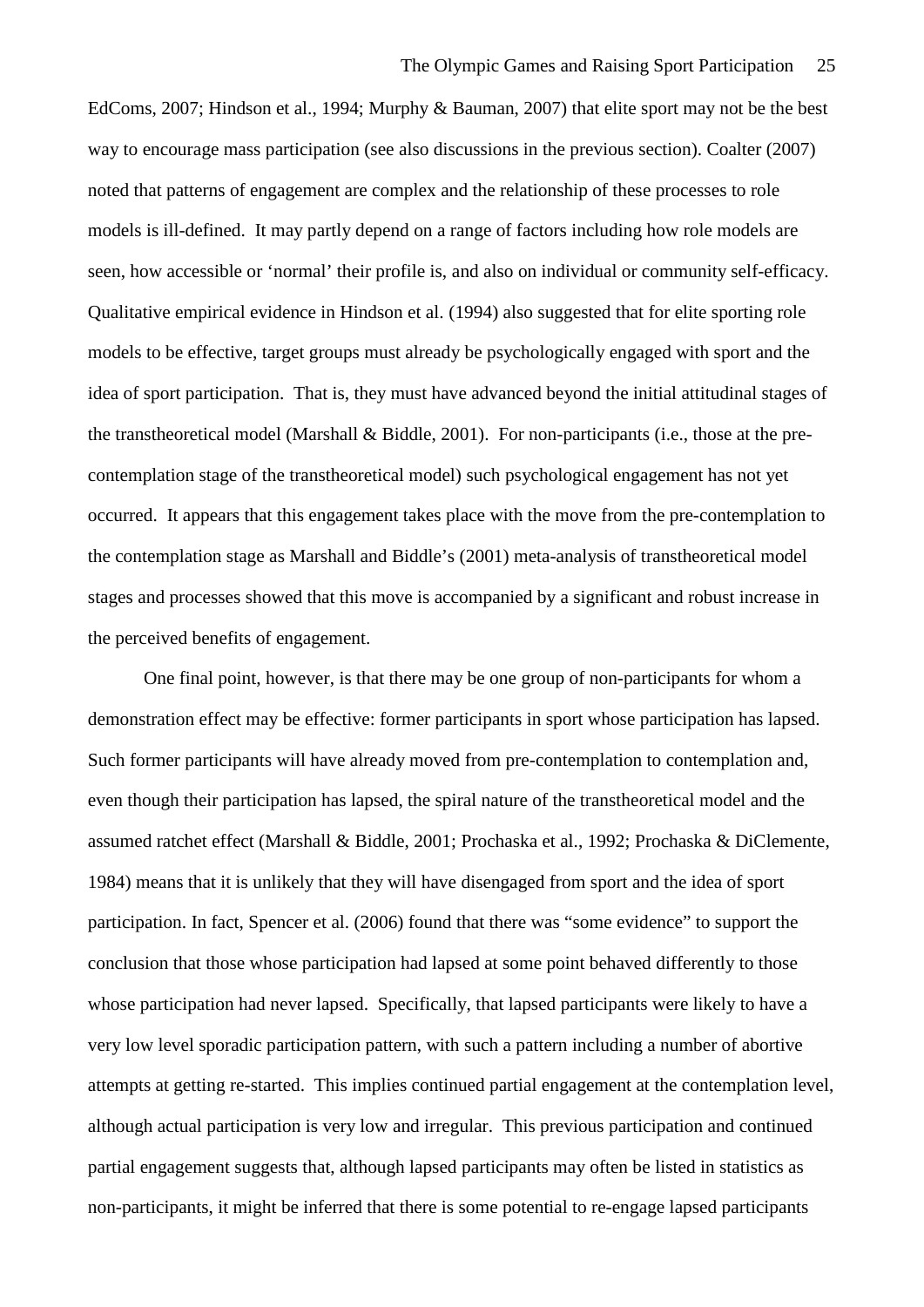through similar demonstration effect processes to those by which participation frequency is increased among current participants.

#### PROCESSES: Summary

The above discussions of both qualitative and quantitative evidence relating to the processes by which the demonstration effect might influence sport participation, set against the context of the previous discussions under the outcomes theme, seem to clearly suggest that the demonstration effect will have a greater influence when there is some form of local relevance, but that such local relevance might be provided by either or both of local event hosting or local elite success, particularly if strategies are in place to leverage the effect. However, the discussions of processes have added further weight to the view that the demonstration effect increases participation frequency or stimulates activity switching rather than enticing new participants with no previous psychological engagement with sport, physical activity or exercise to take up sport, although the effect may have some potential to re-engage lapsed participants. As such, the influence of a demonstration effect appears to be limited to the later behavioural stages of the transtheoretical model, with there being no evidence of positive influence at the earlier attitudinal stages. In fact, there is some evidence that mis-matching the demonstration effect to the earlier attitudinal stages of the model may have an adverse effect on attitudes towards engagement with sport.

## OUTCOMES and PROCESSES: Unpacking the Demonstration Effect.

The demonstration effect as discussed by politicians, policy-makers and some academics has been a fairly vague concept. However, the discussions in this paper suggest that it is possible to unpack the demonstration effect along three dimensions, one of which relates to outcomes and two of which relate to processes. This is illustrated in Figure 3, which shows that potential outcomes sought or resulting from a demonstration effect may be an increase in new participants, an increase in participation frequency among existing participants and/or switching of participation between activities. These outcomes may be generated by processes that may be linked, on one dimension, to particular events or performance successes or, on another dimension, to occurrences of local or of more general relevance.

#### FIGURE 3 ABOUT HERE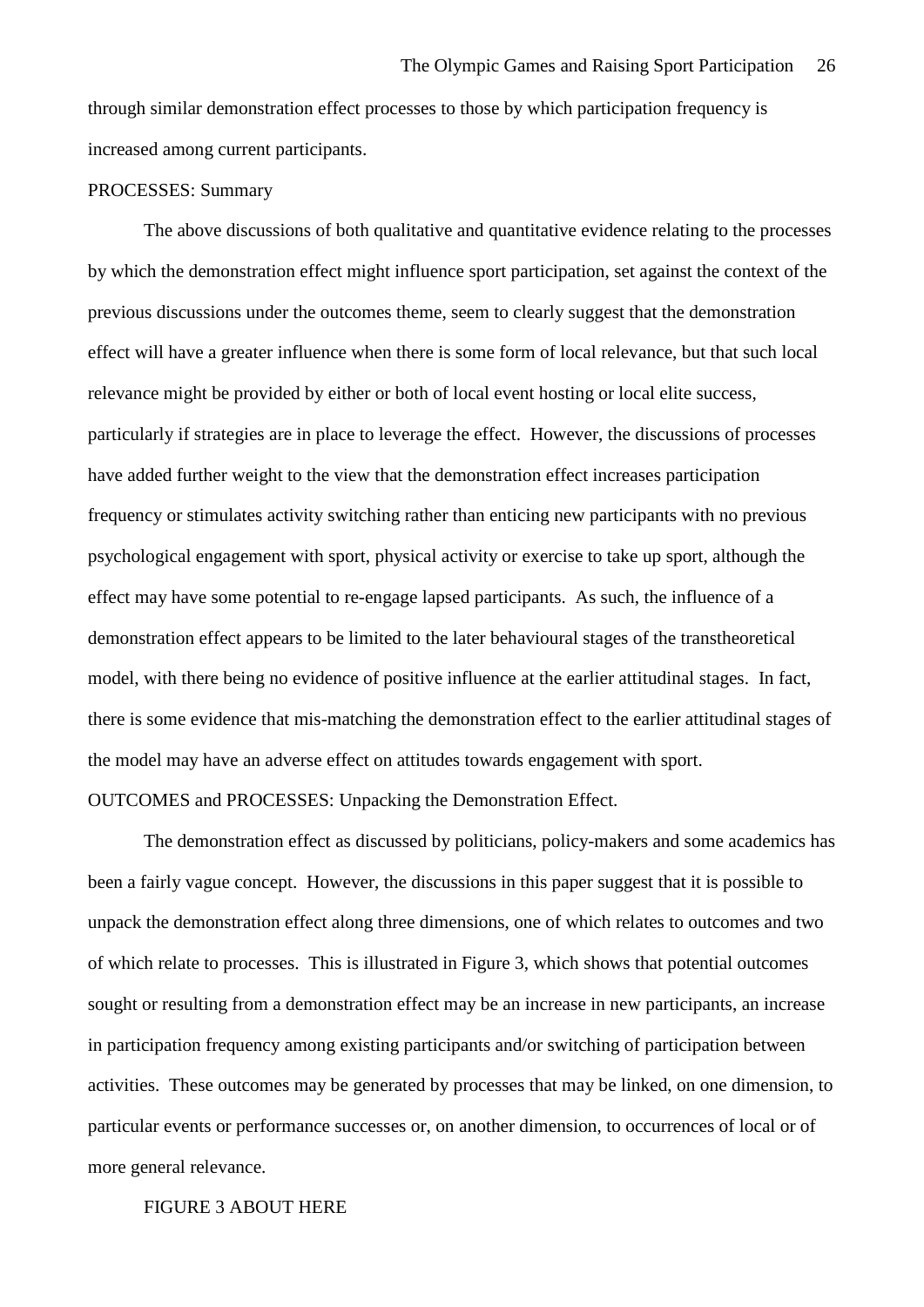However, the general weight of evidence analysed in this paper seems to suggest that the most likely outcomes of the demonstration effect are increased participation frequency (which may be a desirable policy goal) and activity switching (which is unlikely to be the target of policy). There is also an inferred suggestion that a further potential demonstration effect outcome may be the re-engagement of lapsed participants (which may also be a desirable policy goal). The processes that generate these outcomes may be performance success or event based, as long as they are rooted in a local context which is strategically leveraged. Finally, although sport participation generated through a demonstration effect has generally previously been conceptualised as a *legacy* of events and/or performance success, there is some evidence to suggest that, in relation to events at least, the demonstration effect may be as, if not more, powerful if properly leveraged in what has recently been conceptualised (Weed, 2008) as the pre-Games *pregnancy* period.

#### Discussion

Clearly the sport participation aspirations for the London 2012 Olympic and Paralympic Games at the start of London's Olympiad in 2008 were derived from a political position that included a belief in the efficacy of the demonstration effect. Similarly, various policy makers in the UK, USA, Australia and New Zealand had previously rationalised their sport policy by reference to such an effect. However, while the evidence from previous Olympic Games, sport events and franchises presented in this paper suggests that some sport participation outcomes might be achieved through effectively leveraging the potential of a demonstration effect, there is also evidence that relying on an *inherent* demonstration effect to bring *new participants* into sport is unlikely to be successful. In theoretical terms, the demonstration effect can influence the later behavioural stages of engagement illustrated by the transtheoretical model (see Figure 1), but not the earlier attitudinal stages.

<span id="page-29-0"></span>The public and the media in the UK clearly believed that sport participation aspirations for London 2012 were to get "more Britons involved in sport" (London Evening Standard, 25/7/2008) or, more specifically, to encourage "extra people into sport and physical activity by 2012" (The Guardian, 7/6/2008). Furthermore, statements from Lord Coe, the Chair of LOCOG, that "the real challenge...is how many people can you get into sport" (Coe, 2008b, para. 18), and Andy Burnham,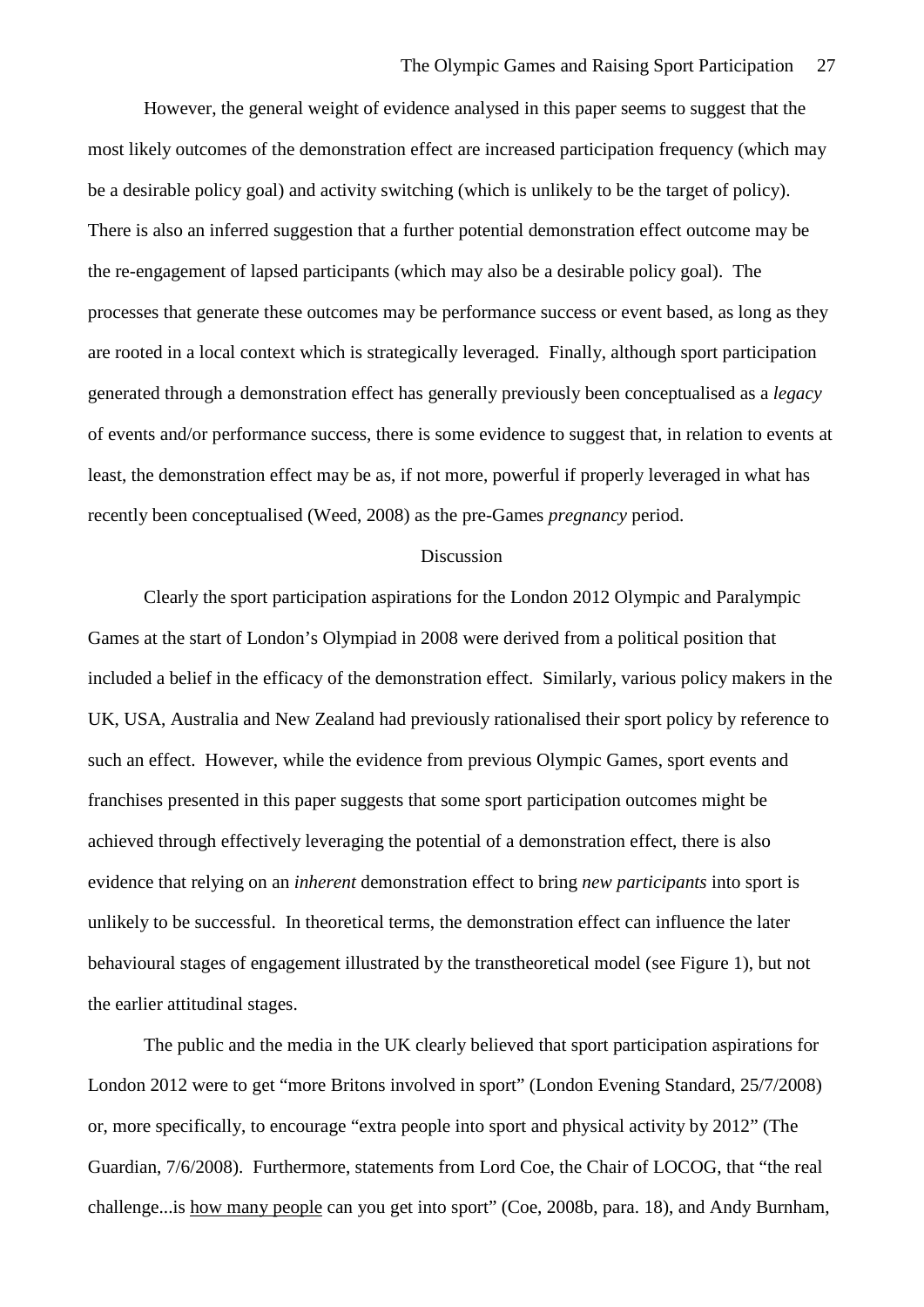at the time the Secretary of State for Culture Media and Sport, that "Sport England [has a] commitment of getting 1 million more people playing sport by 2012" (Hansard, 2009, column 60W) supported this belief. However, the government's legacy action plan (DCMS, 2008, p. 19) contained a 'promise' to use the Games to "help people in England to be more active by 2012", which Sport England later reinforced and clarified, stating "Sport England are committed to delivering one million people doing more sport by 2012/13" (Sport England, 2009a, p. 3). Furthermore, both the government and Sport England set a performance measure for this 'promise' that one million more people in England would be participating in sport at least three times a week (DCMS, 2008; Sport England, 2009a). This would be measured by the Active People survey,<sup>[5](#page-29-0)</sup> and would specifically be an increase from the 6.815 million adults who were participating in sport three times a week in 2007/8 to a target of 7.815 million adults participating at this frequency by 2012/13 (Sport England, 2009a). In short, this represented 200,000 adults per year increasing the frequency with which they participate in sport to three times a week or more in each of the four years before the Games and in the year after the Games. Clearly and unequivocally, this target does not measure new people participating in sport, but how often people participate, and the clearest route to achieving the target would be to encourage those who were already participating once or twice a week to participate a little more often. Thus, while the rhetoric of London 2012's sport participation aspirations was to get new participants to take up sport (which the evidence from previous Olympic Games, sport events and franchises suggests IS NOT achievable), the detail showed that what was being sought was an increase in participation frequency (which the evidence suggests IS achievable). Either this was a deliberate political sleight of hand, or a muddled and confused representation of policy. Whichever was the case, the specific target set for sport participation at the start of London's Olympiad did align with the evidence from previous Olympic Games, sport events and franchises about what might be achievable. The specific target set for sport participation also aligned with the evidence that a demonstration effect is likely to be more

-

<sup>&</sup>lt;sup>5</sup> Active People is a government funded survey that is commissioned by Sport England. It measures sport participation levels in England at various frequencies (e.g., once a month, once a week, three times a week), and was first conducted in 2005/6 and then continuously since 2007/8 It now has an annual sample size of circa 175,000, and provides official government statistics.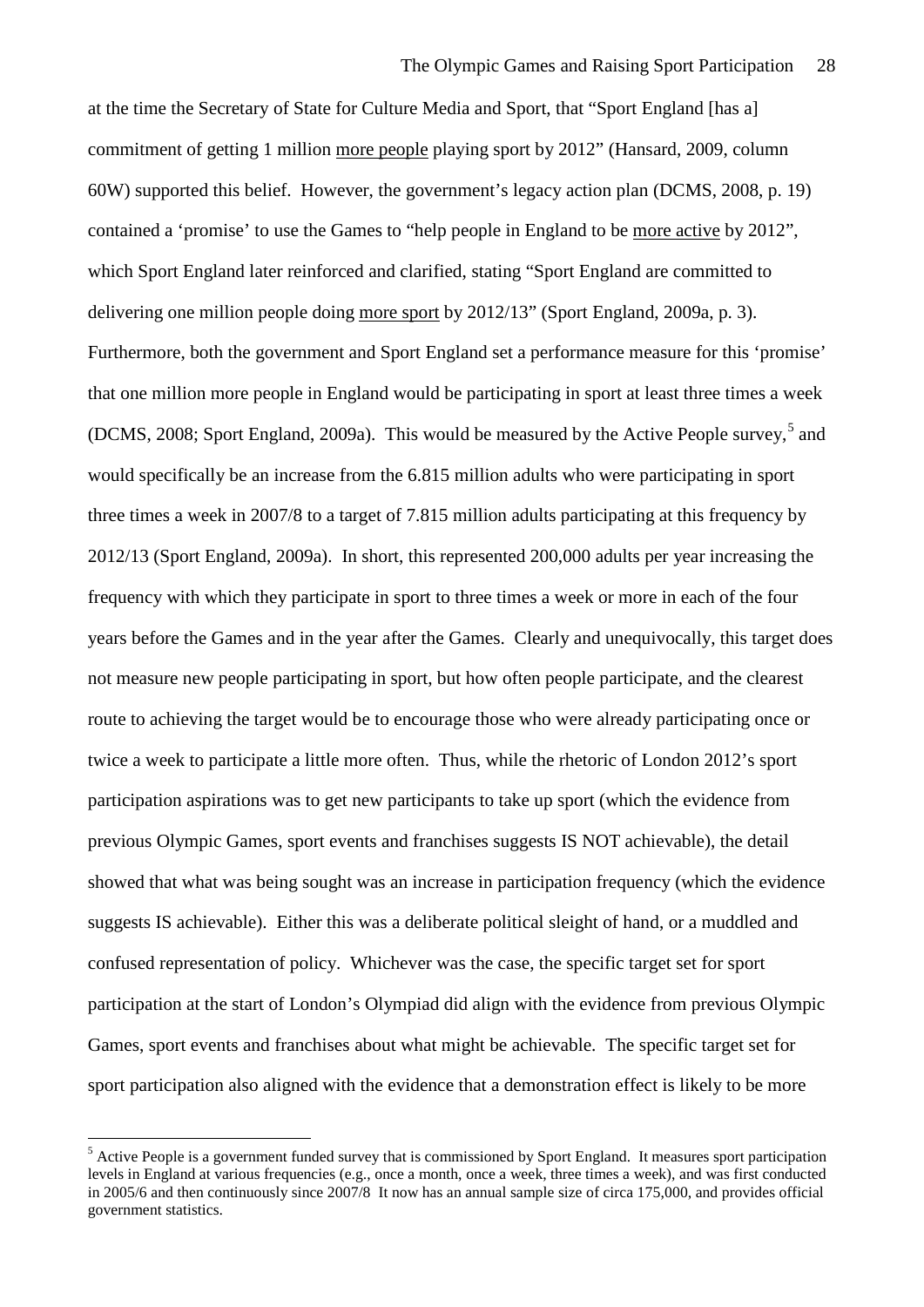powerful in the pre-Games pregnancy period, as the increases targeted were for the four years before the Games and for one year following the Games.

However, although participation policy was aligned with the evidence in seeking an increase in participation frequency largely in the pre-Games pregnancy period, one vitally important aspect of the evidence from previous Olympic Games, sport events and franchises had been overlooked: there is no evidence to support an inherent demonstration effect. The evidence shows that the demonstration effect is a potential effect that must be leveraged. Unfortunately, while a very clear target for increases in sport participation frequency had been set, little had been put in place in the way of policies to leverage the influence of the demonstration effect in which politicians so clearly believed, and in which policy was so clearly invested. The UK government's Department for Culture Media and Sport (DCMS, 2008, p. 24) tasked Sport England to "create the infrastructure necessary to support increased participation" and through the Grow strand of its Grow, Sustain, Excel strategy (Sport England, 2008), to commission partners to "deliver a range of high quality sporting opportunities to increase participation in sport". Yet, almost unbelievably, Sport England's strategy for 2008-2011, the all-important four years of London 2012's pre-Games pregnancy period, made no mention of the Olympic and Paralympic Games other than that hosting the Games in 2012 made it "an appropriate time to take a clear look at the sport development system and its fitness for purpose" (Sport England, 2008, p .5). There was no suggestion that the 2012 Games might be harnessed to inspire participation, or any plans about how this might be done. In fact, if the references noted above were removed, there was nothing in the strategy that suggested the Olympic and Paralympic Games were taking place in London in 2012. The strategy was entirely about how sport development programmes were to be managed, how funding was to be devolved, and what targets were to be achieved. This strategy was for investment in supply, with little comment on how demand might be stimulated, and no vision for how the London 2012 Games might be harnessed to stimulate demand.

Having set very clear targets to increase participation through the Olympic and Paralympic Games, but with no clear strategy about how to harness the Games to do so, the inevitable outcome was that progress towards the sport participation target was limited. Unfortunately for the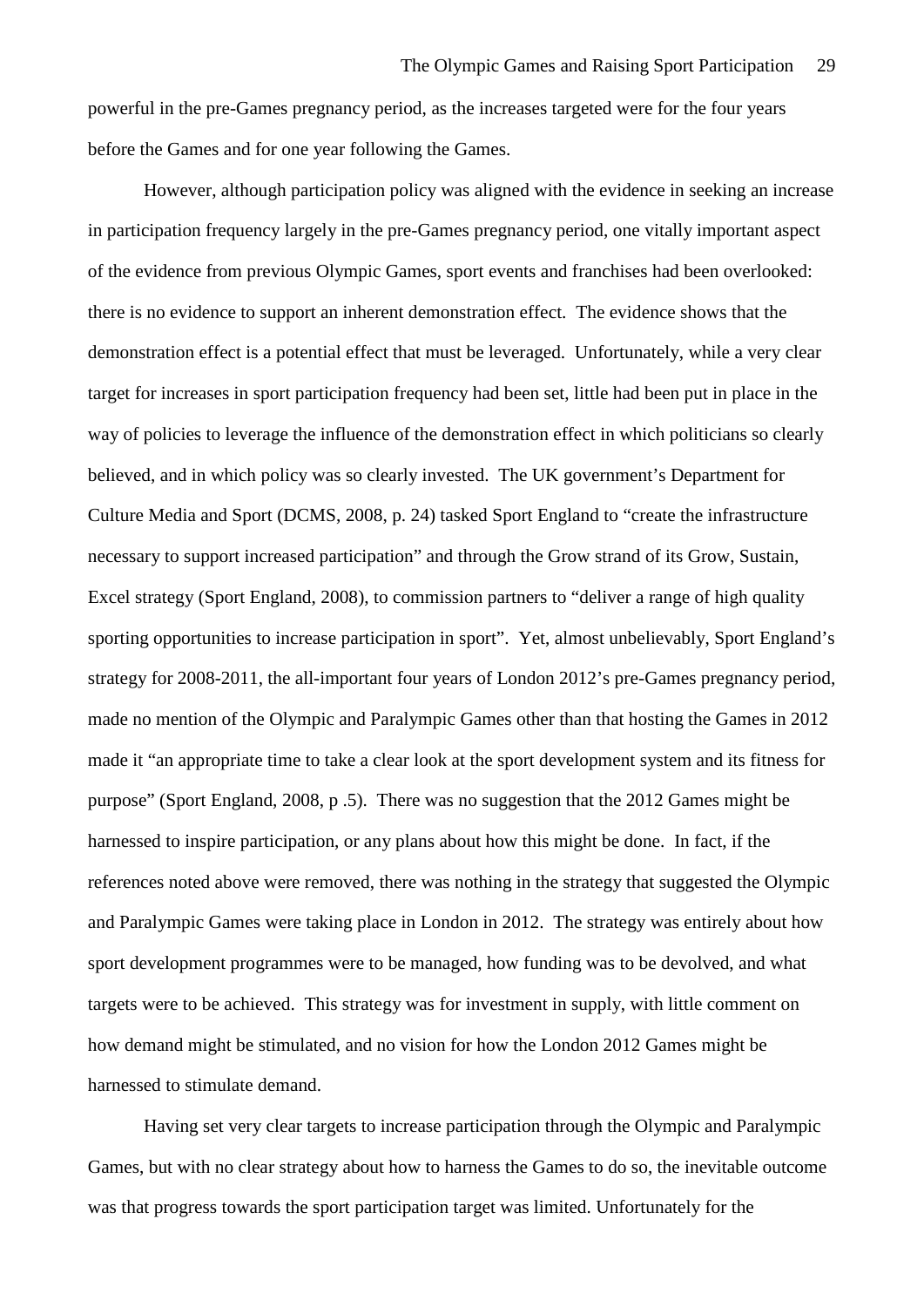government and Sport England, Active People, the survey identified as the measure of the sport participation target, reported progress every six months, and while there was an encouraging increase of 115,000 people doing sport three times a week in 2008/9 (Sport England 2009b), the following year (2009/10) the increase was only 8,000 (Sport England 2010a), thus reinforcing the evidence from previous Olympic Games, sport events and franchises that there is no inherent demonstration effect without effective leveraging strategies. However, in May 2010, following a UK General Election, a new Coalition government came to power promising that "[t]he Olympics is our number one priority and what we need to do is to grasp the opportunity" (Wray, 2010), and that the Coalition would "urgently form plans to deliver a genuine and lasting legacy" (Cabinet Office, 2012, p.14). As a result, in December 2010 "Places People Play", the London 2012 Mass Participation Legacy Plan (Sport England, 2010b) was published, comprising specific investments totalling £135million.

While Places People Play appeared to align government policy more closely with the evidence from previous Olympic Games, sport events and franchises by establishing strategies to harness the Games to increase sport participation, the reality was somewhat different. Firstly, the investments in Places People Play would commence in April 2011 and run to March 2015, thus shifting the focus significantly from the pre-Games pregnancy period where the evidence suggests opportunities to leverage a demonstration effect lie, to the post-Games period. Secondly, although Places People Play explicitly and extensively referenced the Olympic and Paralympic opportunity, the £135 million investment was almost entirely for supply; two-thirds for the supply of facilities, and the rest for the supply of "provision capacity", leaders and opportunities. Places People Play contains no strategies to leverage a demonstration effect from the Olympic and Paralympic Games to stimulate demand. As such, it is little different from the previous government's plans to "create the infrastructure necessary to support increased participation" (DCMS, 2008, p. 24). Both approaches appear to be based on the assumption that London 2012 will inspire participation increases through an inherent demonstration effect, and that the only role for sport participation policy is to ensure that there is sufficient supply to cater for an inevitable increase in demand. As such, while the Minister for Sport, Hugh Robertson, noted at the launch of Places People Play that,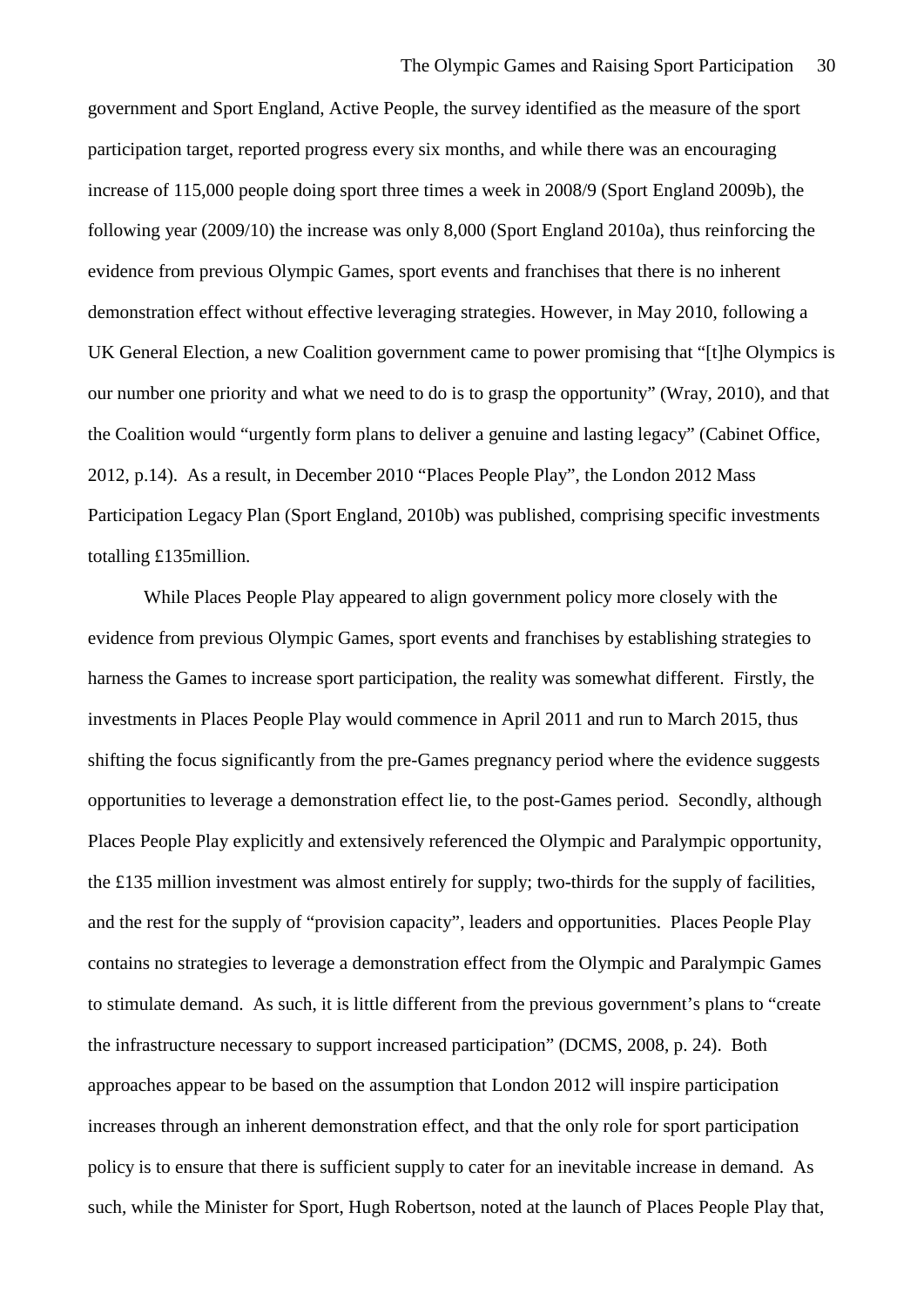"[w]ith more Lottery money being invested in facilities, volunteering and protecting and improving playing fields, there will be opportunities for everyone to get involved," he said nothing about how "everyone" will be encouraged to be involved, other than "[w]hen people talk about the legacy of the Games, we want them to talk about Places People Play – and then we want them to get out there and join in" (Robertson, 2010). But "wanting them to join in" does not represent a strategy or a delivery plan to leverage a demonstration effect to stimulate demand.

Six months after the launch of Places People Play, sport participation figures showed a fall of 4,000 in those participating in sport three times a week (Sport England, 2011). At around the same time, perhaps unsurprisingly, the Secretary of State for Culture, Media and Sport gave an interview in which he disavowed the previous government's sport participation target which "will shortly be dropped in favour of a 'more meaningful' measure" (Gibson, 2011, p. 22). However, "a more meaningful measure" was never announced, and thus sport participation aspirations for the Olympic and Paralympic Games had evolved to be to seek an indeterminate increase in participation, largely in the post-Games period, with no strategies in place to leverage a demonstration effect to stimulate demand. Therefore, whilst it remained clear that the Chair of LOCOG, Lord Coe, the Mayor of London, Boris Johnson, and all the relevant government Ministers retained their belief that an inherent demonstration effect would inspire people to take up sport, policy to harness the Games to increase sport participation had almost become the least aligned with the evidence from previous Olympic Games, sport events and franchises as it was possible for it to be.

Although an indeterminate increase in sport participation is now being sought, it is possible to provide a post-Games comment on the impact of the London 2012 Games on sport participation. Figures from the Active People survey published in December 2012 (Sport England, 2012) showed that the number of people participating in sport at least once a month (the closest proxy for new participants in sport) had increased by an average of 1% per year in the four years since 2007/8, whilst those participating in sport at least three times a week (a proxy for increased participation frequency) had increased by an average of 2.2% per year in the four years since 2007/8. However, the context for this latter participation frequency figure is that achieving the participation target of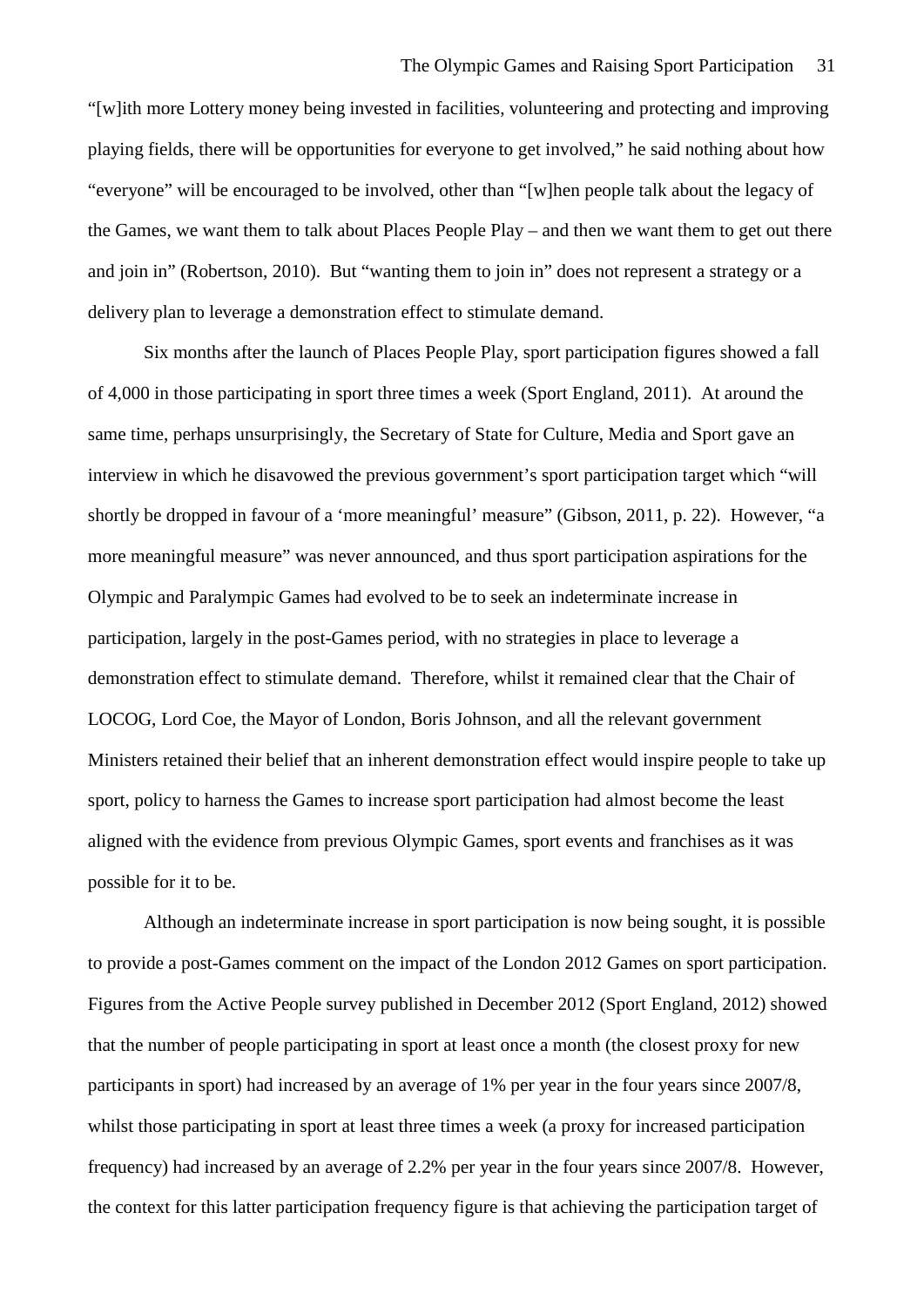one million people doing more sport set by the previous government would have required an average year on year increase of 3%, and that the average increases in the two years prior to the London 2012 Olympiad (2006/7 and 2007/8) were 4% per year. No matter how indeterminate the target, by any measure this is not a successful outcome.

#### Conclusion

This paper has shown, through a worldwide systematic review of English language sources, that evidence from previous Olympic Games, sport events and franchises suggests that effectively leveraging a demonstration effect (in which people are inspired by elite sport, sports people and sport events to participate themselves) in the pre-Games *pregnancy* period may have the potential to *increase participation frequency* in sport, and perhaps to *re-engage lapsed participants*. The evidence also suggests that relying on an *inherent* demonstration effect to bring *new participants* into sport is not likely to be successful. In theoretical terms, this means that a demonstration effect can be harnessed to influence the later behavioural stages of engagement illustrated by the transtheoretical model (see Figure 1), but not the earlier attitudinal stages. It should be noted that these findings apply to adults rather than children, and any potential nuances in the effect across different genders, ethnic groups or disabilities have not been investigated. However, it should also be noted that the findings, which are derived from evidence sources across a range of major events and sport franchises, are likely to have more general relevance beyond the Olympic Games to other major multi-sport events such as the Commonwealth Games, and perhaps also to single sport megaevents such as the Soccer World Cup.

Given that London 2012, in both its final presentation to be awarded the Games (Coe 2005) and in subsequent legacy action plans (DCMS, 2008; Sport England, 2010b), expressly stated that it would be the first host to pro-actively seek to harness the Games to achieve national sport participation outcomes, it should have provided a clear and concise test of the evidence from previous Olympic Games, sport events and franchises. However, two conclusions can be drawn from the discussion section of this paper. Firstly, that evidence from Active People, a survey that provides official UK government statistics, suggests that London 2012 has neither been successful in attracting new participants to sport, nor in increasing sport participation frequency, either at the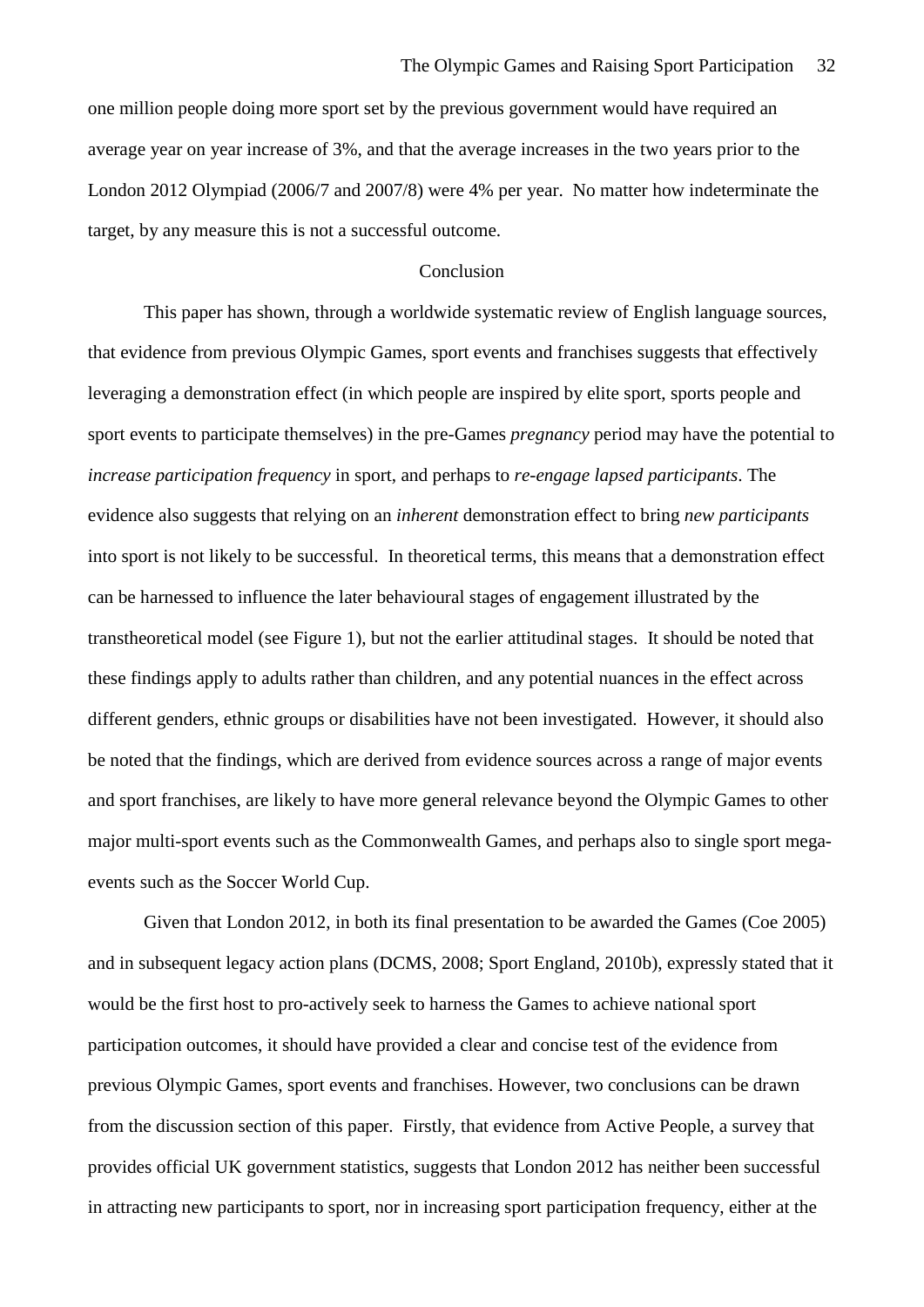level aspired to by the previous government, or at the same level achieved in the two years prior to the commencement of London 2012's four year Olympiad. However, secondly, the discussion section shows that while successive UK governments differed in the sport participation outcomes (or at least the measures of outcomes) they have sought from London 2012, and in their respective emphases on the pre- or the post-Games period, neither had put in place any strategies to leverage a demonstration effect to stimulate sport participation demand. Therefore, although it is safe to conclude that, as of December 2012, the London 2012 Games has not been successful in delivering sport participation outcomes at a national level, this neither confirms nor confounds the evidence from previous Olympic Games, sport events and franchises presented in this paper that a demonstration effect, properly leveraged in the pre-Games pregnancy period, has the potential to deliver increases in sport participation frequency. Evidence from London 2012 does, however, appear to confirm that there is no inherent demonstration effect on sport participation. In the wake of London 2012, therefore, the evidence from previous Olympic Games, sport events and sport franchises on the potential of a demonstration effect presented in this paper would appear to remain the best evidence to inform future sport participation policies associated with the Olympic and Paralympic Games.

Sport participation impacts are often cited as a justification for investing in hosting the Olympic and Paralympic Games, and, in closing, three conclusions are offered about the advisability of such an investment. Firstly, the paper shows that investing in hosting the Games alone is not enough to impact upon sport participation, and that further investment in Games-related sport participation initiatives is required. This suggests that if a potential impact on sport participation is the primary justification for hosting an Olympic and Paralympic Games, then the Games are a bad investment. Secondly, the paper shows that an Olympic and Paralympic Games, properly leveraged with supplementary sport participation investment, can have an effect on sport participation in terms of encouraging those who participate a little to participate a little more, and perhaps also in terms of encouraging lapsed participants to participate again. This suggests that if the decision to host an Olympic and Paralympic Games has already been made, or if an impact on sport participation is to be seen as one among a number of justifications for investing in hosting the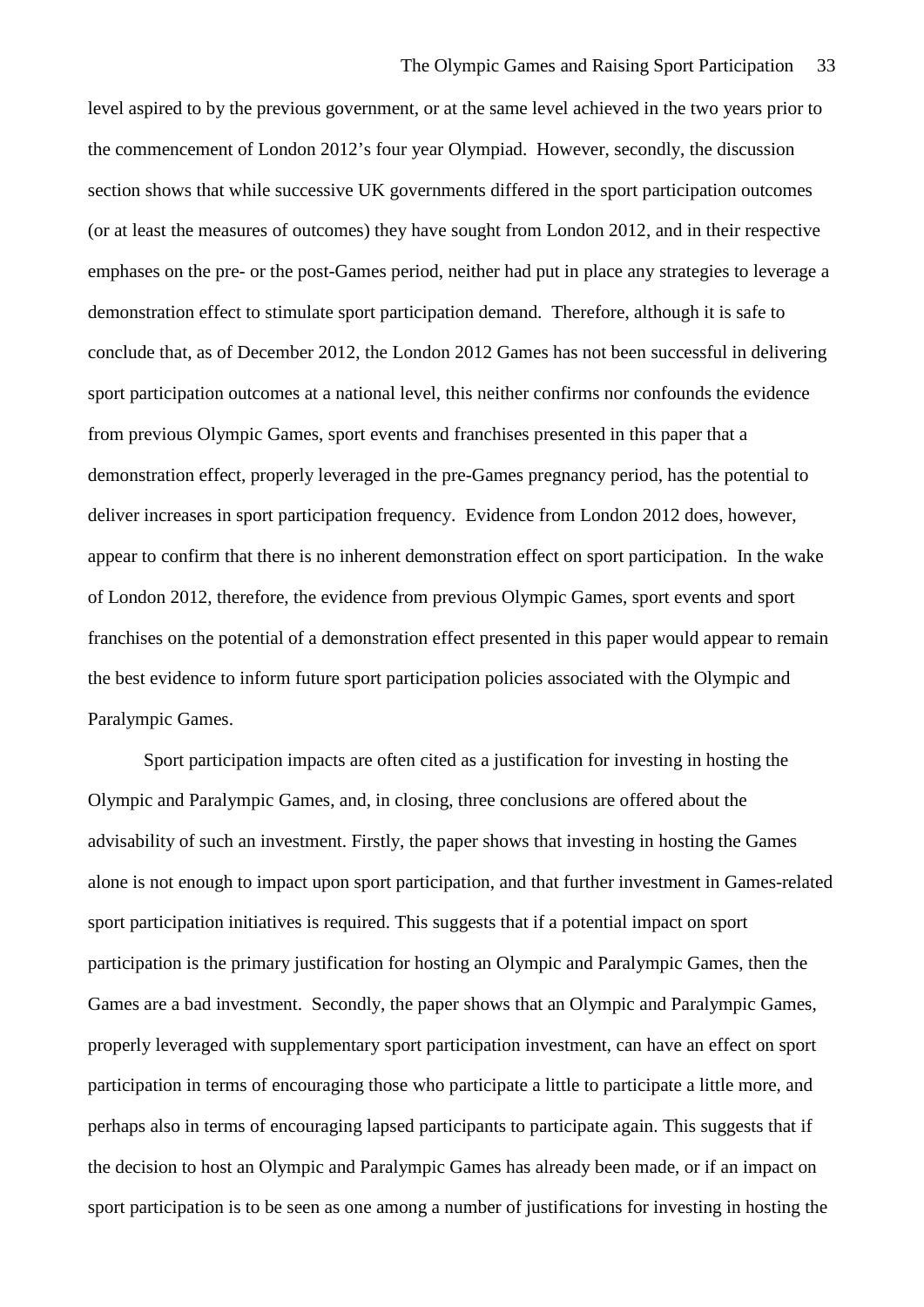Games, then it is reasonable for hosts to invest in sport participation initiatives linked to an Olympic and Paralympic Games. Finally, this paper shows that the impact of the Olympic and Paralympic Games on sport participation is more nuanced than the claim made for London 2012 that the Games would "inspire a generation" to participate (DCMS, 2008). In other words, the Olympic and Paralympic Games is not a magic bullet for sport participation. This suggests that any investment in sport participation initiatives linked to an Olympic and Paralympic Games should seek specific, evidence-based outcomes, and such investment should be on a scale that reflects the desirability of those specific outcomes to the host society.

## ACKNOWLEDGEMENT

Part of this work was funded by the UK Department of Health.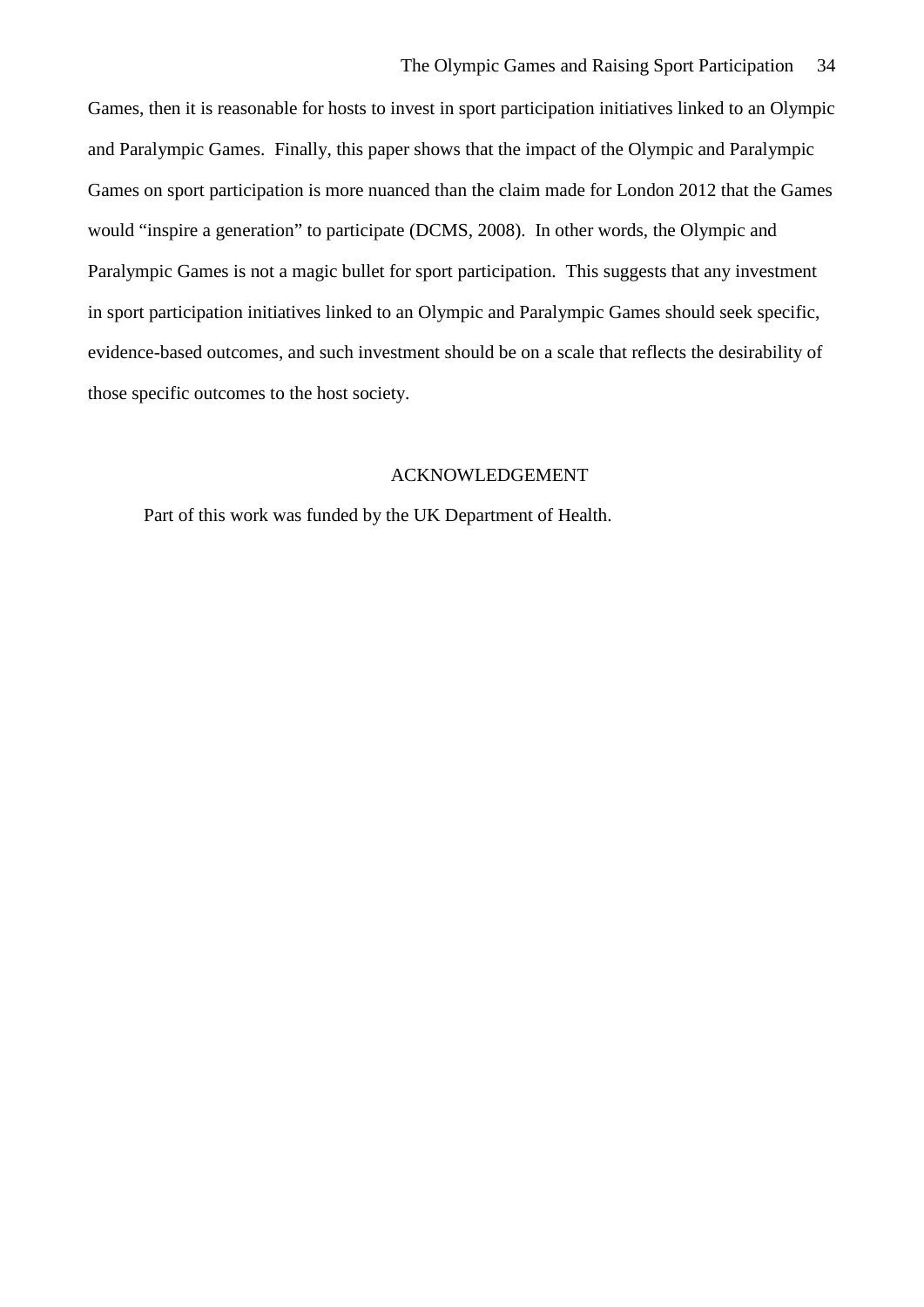References

\* denotes a source included in the systematic review.

Ajzen, I. (1985). From intentions to actions: A theory of planned behaviour. In J. Kuhl & J. Beckman (Eds.) *Action-control: from cognition to behaviour*. New York: Springer.

Bandura, A. (1986). *Social foundations of thought and action: A social cognitive theory*.

Englewood Cliffs, NJ: Prentice-Hall.

Beaton, A.A. & Funk, D.C. (2008). An Evaluation of Theoretical Frameworks for Studying

Physically Active Leisure. *Leisure Sciences*, 30(1), 53-70.

Braun, V. & Clarke, V. (2006). Using Thematic Analysis in Psychology. *Qualitative Research in Psychology*, 3(2), 77-101.

Brooks, C.M., Lindenfeld, C.M. & Chovanec, S.A. (1996). *Understanding Exercise* 

*Adoption Behaviour*. Boston, MA: International Health and Racket Sports Association.

\* Brown, A. & Massey, J. (2001). *Literature Review: The Impact of Major Sporting Events*. Manchester: MMU/UK Sport.

\* Cashman, R. (2006). *The Bitter Sweet Awakening: The Legacy of the Sydney 2006* 

*Olympic Games*. Sydney: Walla Walla Press.

Chalip, L. (2004). Beyond Impact: A General Model of Sport Event Leverage. In B. Ritchie

& D. Adair (Eds.) *Sport Tourism: Issues, Interrelationships and Impacts*. Clevedon: Channel View

Chalip, L. & Leyns, A. (2002). Local Business Leveraging of a Sport Event: Managing an event for economic benefit. *Journal of Sport Management*, 16(2), 132-158.

Coalter, F. (1993). Sports Participation: Price or Priorities? *Leisure Studies*, 12(3), 171-182. Coalter, F. (2004). Stuck in the Blocks? A sustainable sporting legacy. In A.Vigor, M.Mean and C.Tims (Eds.) *After the Gold Rush: A sustainable Olympics for London*. London: Institute for

Public Policy Research / Demos.

\* Coalter, F. (2007). London Olympics 2012: 'the catalyst that inspires people to lead more active lives'? *Journal of the Royal Society of Health*, 127(3), 109-110.

Coe, S. (2005). London 2012: Candidate City to host the 2012 Olympic and Paralympic Games. *Presentation to the*  $117<sup>th</sup>$  *IOC Session*, Singapore,  $6<sup>th</sup>$  July.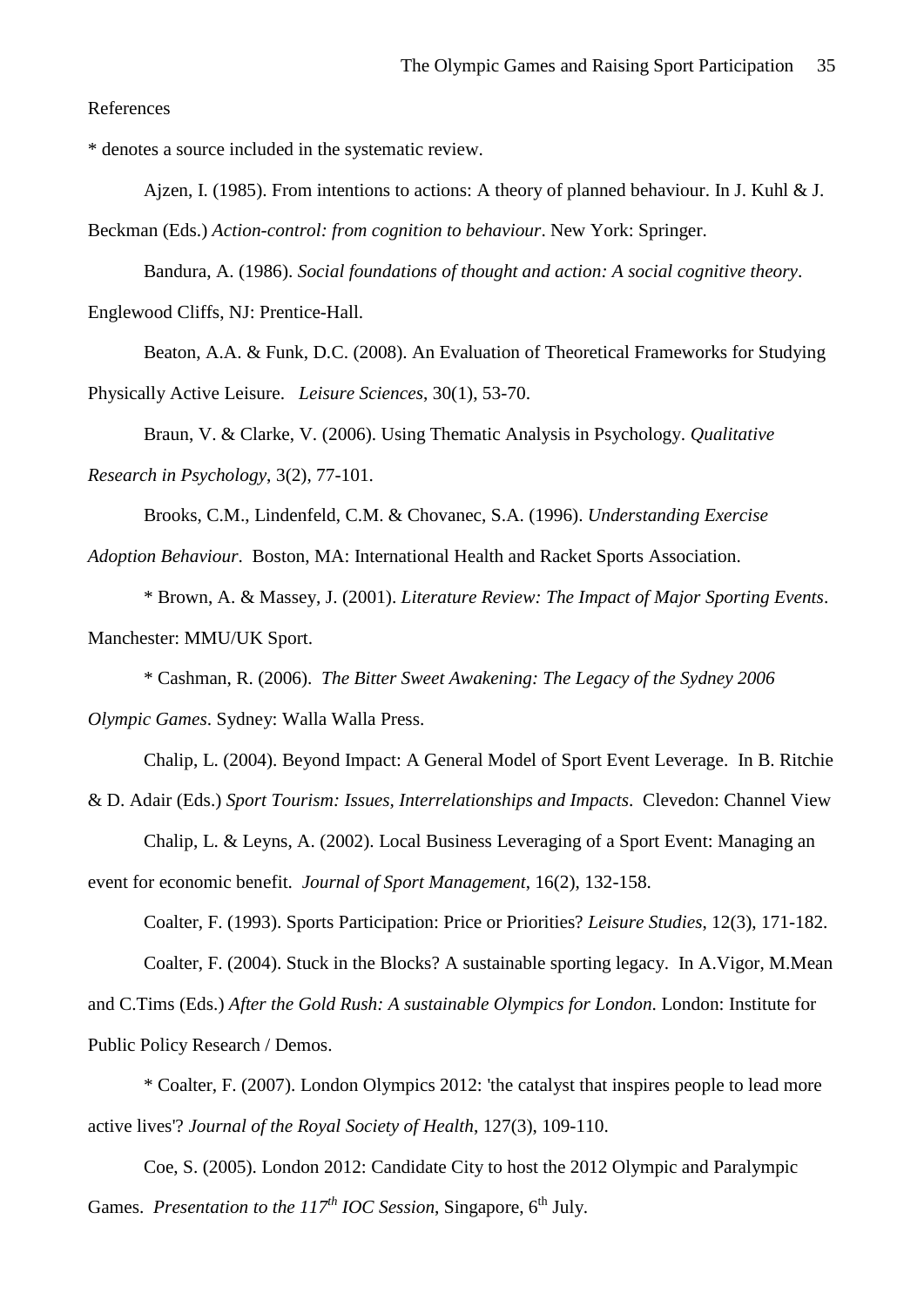Coe, S. (2008a). We must not fail the capital's young athletes again. *London Evening Standard* (1/9/08).

Coe, S. (2008b). We won't try to top Beijing – Interview with Mihir Bose (20/8/08).

[http://news.bbc.co.uk/sport1/hi/olympics/london\\_2012/7573227.stm](http://news.bbc.co.uk/sport1/hi/olympics/london_2012/7573227.stm) (accessed12/3/09).

Collins, M.F., Henry, I.P., Houlihan, B., & Buller, J. (1999). Research Report: Sport and Social Exclusion. London: DCMS.

Conn, D. (2008). Games promise to generate only ripples when Britain needs to splash out. *The Guardian* (23/7/2008).

Coren, E. & Fisher, M. (2006). The conduct of systematic research reviews for SCIE knowledge reviews. London: Social Care Institute for Excellence.

Cragg Ross Dawson. (2007). *Before, during and after: Making the most of the London 2012*  Games. London: DCMS.

DCMS (Department for Culture, Media and Sport). (2008). *Before, During and After:* 

*Making the Most of the London 2012 Games*. London: Department of Culture, Media and Sport.

\* EdComs. (2007). *London 2012 Legacy Research: Final Report*. London: COI/DCMS.

\* Faber Maunsell. (2004). *Commonwealth Games Benefits Study*. Manchester: North West Development Agency.

Fishbein, M. & Azjen, I. (1975). *Belief, attitude, intention, behaviour: An introduction to the theory and research*. Reading, Mass: Addison-Wesley.

Foster, C., Hillsdon, M., Cavill, N., Allender, S., & Cowburn, G. (2005). *Understanding* 

*Participation in Sport – A Systematic Review*. London: Sport England.

Funk, D. & James, A. (2001). The Psychological Continuum Model: A Conceptual Framework for Understanding an Individual's Psychological Connection to Sport. *Sport Management Review*, 4(2), 119-150.

Gibson, O. (2011). Jeremy Hunt admits London 2012 legacy targets will be scrapped. *The Guardian* (29/3/2011).

Gratton, C. & Taylor, P. (2000). *Economics of Sport and Recreation*. London: E & FN Spon.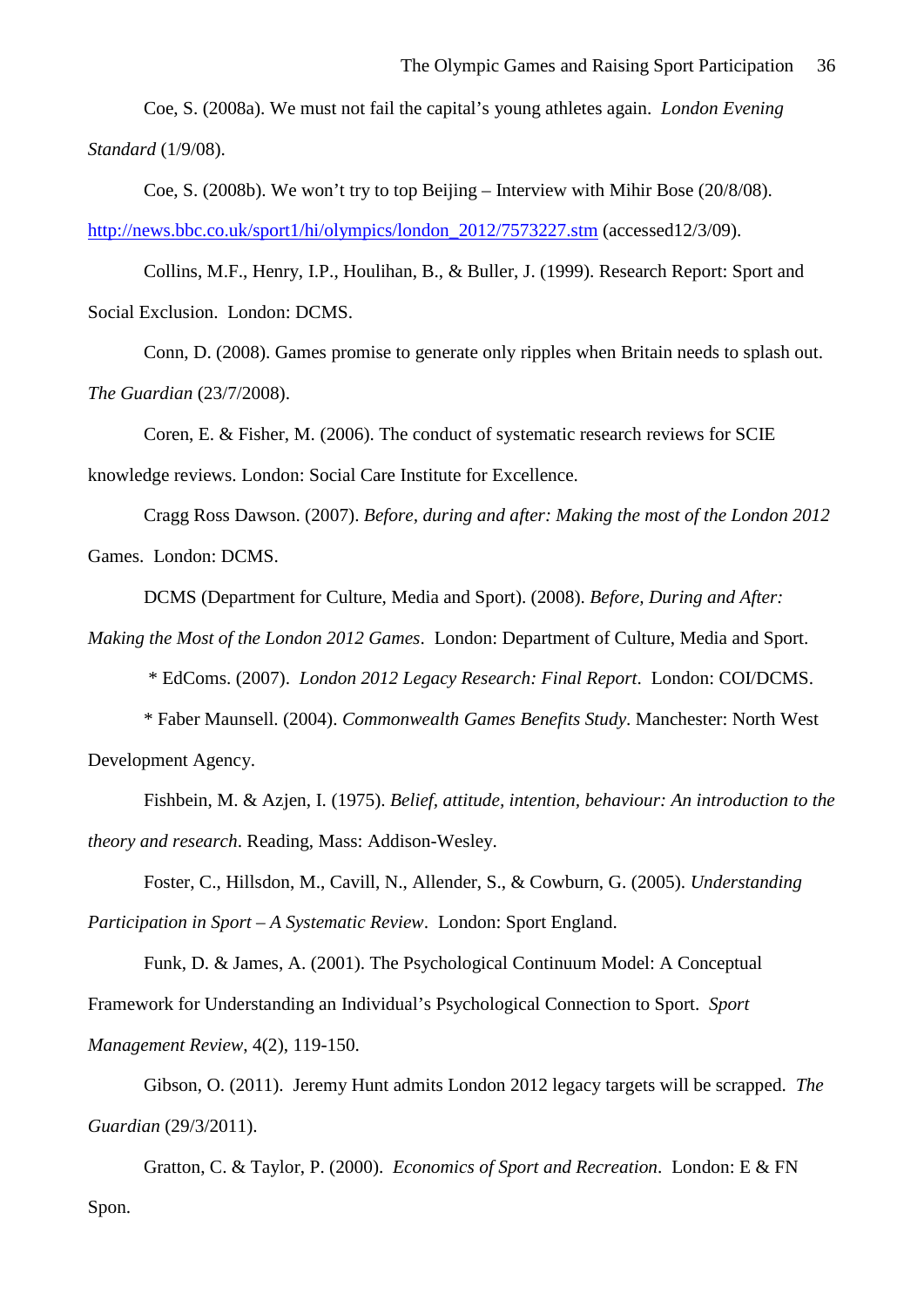Greaves, C.J., Sheppard, K.E., Abraham, C., Hardeman, W., Roden, M., Evans, P.H.,

Schwartz, P., & The IMAGE Study Group. (2011). Systematic review of reviews of intervention components associated with increased effectiveness in dietary and physical activity interventions. *BMC Public Health,* 11:119.

Green, M. & Houlihan, B. (2005). *Elite Sport Development: Policy Learning and Political Priorities*. London: Routledge.

Hagger, M., Chatzisarantis, N., & Biddle, S.J.H. (2002). A meta-analytic review of the theories of reasoned action and planned behavior in physical activity: Predictive validity and the contribution of additional variables. *Journal of Sport and Exercise Psychology*, 24(1), 3-32.

\* Hamlyn P.J. & Hudson Z.L. (2005). 2012 Olympics: Who will survive? *British Journal of Sports Medicine*, 39(12).

Hansard. (2009). *Written Answers for 26 Jan 2009* (pt 0011). London: HMSO.

\* Haynes, J. (2001). *Socio-Economic Impact of the Sydney Olympic Games*. Barcelona: Centre d'Estudis Olimpics l de l'Esport (UAB).

\* Hindson, A., Gidlow, B., & Peebles, C., (1994). The 'trickle-down' effect of top level sport: myth or reality? A case study of the Olympics. *Australian Leisure and Recreation*, 4(1), 16- 24.

\* Hogan, K., & Norton, K. (2000). The 'price' of olympic gold. *Journal of Science & Medicine in Sport*, 3(2), 203-218.

Houlihan, B. & White, A. (2002). *The Politics of Sports Development*. London: Routledge. House of Commons Select Committee. (2007). *London 2012 Olympic Games and* 

*Paralympic Games: Funding and Legacy – Second Report (cms070122a)*. London: HMSO.

Jowell, T. (2008). Foreword. In DCMS, *Before, During and After: Making the Most of the London 2012 Games*. London: Department of Culture, Media and Sport.

\* LERI (London East Research Institute), University of East London. (2007). *Lasting legacy for London? Assessing the legacy of the Olympic games and Paralympic games*. London: LERI.

London Health Commission and London Development Agency. (2004). Rapid Health Impact Assessment of the Proposed London Olympic Games and Their Legacy. London: LDA.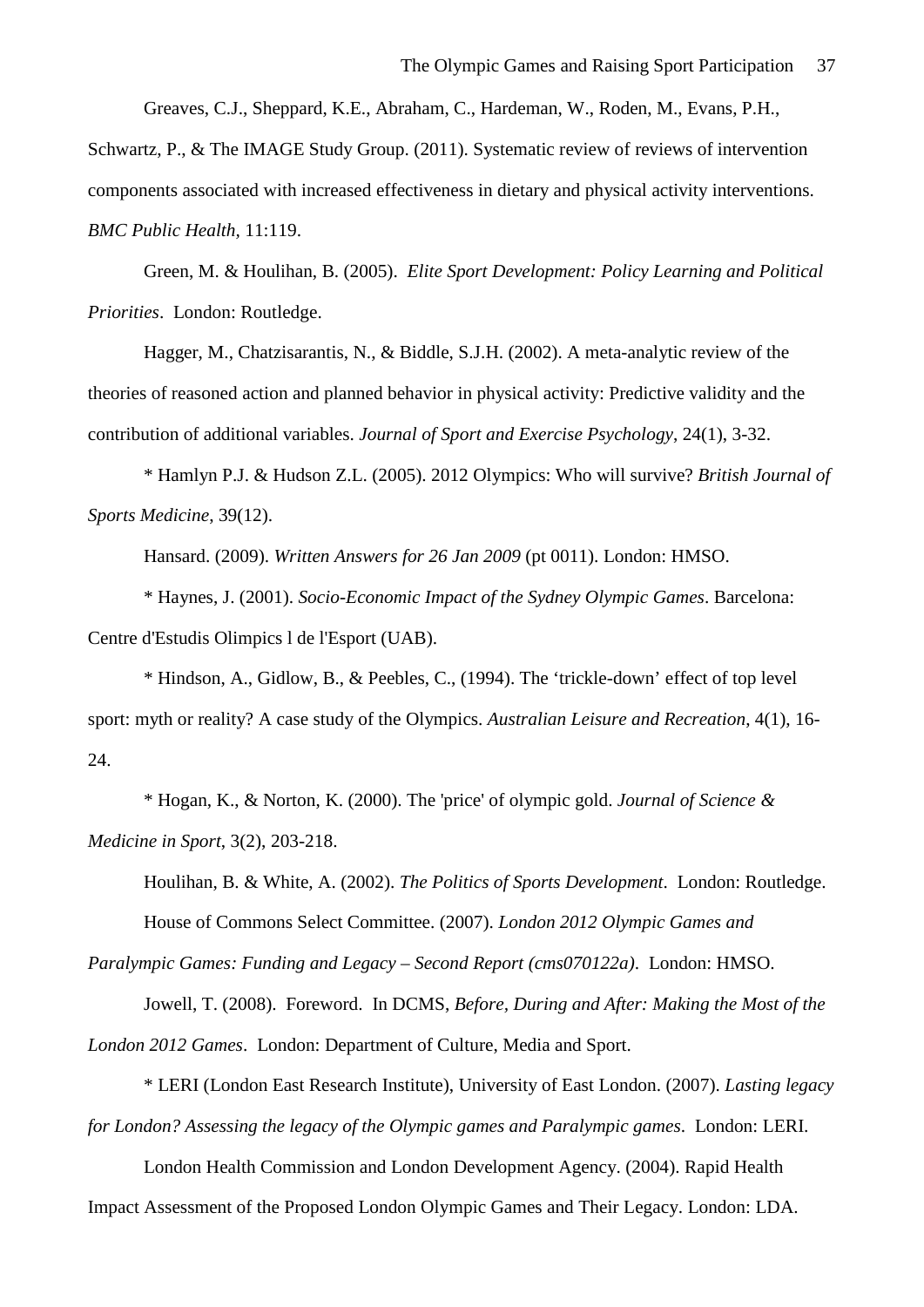LOCOG (2007). *Press Release: Five Years to go to the start of the London 2012 Games*. http://www.london2012.com/news/media-releases/2007/2007-07/five-years-to-go-to-the-start-ofthe-london-2012-games.php (accessed 1/8/08).

Marshall, S.J. & Biddle, S.JH. (2001). The Transtheoretical Model of Behaviour Change: A Meta-Analysis of Applications to Physical Activity and Exercise. *Annals of Behavioural Medicine*, 23(4), 229-246.

McKay, J. (1991). *No Pain, No Gain? Sport and Australian Culture*. Sydney: Prentice Hall. Mulrow, C.D. (1994). Systematic Reviews: Rationale for systematic reviews. *BMJ* 1994; 309: 597.

\* Murphy. N. & Bauman. A. (2007). Mass Sporting and Physical Activity Events – Are they "Bread and Circuses" or Public Health Interventions to Increase Population Levels of Physical Activity. *Journal of Physical Activity and Health*, 4(2), 193 – 202.

\* Newby, L. (2003). *The extent to which the Commonwealth Games accelerated the social, physical and economic regeneration of East Manchester*. Manchester: DTZ Pieda Consulting.

North East Public Health Observatory. (2006). The Health Impact of the 2012 Games. A Screening Health Impact Assessment of the North East's draft vision for the London Olympic Games and Paralympic Games 2012. Newcastle: NEPHO.

Petticrew, M. & Roberts, H. (2006). *Systematic Reviews in the Social Sciences: A Practical Guide*. Blackwell: London.

Prochaska, J. (1979). *Systems of Psychotherapy: A Transtheoretical Analysis*. Homewood, Il: Dorsey Press.

Prochaska, J. O. & DiClemente, C. C. (1984). Self-change processes, self-efficacy and decisional balance across five stages of smoking cessation. *Advances in Cancer Control: Epidemiological Research*, 131-140.

Prochaska, J. O., DiClemente, C. C., & Norcross, J. C. (1992). In search of how people change: Applications to addictive behaviors. *American Psychologist*, 47, 1102-1114.

Pope, C. & Mays, N. (2006). *Synthesising Qualitative Research*. In C. Pope & N. Mays (Eds.) *Qualitative Research in Health Care*. London: Blackwell.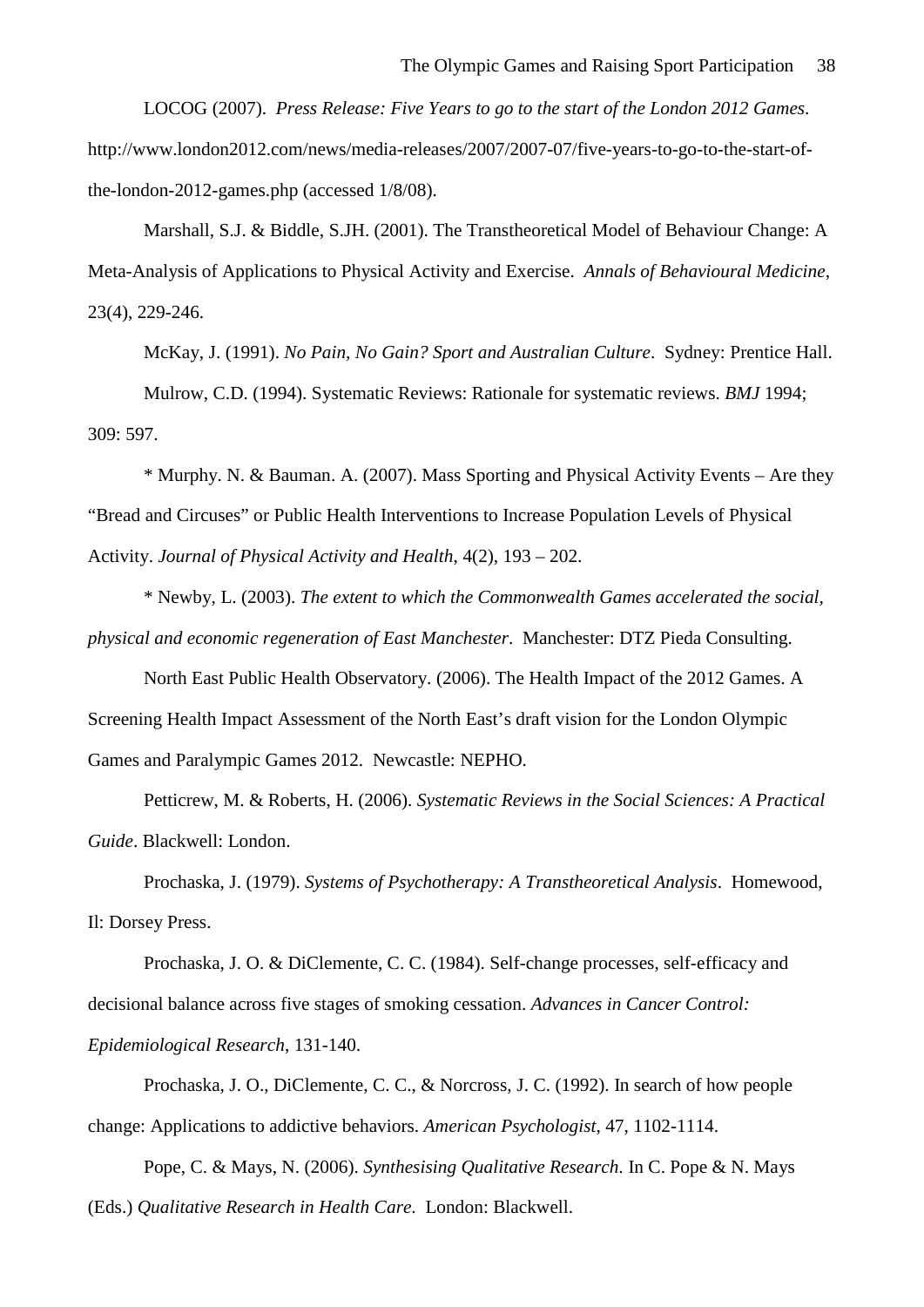\* RAND Europe. (2007). *Setting the Agenda for an Evidence-Based Olympics*. Cambridge: RAND.

Ravenscroft, N. (1993). Public Leisure Provision and the Good Citizen. *Leisure Studies*, 12(1), 33-44.

Robertson, H. (2010). *London 2012 mass participation sports legacy launched*. DCMS press release, [http://www.culture.gov.uk/news/news\\_stories/7565.aspx](http://www.culture.gov.uk/news/news_stories/7565.aspx) (accessed 1/12/2011).

Robertson, T.S. (1971). *Innovative Behaviour and Communication*. New York: Rinehart & Winston.

Rogers, E. & Shoemaker, F. (1971). *Communication of Innovations*. New York: Free Press. \* Schmid, S. (1996). Capitalization: Olympic involvement is benefitting several parks and recreation departments. *Athletic Business*, 20(7), 22;24.

\* Smith, A. & Fox, T. (2007). From 'event-led' to 'event-themed' regeneration: The 2002 Commonwealth Games legacy programme. *Urban Studies*, 44(5/6), 1125-1143.

Spencer, L., Adams, T.B., Malone, S., Roy, L., & Yost, E. (2006). Applying the Transtheoretical Model to Exercise: A Systematic and Comprehensive Review of the Literature. *Health Promotion Practice*, 7(4), 428-443.

\* Sport and Recreation Victoria. (2006). *Warming up for the Games : Program Report*. Victoria (Aus): SRV

Sport England. (2004). *Press Release: Athens success inspires one in four to take up sport*. www.sportengland.org/news/press\_releases/athens\_success\_inspires.htm (accessed: 3/8/08).

Sport England. (2007). Active People Survey 2.

[http://www.sportengland.org/research/active\\_people\\_survey/active\\_people\\_survey\\_2.aspx](http://www.sportengland.org/research/active_people_survey/active_people_survey_2.aspx) (accessed, 10/1/2013).

Sport England. (2008). *Sport England Strategy 2008-2011*. London: Sport England. Sport England. (2009a). *Briefing Note: Sport England's One Million Sports Target*. http://www.sportengland.org/idoc.ashx?docid=13d82781-85a9-4d49-a381-

bc6e558ad03c&version=-1 (accessed, 20/10/2009)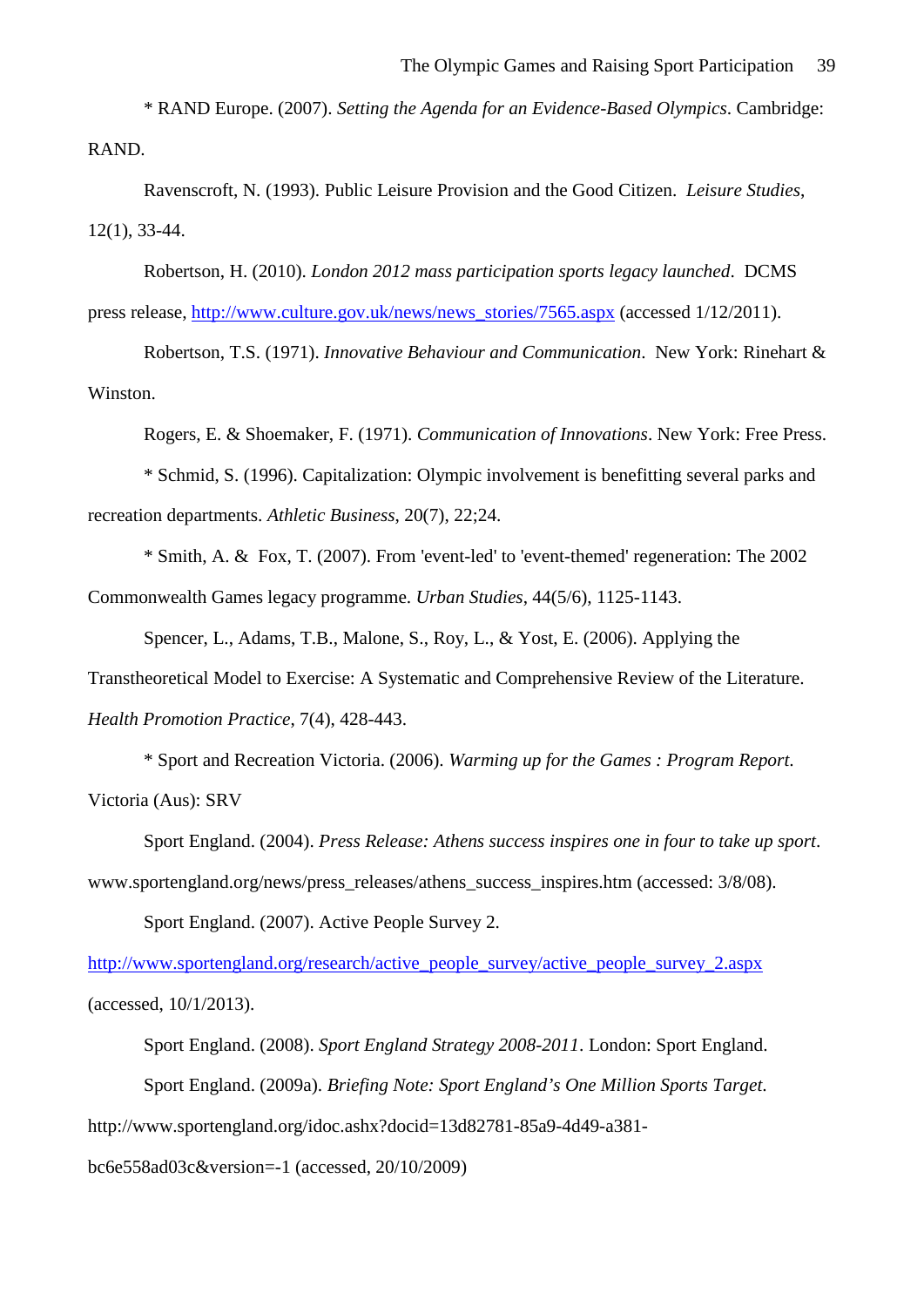Sport England. (2009b). Active People Survey 3.

[http://www.sportengland.org/research/active\\_people\\_survey/active\\_people\\_survey\\_3.aspx](http://www.sportengland.org/research/active_people_survey/active_people_survey_3.aspx) (accessed, 10/1/2013).

Sport England. (2010a). Active People 4,

[http://www.sportengland.org/research/active\\_people\\_survey/active\\_people\\_survey\\_4.aspx](http://www.sportengland.org/research/active_people_survey/active_people_survey_4.aspx)

(accessed, 10/1/2013).

Sport England. (2010b). Places People Play – Delivering a mass participation sporting

legacy from the 2012 Olympic and Paralympic Games.

http://www.sportengland.org/about\_us/places\_people\_play –\_deliverin.aspx (accessed,  $10/1/2013$ )

Sport England. (2011). Active People 5, Quarter 2 Results.

[http://www.sportengland.org/research/active\\_people\\_survey/aps5/aps5\\_quarter\\_2.aspx](http://www.sportengland.org/research/active_people_survey/aps5/aps5_quarter_2.aspx) (accessed, 10/1/2013).

Sport England. (2012). Active People 6.

[http://www.sportengland.org/research/active\\_people\\_survey/active\\_people\\_survey\\_6.aspx](http://www.sportengland.org/research/active_people_survey/active_people_survey_6.aspx)

(accessed, 10/1/2013).

TNS. (2004). *Sporting motivations: Why the public watches, plays and wants to see UK success in sport*. London: UK Sport.

US Surgeon General. (1996). *The Surgeon General's Report on Physical Activity and* 

*Health*. Washington: US Government Printing Office.

\* Utah Department of Health. (undated). 'A healthier you in 2002'.

<http://health.utah.gov/ahy/History.htm>(accessed: 25/6/08)

\* VANOC (Vancouver Orgainsing Committee for the 2010 Olympic and Paralympic Winter

Games). (2007). *Legacies of North American Olympic Winter Games*. Vancouver: VANOC.

\* Veal, A.J. (2003). Tracking Change: Leisure Participation and Policy in Australia 1985-

2002. *Annals of Leisure Research*, 6(3), 245-277.

\* Wang, W. & Theodoraki, E. (2007). Mass sport policy development in the Olympic city: The case of Qingdao - host to the 2008 Sailing Regatta. *Journal of the Royal Society of Health*,

127(3), 125-132.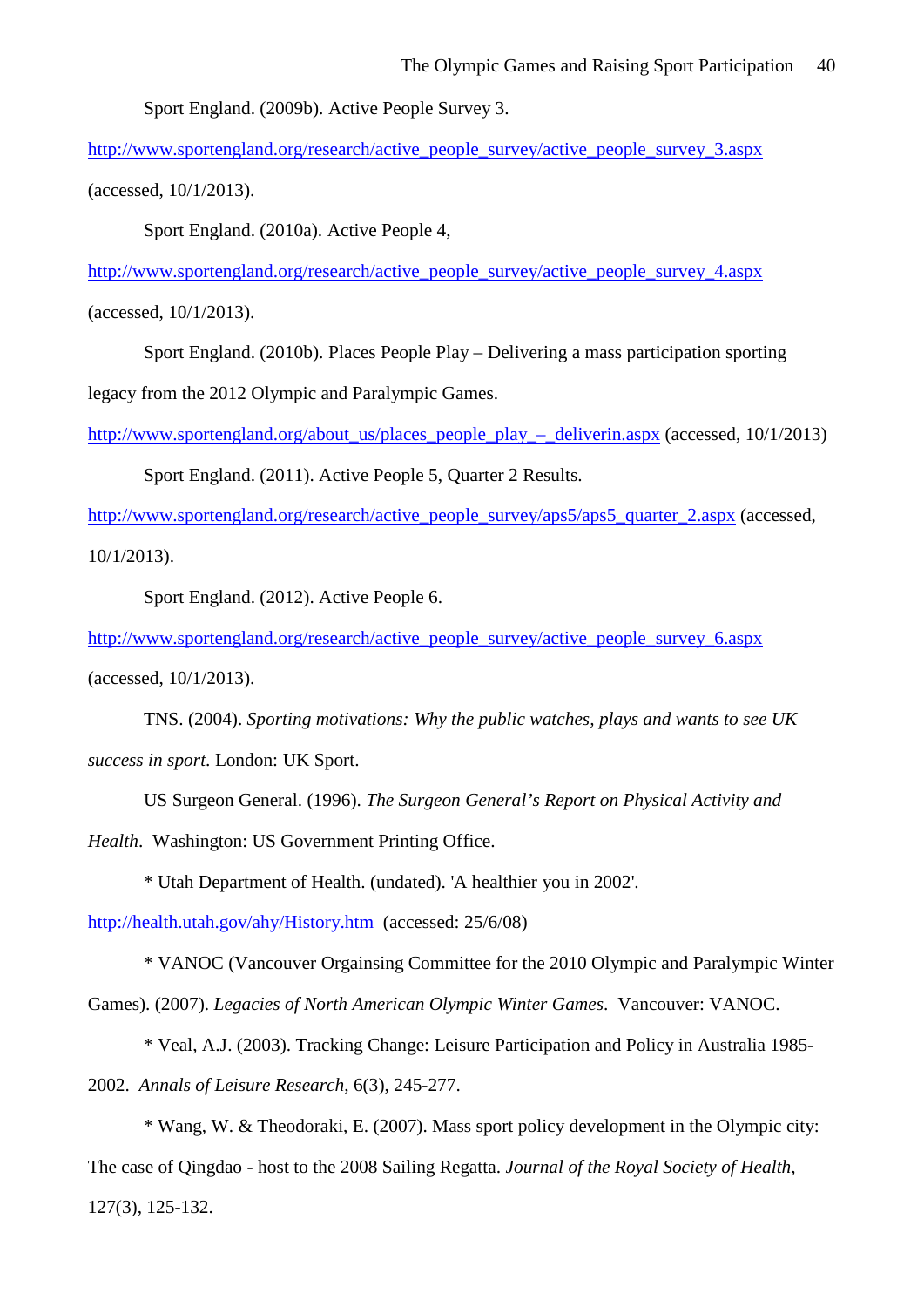Weed, M. (2006). Sports Tourism Research 2000-2004: A Systematic Review of

Knowledge and a Meta-Evaluation of Method. *Journal of Sport and Tourism*, 11(1), 5-31.

Weed, M. (2008). *Olympic Tourism*. Oxford: Elsevier

Weed, M. (2009). Progress in Sports Tourism Research? A Meta Review and Exploration of

Futures. *Tourism Management*, 30(5), 615-628.

Weed, M. (2012). London 2012 Legacy Strategy: Ambitions, Promises and Implementation

Plans. In Girginov, V. (ed.), *Handbook of the London 2012 Olympic and Paralympic Games*.

London: Routledge.

Weed, M., Coren, E., Fiore, J., Mansfield, L., Wellard, I., Chatziefstathiou, D., & Dowse, S.

(2009). Developing a Physical Activity Legacy from the London 2012 Olympic and Paralympic

Games: A Policy-Led Systematic Review. *Perspectives in Public Health*, 132(2), 75-80.

Wray, R. (2010). Jeremy Hunt to be New Culture and Olympics Minister. *The Guardian* (12/5/2010).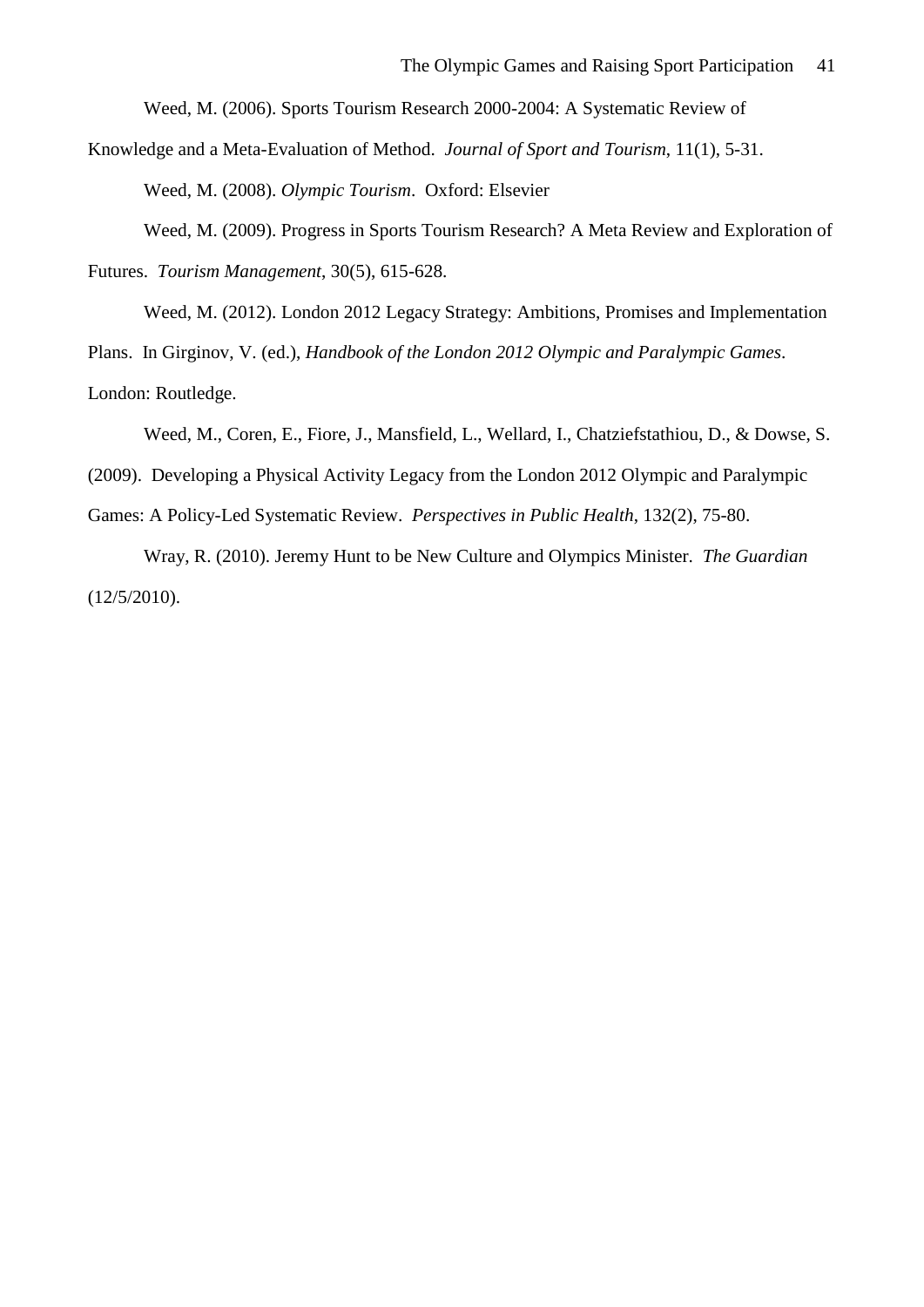## Appendix A: Quality Assessment Pro Forma

*(note: OHL = Olympic Health Legacies)*

#### (Limited) Quality assessment of studies included in OHL review

#### Guidance

This assessment should be completed for each included study and then the assessments should be aggregated in results section and also discussion/conclusions for each section. Overall review summaries and any discussion of the limitations of the review should also include some summary of the aggregated information as well as transparent discussion of the limitations of this tool. Where studies give no or little information, tick 'unclear'. It is not usually good practice to make assumptions. If this is the case for significant numbers of studies then this will be a major limitation of the review.

#### Study No / Name / Authors

#### Relevance assessment

Is the field of study relevant to the OHL topic? Y/N/unclear

Name field ie: sports events/arts events/other (specify)

Are the aims of the study relevant to one of questions within the OHL topic? Y/N/unclear

Are the findings of the study relevant to one of questions within the OHL topic? Y/N/unclear

#### **Quality appraisal**

Is the study reporting a process of structured enquiry? Y/N/unclear

If yes, is it transparent and replicable? Y/N/unclear

Is the study design appropriate to answering the question? Y/N/unclear

If not structured enquiry tick which applies:

Discussion/opinion piece [ ]

Policy briefing/debate [ ]

Non-systematic secondary review/analysis [ ]

Other  $\left[ \quad \right]$ 

#### **Ethical issues**

Does the study report whether informed consent to participate was obtained from participants? Y/N/unclear

Does the study report whether representatives of the target population were involved in the design and steering of the study? Y/N/unclear

Please describe any other ethical problems with the design or conduct of the study.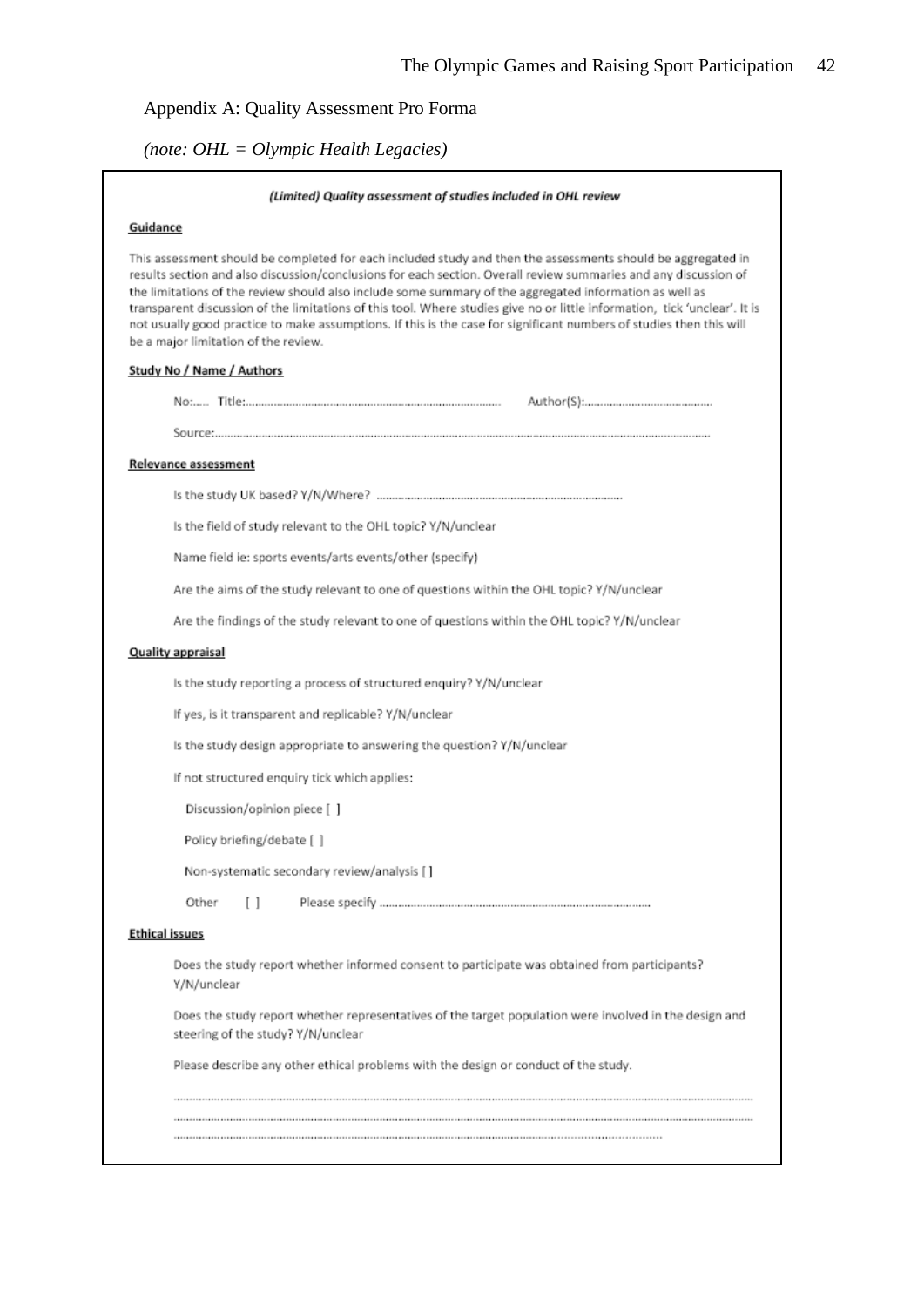| Databases searched                         | Keyword combination                                   |
|--------------------------------------------|-------------------------------------------------------|
| SPORTS DISCUS (Sport, Exercise, Leisure    | (olympi* OR paralympi* OR game* OR                    |
| and Tourism)                               | sport* event* OR sport* franchise*                    |
| <b>CINAHL</b> (Health Care)                | OR sport* team*)                                      |
| PsychINFO (Psychology)                     | <b>AND</b>                                            |
| <b>MEDLINE</b> (Academic and Public Sector | (benefit* OR impact* OR participat* OR                |
| Medical Research)                          | opportunit* OR lever* OR                              |
| Web of Knowledge (General Science and      | promotion*)                                           |
| Social Science Database)                   | <b>AND</b>                                            |
|                                            | (communit*OR volunt* OR touris* OR                    |
|                                            | social inclu* OR social exclu* OR                     |
|                                            | disadvantage* OR disengage* OR health*)               |
|                                            | There were some slight modifications for the specific |
|                                            | databases (e.g., the word "sport" was removed from    |
|                                            | the search terms for SPORTS DISCUS - so "sport*       |
|                                            | event*" became "event*")                              |

Table 1: Electronic Search Protocol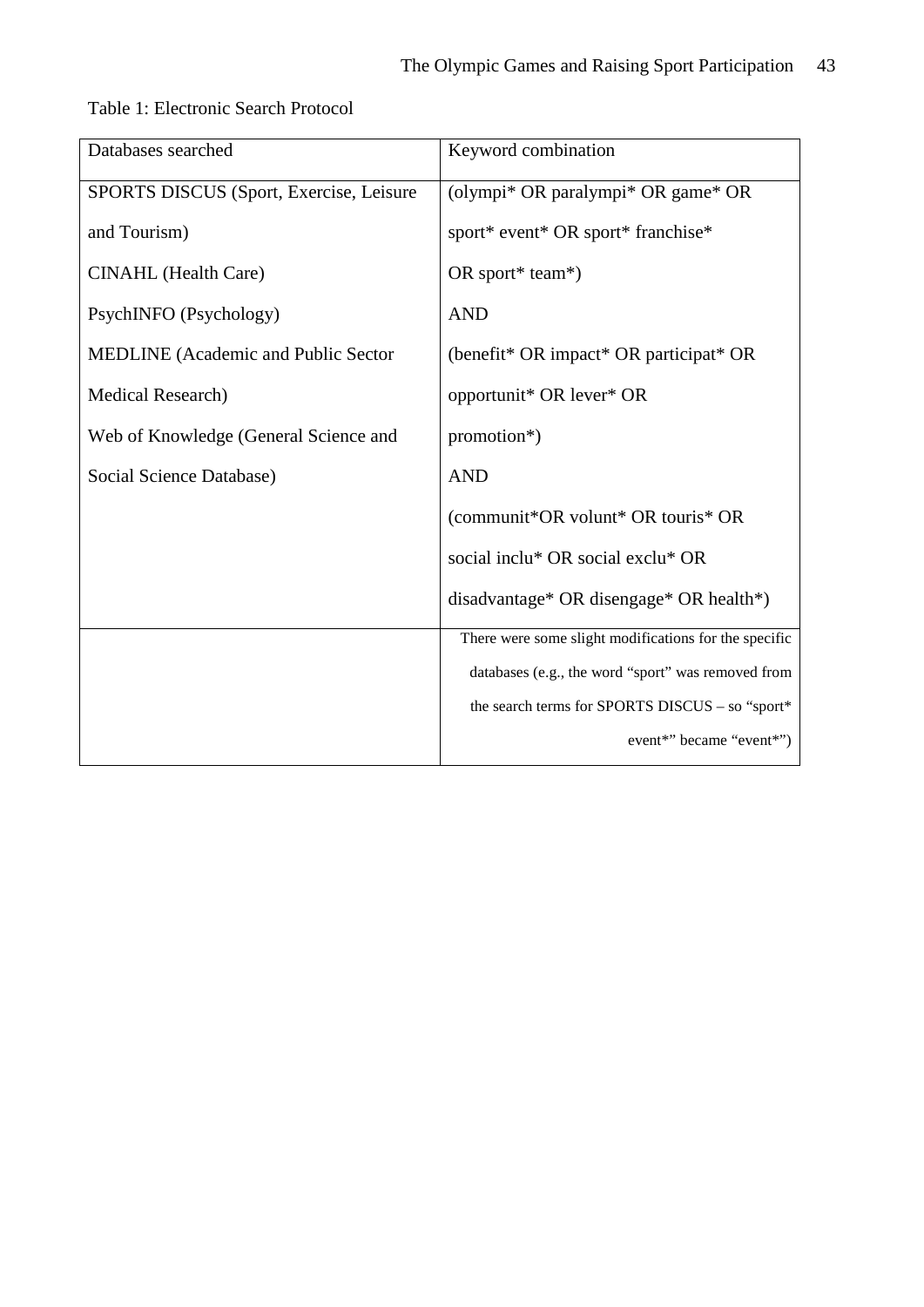# Table 2: Summary of Quality Appraisal

| Study                                              | UK-based?            | Topic<br>relevant? | Topic                   | Aims<br>relevant? | Findings<br>relevant? | Structured<br>enquiry? | Transparent &<br>replicable? | Design<br>appropriate<br>to question | Nature of evidence?                            | Informed<br>consent<br>obtained? | Population<br>involved in<br>design and<br>steering | Ethical<br>problems? | Type of<br>Publication           |
|----------------------------------------------------|----------------------|--------------------|-------------------------|-------------------|-----------------------|------------------------|------------------------------|--------------------------------------|------------------------------------------------|----------------------------------|-----------------------------------------------------|----------------------|----------------------------------|
| Brown & Massey<br>(2001)                           | Yes                  | Yes                | Commonwealth<br>Games   | Yes               | Yes                   | Unclear                | No                           | Yes                                  | Non-systematic review of<br>secondary evidence | N/a                              | N/a                                                 | N/a                  | Funded report                    |
| Cashman (2006)                                     | No,<br>Australia     | Yes                | <b>Olympic Games</b>    | Yes               | Yes                   | Unclear                | No                           | Yes                                  | Non-systematic review of<br>secondary evidence | N/a                              | N/a                                                 | N/a                  | Independently<br>authored book   |
| Coalter (2007)                                     | Yes                  | Yes                | Sport events            | Yes               | N/a                   | No                     | N/a                          | N/a                                  | Discussion / opinion piece                     | N/a                              | N/a                                                 | N/a                  | Refereed journal<br>article      |
| EdComs (2007)                                      | Yes                  | Yes                | Sport events            | Yes               | Yes                   | Yes                    | No                           | Unclear                              | Non-systematic review of<br>secondary evidence | N/a                              | N/a                                                 | N/a                  | Funded report                    |
| <b>Faber Maunsell</b><br>(2004)                    | Yes                  | Yes                | Commonwealth<br>Games   | Yes               | Yes                   | Yes                    | Yes                          | Yes                                  | Primary quantitative data                      | Unclear                          | No                                                  | No                   | Funded report                    |
| Hamlyn & Hudson<br>(2005)                          | Yes                  | Yes                | <b>Olympic Games</b>    | Yes               | N/a                   | No                     | N/a                          | N/a                                  | Discussion / opinion piece                     | N/a                              | N/a                                                 | N/a                  | Refereed journal<br>article      |
| Haynes (2001)                                      | No,<br>Australia     | Yes                | <b>Olympic Games</b>    | Yes               | Yes                   | Unclear                | No                           | Unclear                              | Non-systematic review of<br>secondary evidence | N/a                              | N/a                                                 | N/a                  | Independently<br>authored paper  |
| Hindson et al. (1994)                              | No, New<br>Zealand   | Yes                | Sport events            | Yes               | Yes                   | Yes                    | Yes                          | Yes                                  | Secondary analysis of<br>quantitative data     | Unclear                          | No                                                  | No                   | Refereed journal<br>article      |
| Hogan & Norton<br>(2000)                           | No,<br>Australia     | Yes                | <b>Olympic Games</b>    | Yes               | Yes                   | Yes                    | Yes                          | Yes                                  | Secondary analysis of<br>quantitative data     | N/a                              | N/a                                                 | N/a                  | Refereed journal<br>article      |
| London East<br><b>Research Institute</b><br>(2007) | No,<br>worldwide     | Yes                | Sport events            | Yes               | Yes                   | Unclear                | No                           | No                                   | Non-systematic review of<br>secondary evidence | N/a                              | N/a                                                 | N/a                  | Funded report                    |
| Murphy & Bauman<br>(2007)                          | No,<br>worldwide     | Yes                | Sport events            | Yes               | Yes                   | Yes                    | Yes                          | Yes                                  | Systematic review                              | N/a                              | N/a                                                 | N/a                  | Refereed journal<br>article      |
| Newby (2003)                                       | Yes                  | Yes                | Sport events            | Yes               | Yes                   | Yes                    | Unclear                      | Unclear                              | Non-systematic review of<br>secondary evidence | N/a                              | N/a                                                 | N/a                  | Independently<br>authored report |
| <b>RAND Europe</b><br>(2007)                       | No,<br>worldwide     | Yes                | Sport events            | Yes               | Yes                   | Unclear                | Unclear                      | Unclear                              | Non-systematic review of<br>secondary evidence | N/a                              | N/a                                                 | N/a                  | Independently<br>authored report |
| Schmid (1996)                                      | No, USA              | Yes                | <b>Olympic Games</b>    | Yes               | Yes                   | No                     | N/a                          | N/a                                  | Discussion / opinion piece                     | N/a                              | N/a                                                 | N/a                  | Non-refereed<br>journal article  |
| Smith & Fox (2007)                                 | Yes                  | Yes                | Commonwealth<br>Games   | Yes               | Yes                   | No                     | N/a                          | N/a                                  | Non-systematic review of<br>secondary evidence | N/a                              | N/a                                                 | N/a                  | Refereed journal<br>article      |
| Sport & Recreation<br>Victoria (2006)              | No,<br>Australia     | Yes                | Sport events            | Yes               | Yes                   | Unclear                | No                           | Yes                                  | Primary quantitative and<br>qualitative data   | No.                              | No                                                  | No                   | State<br>government<br>report    |
| Truno (1995)                                       | No, Spain            | Yes                | <b>Olympic Games</b>    | Yes               | Yes                   | No                     | N/a                          | N/a                                  | Secondary analysis of<br>quantitative data     | N/a                              | N/a                                                 | N/a                  | Independently<br>authored report |
| Utah Dept. Health<br>(undated)                     | No, USA              | Yes                | Olympic Winter<br>Games | Yes               | N/a                   | No                     | N/a                          | N/a                                  | Discussion / opinion piece                     | N/a                              | N/a                                                 | N/a                  | State<br>government<br>report    |
| <b>VANOC (2007)</b>                                | No, North<br>America | Yes                | Sport events            | Yes               | Yes                   | Unclear                | Unclear                      | Unclear                              | Non-systematic review of<br>secondary evidence | Unclear                          | Unclear                                             | No                   | Funded report                    |
| Veal (2003)                                        | No,<br>Australia     | Yes                | Sport Participation     | Yes               | Yes                   | Yes                    | Yes                          | Yes                                  | Secondary analysis of<br>quantitative data     | N/a                              | N/a                                                 | N/a                  | Refereed journal<br>article      |
| Wang & Theodoraki<br>(2007)                        | No, China            | Yes                | Sport events            | Unclear,          | Unclear,              | Yes                    | Unclear                      | Yes                                  | Non-systematic review of<br>secondary evidence | Unclear                          | Unclear                                             | No                   | Refereed journal<br>article      |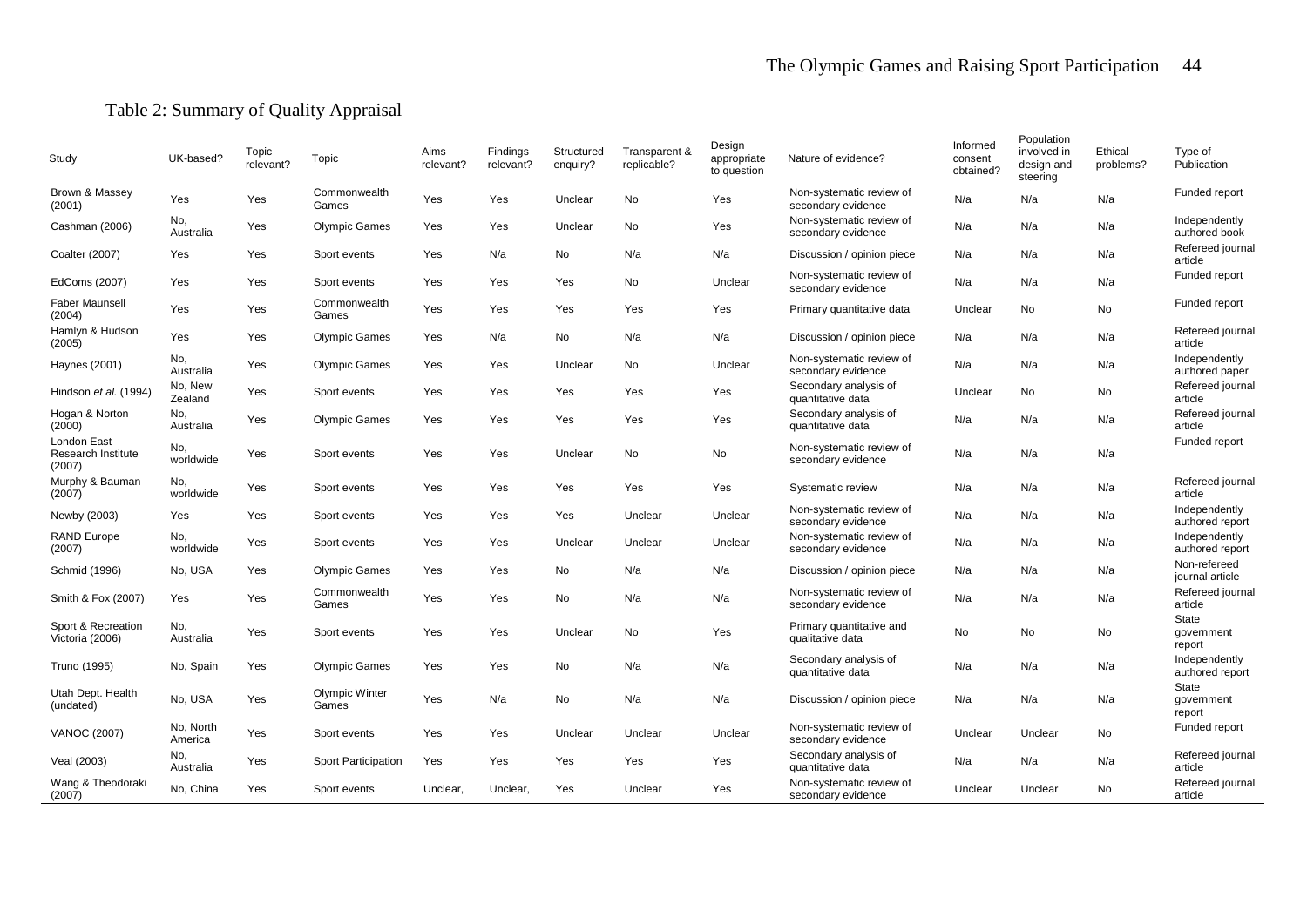

Figure 1: Models of Engagement with Sport, Physical Activity and Exercise.

(Prochaska, DiClemente & Norcross, 1992)

(Brooks, Lindenfield & Chovanec, 1996)

(Funk & James, 2001)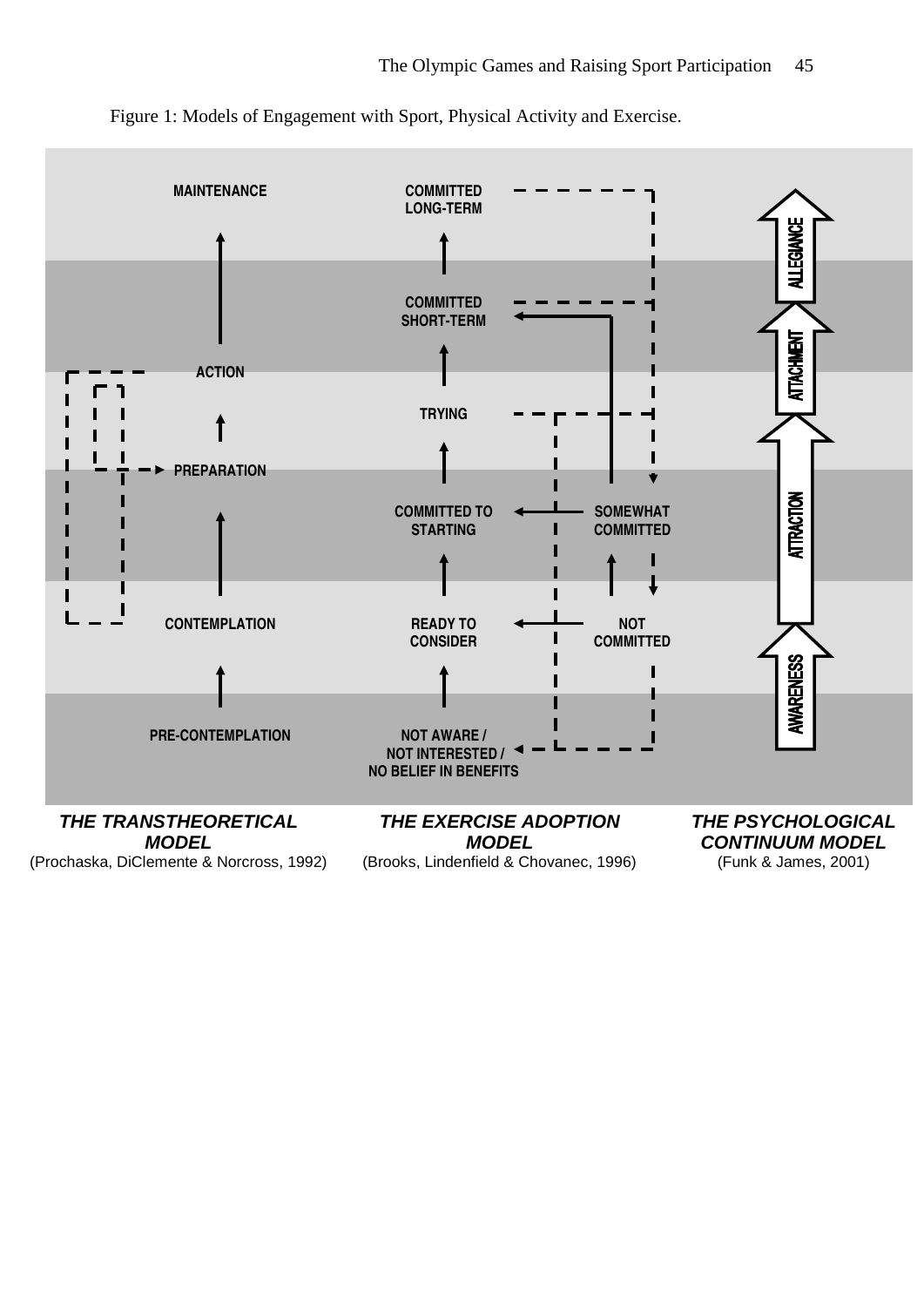